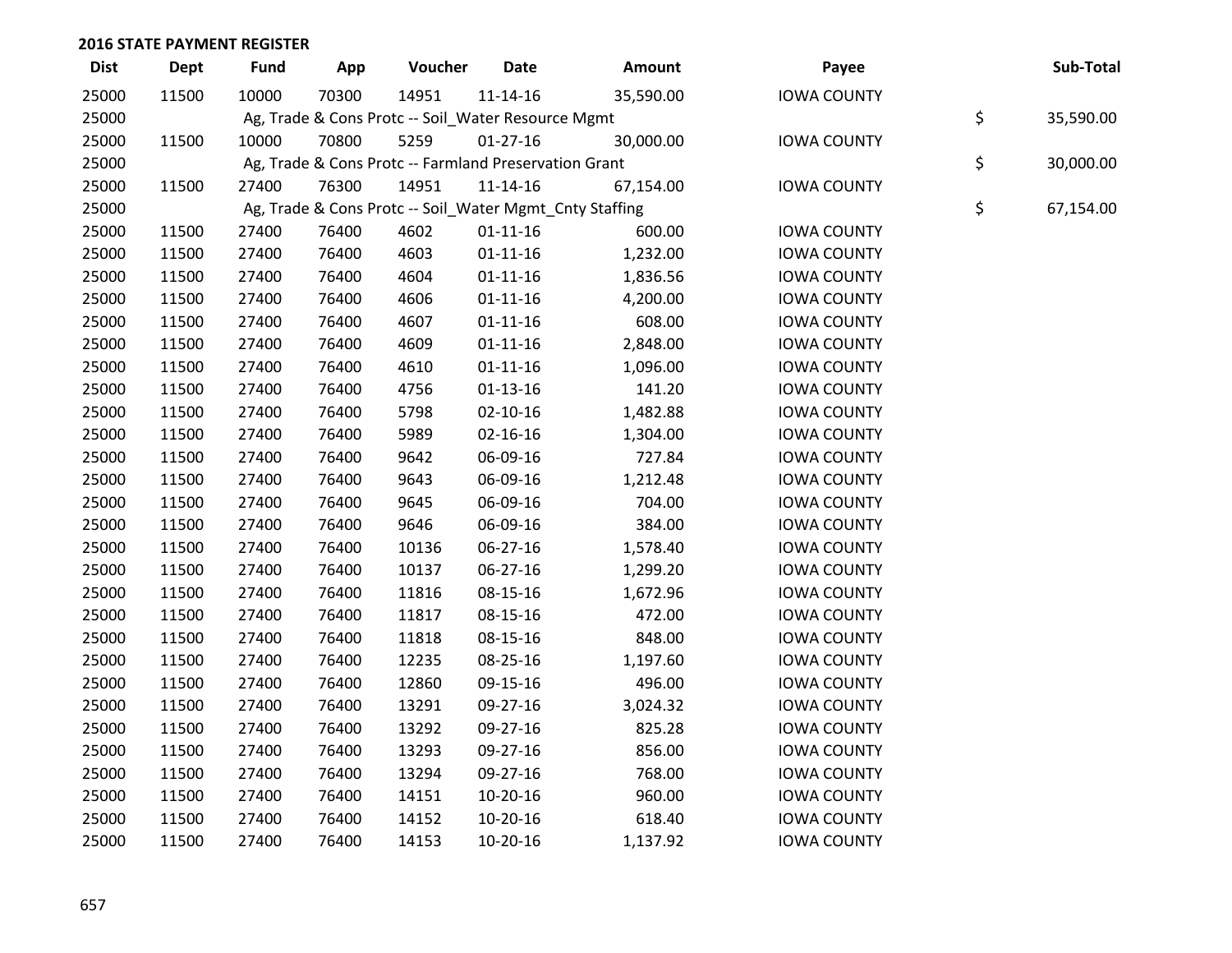| <b>Dist</b> | Dept  | <b>Fund</b> | App          | Voucher                                   | <b>Date</b>                                         | <b>Amount</b> | Payee              | Sub-Total       |
|-------------|-------|-------------|--------------|-------------------------------------------|-----------------------------------------------------|---------------|--------------------|-----------------|
| 25000       | 11500 | 27400       | 76400        | 14154                                     | 10-20-16                                            | 1,624.00      | <b>IOWA COUNTY</b> |                 |
| 25000       | 11500 | 27400       | 76400        | 14155                                     | 10-20-16                                            | 2,512.00      | <b>IOWA COUNTY</b> |                 |
| 25000       | 11500 | 27400       | 76400        | 14156                                     | 10-20-16                                            | 936.00        | <b>IOWA COUNTY</b> |                 |
| 25000       | 11500 | 27400       | 76400        | 15598                                     | 11-28-16                                            | 616.00        | <b>IOWA COUNTY</b> |                 |
| 25000       |       |             |              |                                           | Ag, Trade & Cons Protc -- Soil_Water Mgmt Aids      |               |                    | \$<br>39,819.04 |
| 25000       | 11500 | 36300       | <b>WE100</b> | 4600                                      | $01 - 11 - 16$                                      | 4,795.42      | <b>IOWA COUNTY</b> |                 |
| 25000       | 11500 | 36300       | <b>WE100</b> | 4601                                      | $01 - 11 - 16$                                      | 2,126.95      | <b>IOWA COUNTY</b> |                 |
| 25000       | 11500 | 36300       | <b>WE100</b> | 9640                                      | 06-09-16                                            | 4,000.00      | <b>IOWA COUNTY</b> |                 |
| 25000       | 11500 | 36300       | <b>WE100</b> | 12234                                     | 08-25-16                                            | 5,838.68      | <b>IOWA COUNTY</b> |                 |
| 25000       | 11500 | 36300       | <b>WE100</b> | 12857                                     | 09-15-16                                            | 873.60        | <b>IOWA COUNTY</b> |                 |
| 25000       | 11500 | 36300       | <b>WE100</b> | 12858                                     | 09-15-16                                            | 27,592.14     | <b>IOWA COUNTY</b> |                 |
| 25000       | 11500 | 36300       | <b>WE100</b> | 12859                                     | 09-15-16                                            | 1,858.16      | <b>IOWA COUNTY</b> |                 |
| 25000       | 11500 | 36300       | <b>WE100</b> | 14150                                     | 10-20-16                                            | 1,484.70      | <b>IOWA COUNTY</b> |                 |
| 25000       |       |             |              |                                           | Ag, Trade & Cons Protc -- AGRICULTURE-SOIL & WATER  |               |                    | \$<br>48,569.65 |
| 25000       | 16500 | 10000       | 23600        | 7061                                      | 10-26-16                                            | 15,847.34     | <b>IOWA COUNTY</b> |                 |
| 25000       |       |             |              |                                           | Safety & Prof Services -- POWTS Replacement Rehab   |               |                    | \$<br>15,847.34 |
| 25000       | 37000 | 21200       | 55300        | 32634                                     | $02 - 25 - 16$                                      | 6,366.77      | <b>IOWA COUNTY</b> |                 |
| 25000       |       |             |              |                                           | Natural Resources -- Wildlife damage claims & abat  |               |                    | \$<br>6,366.77  |
| 25000       | 37000 | 21200       | 56600        | 50231                                     | 05-05-16                                            | 115.21        | <b>IOWA COUNTY</b> |                 |
| 25000       | 37000 | 21200       | 56600        | 91184                                     | 09-15-16                                            | 20,605.95     | <b>IOWA COUNTY</b> |                 |
| 25000       |       |             |              |                                           | Natural Resources -- ResAids - forest croplnd & mfl |               |                    | \$<br>20,721.16 |
| 25000       | 37000 | 21200       | 57400        | 114552                                    | 12-16-16                                            | 27,850.00     | <b>IOWA COUNTY</b> |                 |
| 25000       |       |             |              |                                           | Natural Resources -- RA- cnty snow trail & area aid |               |                    | \$<br>27,850.00 |
| 25000       | 37000 | 21200       | 57500        | 18865                                     | 01-06-16                                            | 27,233.64     | <b>IOWA COUNTY</b> |                 |
| 25000       |       |             |              |                                           | Natural Resources -- RA- snowmobile trail areas     |               |                    | \$<br>27,233.64 |
| 25000       | 37000 | 21200       | 58400        | 47953                                     | 04-29-16                                            | 74.00         | <b>IOWA COUNTY</b> |                 |
| 25000       | 37000 | 21200       | 58400        | 90495                                     | 09-14-16                                            | 342.00        | <b>IOWA COUNTY</b> |                 |
| 25000       |       |             |              |                                           | Natural Resources -- ResAids - pymt in lieu tax fed |               |                    | \$<br>416.00    |
| 25000       | 37000 | 21200       | 58900        | 102284                                    | 11-18-16                                            | 5,655.52      | <b>IOWA COUNTY</b> |                 |
| 25000       |       |             |              |                                           | Natural Resources -- Resource aids - distribution o |               |                    | \$<br>5,655.52  |
| 25000       | 37000 | 21200       | 66300        | 34880                                     | 03-03-16                                            | 3,750.00      | <b>IOWA COUNTY</b> |                 |
| 25000       |       |             |              | Natural Resources -- EA - lake protection |                                                     |               |                    | \$<br>3,750.00  |
| 25000       | 39500 | 21100       | 18500        | 31139                                     | 09-29-16                                            | 2,890.72      | <b>IOWA COUNTY</b> |                 |
| 25000       | 39500 | 21100       | 18500        | 58859                                     | 12-05-16                                            | 2,994.08      | <b>IOWA COUNTY</b> |                 |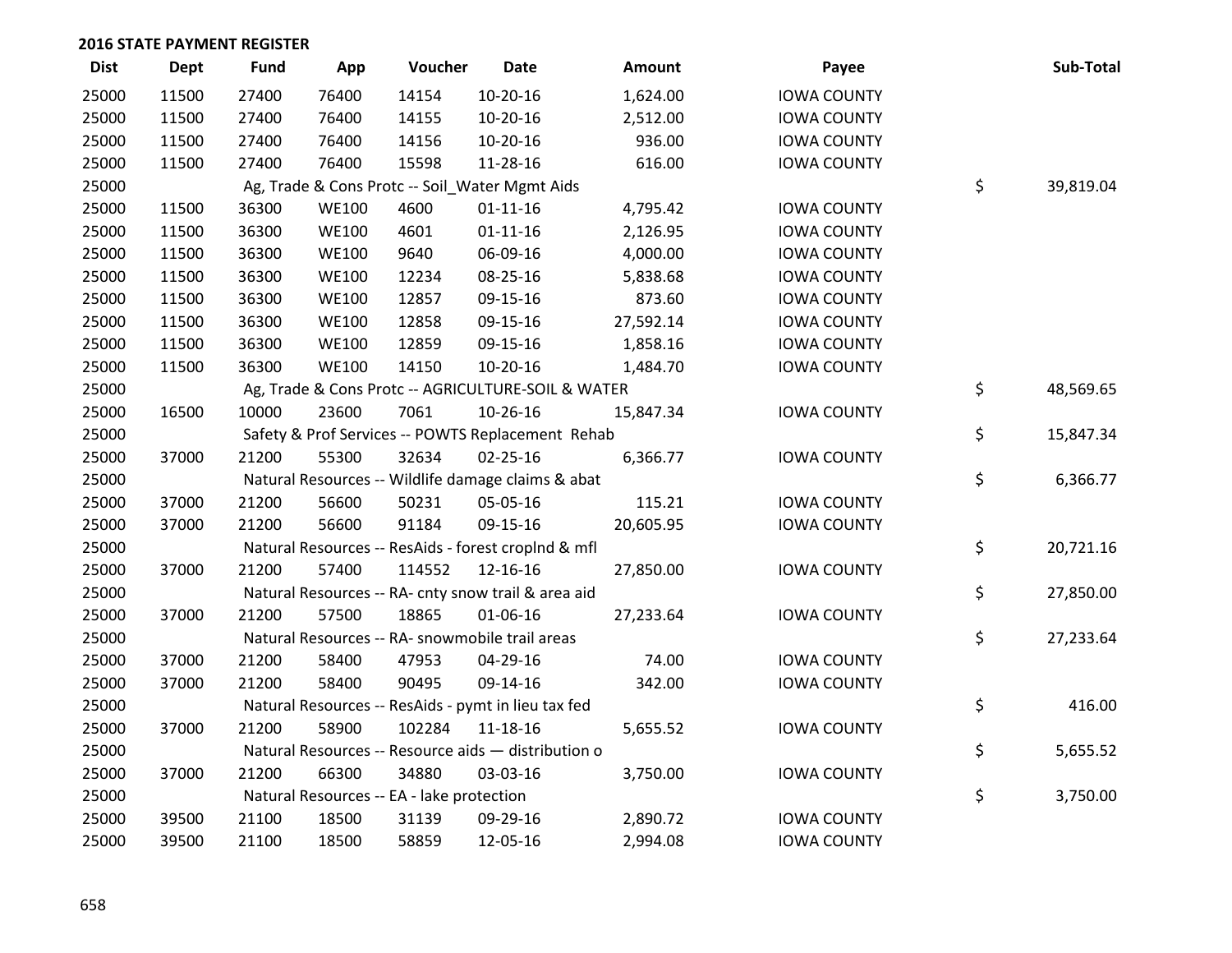| <b>Dist</b> | Dept  | <b>Fund</b> | App   | Voucher                                | <b>Date</b>                                   | Amount     | Payee                 | Sub-Total        |
|-------------|-------|-------------|-------|----------------------------------------|-----------------------------------------------|------------|-----------------------|------------------|
| 25000       | 39500 | 21100       | 18500 | 58860                                  | 12-05-16                                      | 6,994.04   | <b>IOWA COUNTY</b>    |                  |
| 25000       | 39500 | 21100       | 18500 | 63960                                  | 12-21-16                                      | 4,000.00   | <b>IOWA COUNTY</b>    |                  |
| 25000       |       |             |       | Transportation -- Hwy Sfty Loc Aid Ffd |                                               |            |                       | \$<br>16,878.84  |
| 25000       | 39500 | 21100       | 19000 | 134                                    | 07-05-16                                      | 417,367.68 | <b>IOWA COUNTY</b>    |                  |
| 25000       | 39500 | 21100       | 19000 | 29088                                  | 10-03-16                                      | 208,683.84 | <b>IOWA COUNTY</b>    |                  |
| 25000       |       |             |       | Transportation -- Trans Aids To Co.-Sf |                                               |            |                       | \$<br>626,051.52 |
| 25000       | 39500 | 21100       | 16800 | 88025                                  | 05-06-16                                      | 68,844.00  | <b>COUNTY OF IOWA</b> |                  |
| 25000       |       |             |       | Transportation -- Eldly&Disa Co/Aid Sf |                                               |            |                       | \$<br>68,844.00  |
| 25000       | 39500 | 21100       | 18500 | 71705                                  | $01 - 22 - 16$                                | 1,917.88   | TREAS IOWA CO         |                  |
| 25000       | 39500 | 21100       | 18500 | 73709                                  | $02 - 16 - 16$                                | 1,560.80   | TREAS IOWA CO         |                  |
| 25000       | 39500 | 21100       | 18500 | 76333                                  | 03-14-16                                      | 1,526.72   | TREAS IOWA CO         |                  |
| 25000       | 39500 | 21100       | 18500 | 77936                                  | 03-31-16                                      | 1,430.00   | TREAS IOWA CO         |                  |
| 25000       | 39500 | 21100       | 18500 | 79411                                  | $04 - 18 - 16$                                | 1,564.20   | TREAS IOWA CO         |                  |
| 25000       | 39500 | 21100       | 18500 | 80646                                  | 05-02-16                                      | 1,401.32   | TREAS IOWA CO         |                  |
| 25000       | 39500 | 21100       | 18500 | 84666                                  | 06-16-16                                      | 2,868.64   | TREAS IOWA CO         |                  |
| 25000       | 39500 | 21100       | 18500 | 84932                                  | 06-17-16                                      | 1,418.14   | TREAS IOWA CO         |                  |
| 25000       | 39500 | 21100       | 18500 | 86815                                  | 07-08-16                                      | 2,193.32   | TREAS IOWA CO         |                  |
| 25000       |       |             |       | Transportation -- Hwy Sfty Loc Aid Ffd |                                               |            |                       | \$<br>15,881.02  |
| 25000       | 39500 | 21100       | 19000 | 74025                                  | $01 - 04 - 16$                                | 208,683.84 | <b>COUNTY OF IOWA</b> |                  |
| 25000       |       |             |       | Transportation -- Trans Aids To Co.-Sf |                                               |            |                       | \$<br>208,683.84 |
| 25000       | 39500 | 21100       | 27800 | 71028                                  | $01 - 12 - 16$                                | 125,953.48 | TREAS IOWA CO         |                  |
| 25000       |       |             |       | Transportation -- Loc Rd Imp Prg St Fd |                                               |            |                       | \$<br>125,953.48 |
| 25000       | 41000 | 10000       | 11600 | 92382                                  | 11-29-16                                      | 6,680.00   | <b>IOWA COUNTY</b>    |                  |
| 25000       |       |             |       |                                        | Corrections -- Reimbursing counties for proba |            |                       | \$<br>6,680.00   |
| 25000       | 41000 | 10000       | 31300 | 48639                                  | $05-12-16$                                    | 1,589.50   | <b>IOWA COUNTY</b>    |                  |
| 25000       |       |             |       |                                        | Corrections -- Community youth and family aid |            |                       | \$<br>1,589.50   |
| 25000       | 43500 | 10000       | 00000 | 90613                                  | $01 - 02 - 16$                                | 5,068.00   | <b>IOWA CO</b>        |                  |
| 25000       | 43500 | 10000       | 00000 | 90614                                  | $01 - 04 - 16$                                | 9,865.00   | <b>IOWA CO</b>        |                  |
| 25000       | 43500 | 10000       | 00000 | 90616                                  | $02 - 01 - 16$                                | 11,908.00  | <b>IOWA CO</b>        |                  |
| 25000       | 43500 | 10000       | 00000 | 90618                                  | 03-01-16                                      | 10,975.00  | <b>IOWA CO</b>        |                  |
| 25000       | 43500 | 10000       | 00000 | 90622                                  | $04 - 01 - 16$                                | 25,266.00  | <b>IOWA CO</b>        |                  |
| 25000       | 43500 | 10000       | 00000 | 90624                                  | 05-02-16                                      | 24,451.00  | <b>IOWA CO</b>        |                  |
| 25000       | 43500 | 10000       | 00000 | 90627                                  | 06-01-16                                      | 27,383.00  | <b>IOWA CO</b>        |                  |
| 25000       | 43500 | 10000       | 00000 | 90700                                  | 07-01-16                                      | 23,963.00  | <b>IOWA CO</b>        |                  |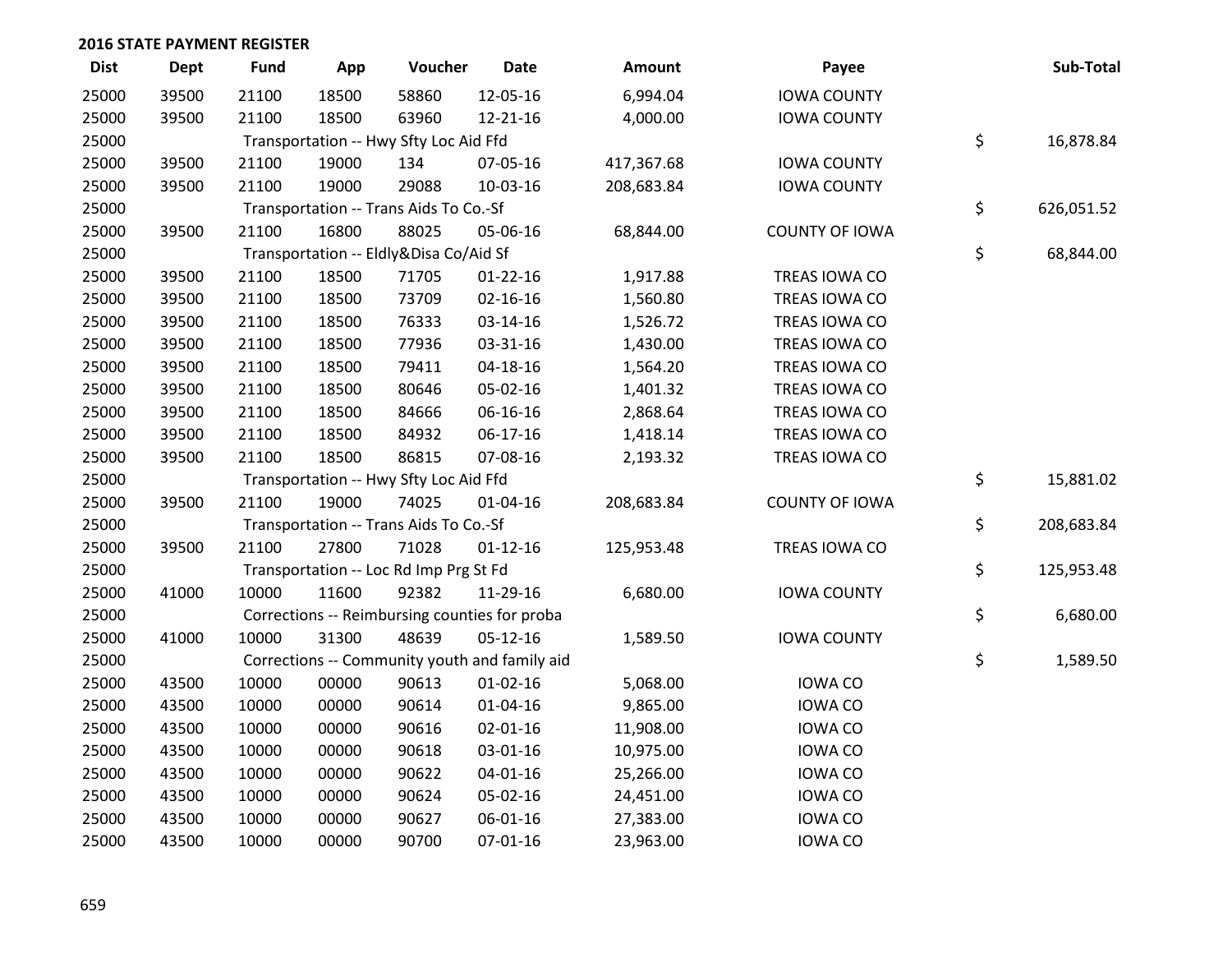| <b>Dist</b> | <b>Dept</b> | Fund  | App   | Voucher                                          | <b>Date</b>    | Amount     | Payee              | Sub-Total        |
|-------------|-------------|-------|-------|--------------------------------------------------|----------------|------------|--------------------|------------------|
| 25000       | 43500       | 10000 | 00000 | 90701                                            | 08-01-16       | 119,978.00 | <b>IOWA CO</b>     |                  |
| 25000       | 43500       | 10000 | 00000 | 90702                                            | 09-01-16       | 16,848.00  | <b>IOWA CO</b>     |                  |
| 25000       | 43500       | 10000 | 00000 | 90704                                            | $10-01-16$     | 28,458.00  | <b>IOWA CO</b>     |                  |
| 25000       | 43500       | 10000 | 00000 | 90705                                            | 11-01-16       | 21,762.00  | <b>IOWA CO</b>     |                  |
| 25000       | 43500       | 10000 | 00000 | 90706                                            | 12-01-16       | 2,635.00   | <b>IOWA CO</b>     |                  |
| 25000       |             |       |       | Health Services -- State/Fed Aids                |                |            |                    | \$<br>328,560.00 |
| 25000       | 45500       | 10000 | 20200 | 17222                                            | 10-03-16       | 461.02     | <b>IOWA COUNTY</b> |                  |
| 25000       |             |       |       | Justice -- Officer training reimbursement        |                |            |                    | \$<br>461.02     |
| 25000       | 45500       | 10000 | 22100 | 14316                                            | $07 - 22 - 16$ | 1,250.00   | <b>IOWA COUNTY</b> |                  |
| 25000       |             |       |       | Justice -- Crime laboratories, DNA               |                |            |                    | \$<br>1,250.00   |
| 25000       | 45500       | 10000 | 22500 | 6347                                             | $02 - 16 - 16$ | 9,338.00   | <b>IOWA COUNTY</b> |                  |
| 25000       |             |       |       | Justice -- Drug crimes enforcement, local        |                |            |                    | \$<br>9,338.00   |
| 25000       | 45500       | 10000 | 23100 | 14043                                            | $07 - 21 - 16$ | 570.72     | <b>IOWA COUNTY</b> |                  |
| 25000       | 45500       | 10000 | 23100 | 15443                                            | 08-17-16       | 1,364.91   | <b>IOWA COUNTY</b> |                  |
| 25000       | 45500       | 10000 | 23100 | 17222                                            | 10-03-16       | 265.20     | <b>IOWA COUNTY</b> |                  |
| 25000       | 45500       | 10000 | 23100 | 20818                                            | 12-16-16       | 6,240.00   | <b>IOWA COUNTY</b> |                  |
| 25000       |             |       |       | Justice -- Law enforcement train, local          |                |            |                    | \$<br>8,440.83   |
| 25000       | 45500       | 10000 | 25100 | 5744                                             | 02-08-16       | 3,521.80   | <b>IOWA COUNTY</b> |                  |
| 25000       | 45500       | 10000 | 25100 | 10338                                            | 05-27-16       | 2,960.17   | <b>IOWA COUNTY</b> |                  |
| 25000       | 45500       | 10000 | 25100 | 14863                                            | 08-04-16       | 3,722.31   | <b>IOWA COUNTY</b> |                  |
| 25000       | 45500       | 10000 | 25100 | 19100                                            | 11-09-16       | 3,070.12   | <b>IOWA COUNTY</b> |                  |
| 25000       |             |       |       | Justice -- Federal aid, local assistance         |                |            |                    | \$<br>13,274.40  |
| 25000       | 45500       | 10000 | 27100 | 6493                                             | $02 - 17 - 16$ | 20,621.87  | <b>IOWA COUNTY</b> |                  |
| 25000       | 45500       | 10000 | 27100 | 14750                                            | 08-04-16       | 18,513.16  | <b>IOWA COUNTY</b> |                  |
| 25000       | 45500       | 10000 | 27100 | 20677                                            | 12-12-16       | 29,618.96  | <b>IOWA COUNTY</b> |                  |
| 25000       |             |       |       | Justice -- Alt prosecution alcohol drugs         |                |            |                    | \$<br>68,753.99  |
| 25000       | 45500       | 10000 | 53200 | 7600                                             | 03-14-16       | 17,439.36  | <b>IOWA COUNTY</b> |                  |
| 25000       | 45500       | 10000 | 53200 | 14430                                            | $07 - 22 - 16$ | 14,584.01  | <b>IOWA COUNTY</b> |                  |
| 25000       |             |       |       | Justice -- Crime victim witness assist           |                |            |                    | \$<br>32,023.37  |
| 25000       | 46500       | 10000 | 30800 | 6668                                             | 03-01-16       | 368.00     | <b>IOWA COUNTY</b> |                  |
| 25000       | 46500       | 10000 | 30800 | 17481                                            | 11-07-16       | 7,775.82   | <b>IOWA COUNTY</b> |                  |
| 25000       |             |       |       | Military Affairs -- Emergency response equipment |                |            |                    | \$<br>8,143.82   |
| 25000       | 46500       | 10000 | 33700 | 12928                                            | 07-20-16       | 4,058.00   | <b>IOWA COUNTY</b> |                  |
| 25000       | 46500       | 10000 | 33700 | 18604                                            | 12-06-16       | 4,058.00   | <b>IOWA COUNTY</b> |                  |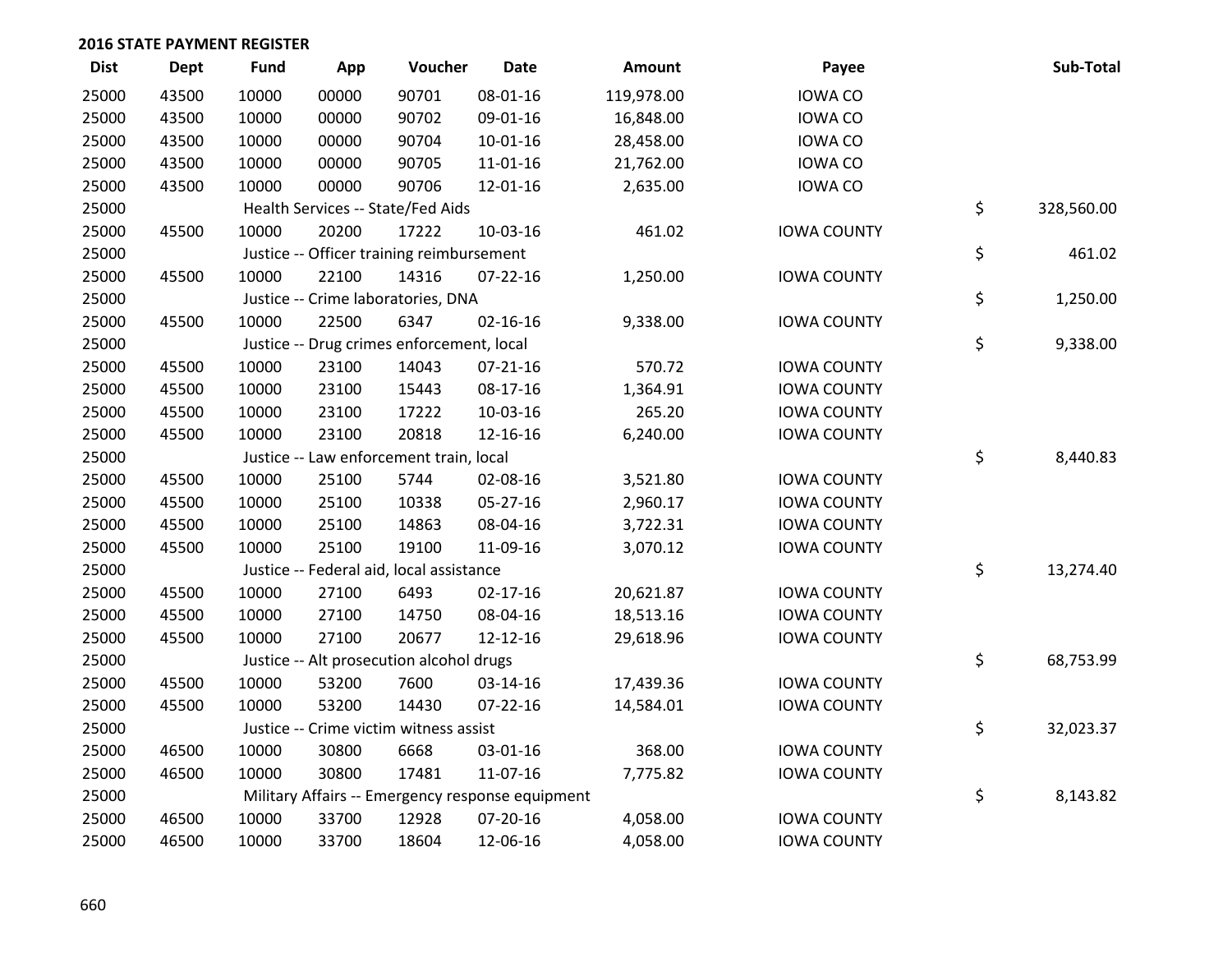| <b>Dist</b> | <b>Dept</b> | <b>Fund</b> | App   | Voucher                                           | <b>Date</b>    | Amount     | Payee              | Sub-Total        |
|-------------|-------------|-------------|-------|---------------------------------------------------|----------------|------------|--------------------|------------------|
| 25000       |             |             |       | Military Affairs -- Local emer planning grants    |                |            |                    | \$<br>8,116.00   |
| 25000       | 46500       | 10000       | 34200 | 5039                                              | $01-27-16$     | 16,821.06  | <b>IOWA COUNTY</b> |                  |
| 25000       | 46500       | 10000       | 34200 | 5589                                              | 02-04-16       | 3,934.50   | <b>IOWA COUNTY</b> |                  |
| 25000       | 46500       | 10000       | 34200 | 13867                                             | 08-16-16       | 17,823.52  | <b>IOWA COUNTY</b> |                  |
| 25000       | 46500       | 10000       | 34200 | 15535                                             | 09-26-16       | 4,606.26   | <b>IOWA COUNTY</b> |                  |
| 25000       | 46500       | 10000       | 34200 | 18674                                             | 12-06-16       | 17,823.51  | <b>IOWA COUNTY</b> |                  |
| 25000       |             |             |       | Military Affairs -- Federal aid, local assistance |                |            |                    | \$<br>61,008.85  |
| 25000       | 48500       | 15200       | 12700 | 7772                                              | 03-04-16       | 339.76     | <b>IOWA COUNTY</b> |                  |
| 25000       | 48500       | 15200       | 12700 | 13969                                             | 06-30-16       | 660.24     | <b>IOWA COUNTY</b> |                  |
| 25000       |             |             |       | Veterans Affairs -- Grants to counties            |                |            |                    | \$<br>1,000.00   |
| 25000       | 48500       | 58200       | 26700 | 7772                                              | 03-04-16       | 1,528.91   | <b>IOWA COUNTY</b> |                  |
| 25000       | 48500       | 58200       | 26700 | 13969                                             | 06-30-16       | 2,971.10   | <b>IOWA COUNTY</b> |                  |
| 25000       | 48500       | 58300       | 37000 | 7772                                              | 03-04-16       | 1,528.90   | <b>IOWA COUNTY</b> |                  |
| 25000       | 48500       | 58300       | 37000 | 13969                                             | 06-30-16       | 2,971.09   | <b>IOWA COUNTY</b> |                  |
| 25000       |             |             |       | Veterans Affairs -- County grants                 |                |            |                    | \$<br>9,000.00   |
| 25000       | 50500       | 10000       | 15500 | 11485                                             | $02 - 16 - 16$ | 1,094.00   | <b>IOWA COUNTY</b> |                  |
| 25000       | 50500       | 10000       | 15500 | 12783                                             | 03-01-16       | 2,636.00   | <b>IOWA COUNTY</b> |                  |
| 25000       | 50500       | 10000       | 15500 | 15229                                             | 03-29-16       | 1,815.00   | <b>IOWA COUNTY</b> |                  |
| 25000       | 50500       | 10000       | 15500 | 17650                                             | 04-28-16       | 4,189.00   | <b>IOWA COUNTY</b> |                  |
| 25000       | 50500       | 10000       | 15500 | 20737                                             | 05-31-16       | 1,992.00   | <b>IOWA COUNTY</b> |                  |
| 25000       | 50500       | 10000       | 15500 | 22049                                             | 06-14-16       | 659.00     | <b>IOWA COUNTY</b> |                  |
| 25000       | 50500       | 10000       | 15500 | 26065                                             | 07-28-16       | 634.00     | <b>IOWA COUNTY</b> |                  |
| 25000       | 50500       | 10000       | 15500 | 28777                                             | 08-31-16       | 1,872.00   | <b>IOWA COUNTY</b> |                  |
| 25000       | 50500       | 10000       | 15500 | 31019                                             | 09-28-16       | 2,537.00   | <b>IOWA COUNTY</b> |                  |
| 25000       | 50500       | 10000       | 15500 | 33851                                             | 10-28-16       | 2,891.00   | <b>IOWA COUNTY</b> |                  |
| 25000       | 50500       | 10000       | 15500 | 36189                                             | 11-29-16       | 2,642.54   | <b>IOWA COUNTY</b> |                  |
| 25000       | 50500       | 10000       | 15500 | 37645                                             | 12-14-16       | 2,210.00   | <b>IOWA COUNTY</b> |                  |
| 25000       | 50500       | 10000       | 74300 | 11195                                             | $02 - 26 - 16$ | 181,995.09 | <b>IOWA COUNTY</b> |                  |
| 25000       |             |             |       | Administration -- Federal aid, local assistance   |                |            |                    | \$<br>207,166.63 |
| 25000       | 50500       | 23500       | 37100 | 11485                                             | $02 - 16 - 16$ | 2,124.00   | <b>IOWA COUNTY</b> |                  |
| 25000       | 50500       | 23500       | 37100 | 12783                                             | 03-01-16       | 3,099.00   | <b>IOWA COUNTY</b> |                  |
| 25000       | 50500       | 23500       | 37100 | 15229                                             | 03-29-16       | 700.00     | <b>IOWA COUNTY</b> |                  |
| 25000       | 50500       | 23500       | 37100 | 28777                                             | 08-31-16       | 218.00     | <b>IOWA COUNTY</b> |                  |
| 25000       | 50500       | 23500       | 37100 | 31019                                             | 09-28-16       | 852.00     | <b>IOWA COUNTY</b> |                  |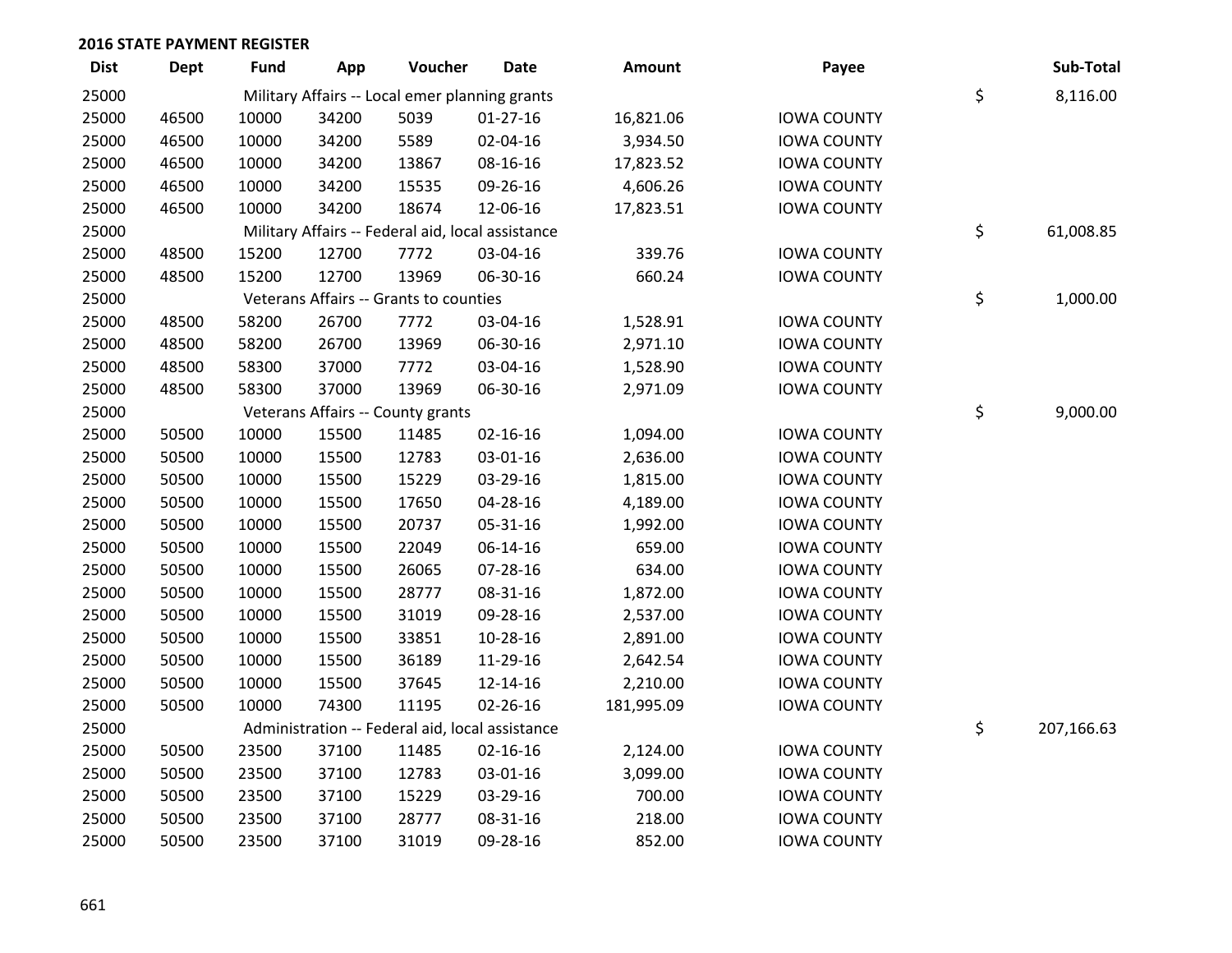| <b>Dist</b> | <b>Dept</b> | <b>Fund</b> | App                                  | Voucher                                  | <b>Date</b>                                         | <b>Amount</b> | Payee                | Sub-Total          |
|-------------|-------------|-------------|--------------------------------------|------------------------------------------|-----------------------------------------------------|---------------|----------------------|--------------------|
| 25000       | 50500       | 23500       | 37100                                | 33851                                    | 10-28-16                                            | 158.00        | <b>IOWA COUNTY</b>   |                    |
| 25000       | 50500       | 23500       | 37100                                | 36189                                    | 11-29-16                                            | 5,129.64      | <b>IOWA COUNTY</b>   |                    |
| 25000       | 50500       | 23500       | 37100                                | 37645                                    | 12-14-16                                            | 3,421.18      | <b>IOWA COUNTY</b>   |                    |
| 25000       |             |             |                                      |                                          | Administration -- Low-income assistance grants      |               |                      | \$<br>15,701.82    |
| 25000       | 50500       | 26900       | 16600                                | 13217                                    | 03-23-16                                            | 1,000.00      | <b>IOWA COUNTY</b>   |                    |
| 25000       | 50500       | 26900       | 16600                                | 13425                                    | 03-24-16                                            | 64,912.00     | <b>IOWA COUNTY</b>   |                    |
| 25000       | 50500       | 26900       | 16600                                | 18257                                    | 05-10-16                                            | 25,000.00     | <b>IOWA COUNTY</b>   |                    |
| 25000       |             |             | Administration -- Land               |                                          |                                                     |               |                      | \$<br>90,912.00    |
| 25000       | 83500       | 10000       | 10500                                | 5978                                     | 07-25-16                                            | 44,215.19     | <b>IOWA COUNTY</b>   |                    |
| 25000       | 83500       | 10000       | 10500                                | 13499                                    | 11-21-16                                            | 99,327.53     | <b>IOWA COUNTY</b>   |                    |
| 25000       |             |             |                                      | Revenue -- County and Municipal Aid      |                                                     |               |                      | \$<br>143,542.72   |
| 25000       | 83500       | 10000       | 10900                                | 7217                                     | $07 - 25 - 16$                                      | 97,794.00     | <b>IOWA COUNTY</b>   |                    |
| 25000       |             |             |                                      | Revenue -- State Aid, Tax Exempt Proprty |                                                     |               |                      | \$<br>97,794.00    |
| 25000       | 83500       | 10000       | 11000                                | 13499                                    | $11 - 21 - 16$                                      | 216,201.83    | <b>IOWA COUNTY</b>   |                    |
| 25000       |             |             |                                      | Revenue -- Public Utility Distribution   |                                                     |               |                      | \$<br>216,201.83   |
| 25000       | 83500       | 10000       | 30200                                | 5026                                     | 07-25-16                                            | 793,267.07    | <b>IOWA COUNTY</b>   |                    |
| 25000       | 83500       | 10000       | 30200                                | 5170                                     | $07 - 25 - 16$                                      | 3,763,218.96  | <b>IOWA COUNTY</b>   |                    |
| 25000       |             |             |                                      | Revenue -- School Lvy Tx/First Dollar Cr |                                                     |               |                      | \$<br>4,556,486.03 |
| 25000       | 83500       | 52100       | 36300                                | 3429                                     | 03-29-16                                            | 810,846.67    | <b>IOWA COUNTY</b>   |                    |
| 25000       |             |             |                                      | Revenue -- Lottery & Gaming Credit       |                                                     |               |                      | \$<br>810,846.67   |
| 25000       |             |             | <b>District Total Appropriations</b> |                                          |                                                     |               |                      | \$<br>8,087,557.30 |
| 25002       | 16500       | 10000       | 22500                                | 3973                                     | 06-27-16                                            | 5,377.36      | TOWN OF ARENA        |                    |
| 25002       |             |             |                                      |                                          | Safety & Prof Services -- Fire dues distribution    |               |                      | \$<br>5,377.36     |
| 25002       | 37000       | 10000       | 50300                                | 33772                                    | 03-01-16                                            | 3,008.33      | <b>TOWN OF ARENA</b> |                    |
| 25002       | 37000       | 10000       | 50300                                | 33773                                    | 03-01-16                                            | 23,122.16     | <b>TOWN OF ARENA</b> |                    |
| 25002       | 37000       | 10000       | 50300                                | 45481                                    | $04 - 21 - 16$                                      | 109.51        | <b>TOWN OF ARENA</b> |                    |
| 25002       | 37000       | 10000       | 50300                                | 45482                                    | $04 - 21 - 16$                                      | 28.50         | TOWN OF ARENA        |                    |
| 25002       | 37000       | 10000       | 50300                                | 45483                                    | $04 - 21 - 16$                                      | 1,256.33      | <b>TOWN OF ARENA</b> |                    |
| 25002       |             |             |                                      |                                          | Natural Resources -- Aids in lieu of taxes - gener  |               |                      | \$<br>27,524.83    |
| 25002       | 37000       | 21200       | 16600                                | 63379                                    | 06-20-16                                            | 3,032.96      | <b>TOWN OF ARENA</b> |                    |
| 25002       |             |             |                                      |                                          | Natural Resources -- Gen program ops-state funds-FR |               |                      | \$<br>3,032.96     |
| 25002       | 37000       | 21200       | 57100                                | 63379                                    | 06-20-16                                            | 1,403.27      | <b>TOWN OF ARENA</b> |                    |
| 25002       |             |             |                                      |                                          | Natural Resources -- ResAids - cnty forst, cl & mfl |               |                      | \$<br>1,403.27     |
| 25002       | 37000       | 21200       | 58900                                | 102285                                   | 11-18-16                                            | 2,833.48      | TOWN OF ARENA        |                    |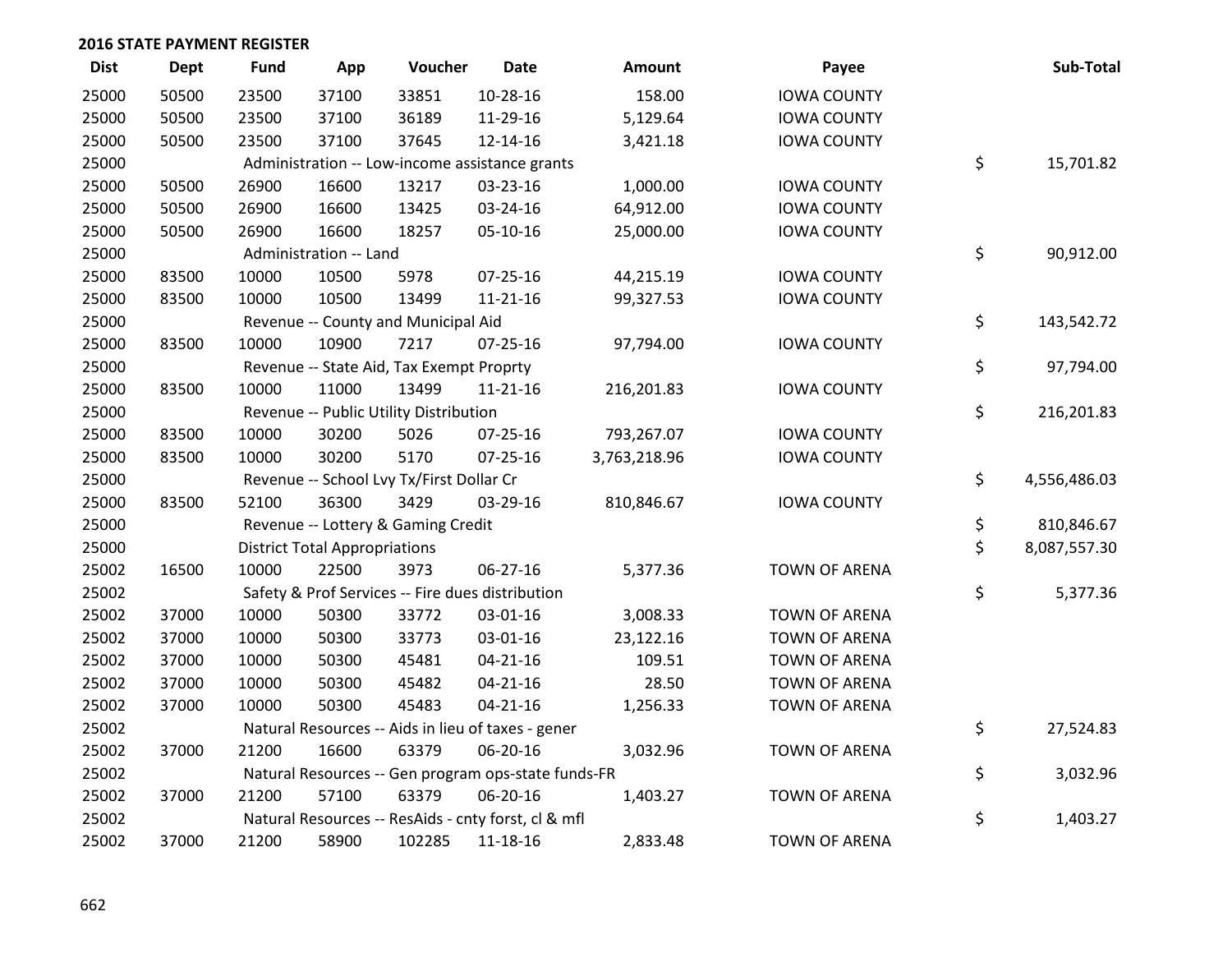| <b>Dist</b> | <b>Dept</b> | <b>Fund</b> | App                                  | Voucher                                  | Date                                                | Amount    | Payee                  | Sub-Total        |
|-------------|-------------|-------------|--------------------------------------|------------------------------------------|-----------------------------------------------------|-----------|------------------------|------------------|
| 25002       |             |             |                                      |                                          | Natural Resources -- Resource aids - distribution o |           |                        | \$<br>2,833.48   |
| 25002       | 37000       | 27400       | 67000                                | 55818                                    | 05-27-16                                            | 1,336.66  | <b>TOWN OF ARENA</b>   |                  |
| 25002       |             |             |                                      |                                          | Natural Resources -- Fin asst for responsible units |           |                        | \$<br>1,336.66   |
| 25002       | 39500       | 21100       | 19100                                | 833                                      | 07-05-16                                            | 42,685.77 | TOWN OF ARENA          |                  |
| 25002       | 39500       | 21100       | 19100                                | 29905                                    | 10-03-16                                            | 42,685.77 | <b>TOWN OF ARENA</b>   |                  |
| 25002       | 39500       | 21100       | 19100                                | 76652                                    | $01 - 04 - 16$                                      | 42,685.77 | <b>TOWN OF ARENA</b>   |                  |
| 25002       | 39500       | 21100       | 19100                                | 84652                                    | 04-04-16                                            | 42,685.77 | <b>TOWN OF ARENA</b>   |                  |
| 25002       |             |             |                                      | Transportation -- Trns Aids To Mnc.-Sf   |                                                     |           |                        | \$<br>170,743.08 |
| 25002       | 83500       | 10000       | 10500                                | 5953                                     | $07 - 25 - 16$                                      | 3,756.70  | <b>TOWN OF ARENA</b>   |                  |
| 25002       | 83500       | 10000       | 10500                                | 13474                                    | $11 - 21 - 16$                                      | 19,237.44 | <b>TOWN OF ARENA</b>   |                  |
| 25002       |             |             |                                      | Revenue -- County and Municipal Aid      |                                                     |           |                        | \$<br>22,994.14  |
| 25002       | 83500       | 10000       | 10900                                | 7875                                     | $07 - 25 - 16$                                      | 40.00     | <b>TOWN OF ARENA</b>   |                  |
| 25002       |             |             |                                      | Revenue -- State Aid, Tax Exempt Proprty |                                                     |           |                        | \$<br>40.00      |
| 25002       | 83500       | 10000       | 11000                                | 13474                                    | $11 - 21 - 16$                                      | 404.24    | <b>TOWN OF ARENA</b>   |                  |
| 25002       |             |             |                                      | Revenue -- Public Utility Distribution   |                                                     |           |                        | \$<br>404.24     |
| 25002       | 83500       | 52100       | 36300                                | 3083                                     | 03-29-16                                            | 1,471.34  | <b>TOWN OF ARENA</b>   |                  |
| 25002       |             |             |                                      | Revenue -- Lottery & Gaming Credit       |                                                     |           |                        | \$<br>1,471.34   |
| 25002       |             |             | <b>District Total Appropriations</b> |                                          |                                                     |           |                        | \$<br>237,161.36 |
| 25004       | 16500       | 10000       | 22500                                | 3974                                     | 06-27-16                                            | 4,476.20  | <b>TOWN OF BRIGHAM</b> |                  |
| 25004       |             |             |                                      |                                          | Safety & Prof Services -- Fire dues distribution    |           |                        | \$<br>4,476.20   |
| 25004       | 37000       | 10000       | 50300                                | 29290                                    | $02 - 12 - 16$                                      | 6,215.95  | <b>TOWN OF BRIGHAM</b> |                  |
| 25004       | 37000       | 10000       | 50300                                | 46826                                    | $04 - 21 - 16$                                      | 505.68    | <b>TOWN OF BRIGHAM</b> |                  |
| 25004       | 37000       | 10000       | 50300                                | 46829                                    | $04 - 21 - 16$                                      | 535.08    | TOWN OF BRIGHAM        |                  |
| 25004       |             |             |                                      |                                          | Natural Resources -- Aids in lieu of taxes - gener  |           |                        | \$<br>7,256.71   |
| 25004       | 37000       | 21200       | 16600                                | 63380                                    | 06-20-16                                            | 2,146.33  | <b>TOWN OF BRIGHAM</b> |                  |
| 25004       |             |             |                                      |                                          | Natural Resources -- Gen program ops-state funds-FR |           |                        | \$<br>2,146.33   |
| 25004       | 37000       | 21200       | 57100                                | 63380                                    | 06-20-16                                            | 1,001.94  | <b>TOWN OF BRIGHAM</b> |                  |
| 25004       |             |             |                                      |                                          | Natural Resources -- ResAids - cnty forst, cl & mfl |           |                        | \$<br>1,001.94   |
| 25004       | 37000       | 21200       | 57900                                | 46827                                    | $04 - 21 - 16$                                      | 654.87    | <b>TOWN OF BRIGHAM</b> |                  |
| 25004       | 37000       | 21200       | 57900                                | 46828                                    | $04 - 21 - 16$                                      | 19.88     | <b>TOWN OF BRIGHAM</b> |                  |
| 25004       |             |             |                                      |                                          | Natural Resources -- Aids in lieu of taxes - sum s  |           |                        | \$<br>674.75     |
| 25004       | 37000       | 21200       | 58900                                | 102286                                   | 11-18-16                                            | 4,865.06  | <b>TOWN OF BRIGHAM</b> |                  |
| 25004       |             |             |                                      |                                          | Natural Resources -- Resource aids - distribution o |           |                        | \$<br>4,865.06   |
| 25004       | 37000       | 27400       | 67000                                | 56234                                    | 05-27-16                                            | 4,120.15  | <b>TOWN OF BRIGHAM</b> |                  |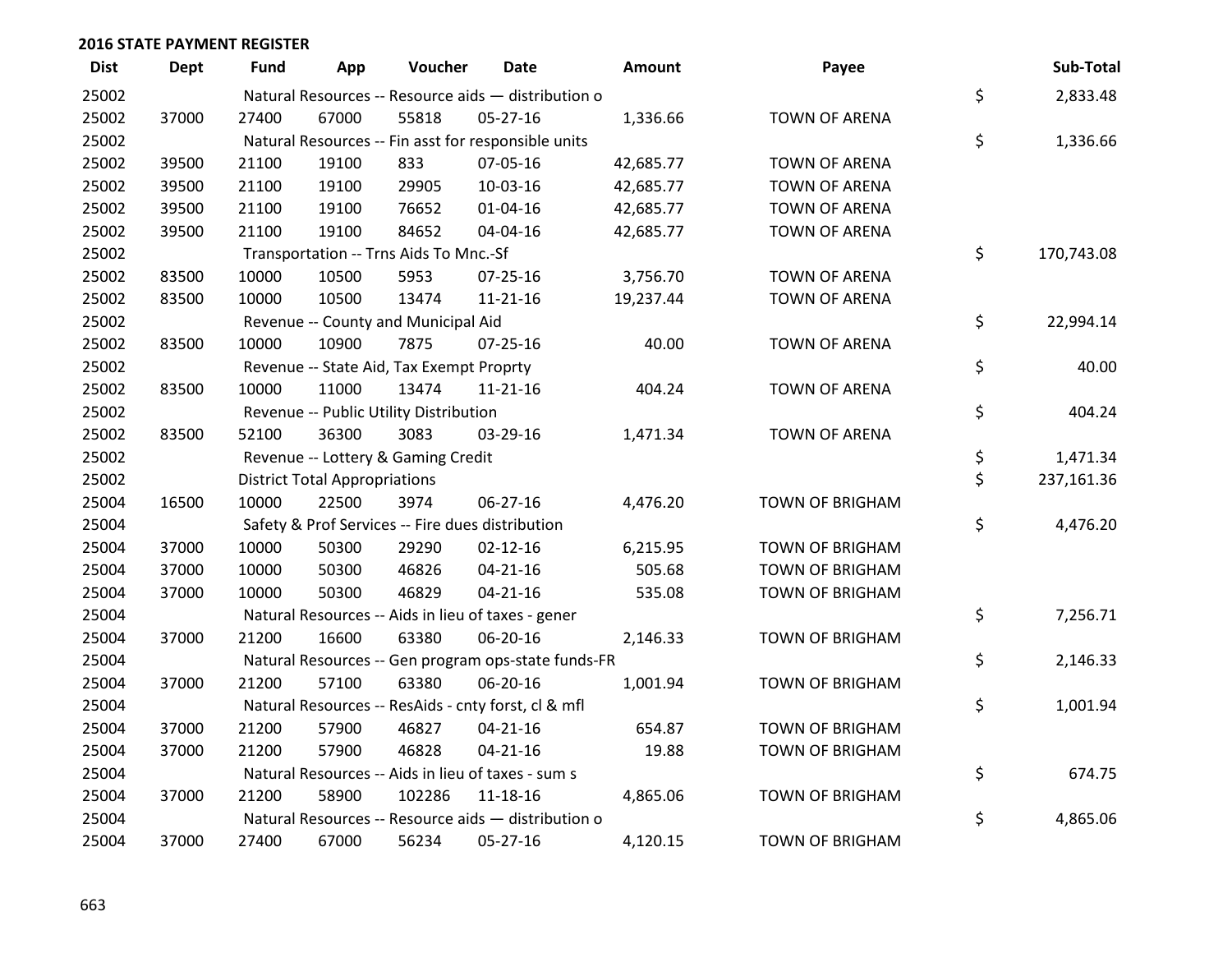| <b>Dist</b> | Dept  | <b>Fund</b> | App                                  | Voucher                                  | <b>Date</b>                                         | <b>Amount</b> | Payee                  | Sub-Total        |
|-------------|-------|-------------|--------------------------------------|------------------------------------------|-----------------------------------------------------|---------------|------------------------|------------------|
| 25004       |       |             |                                      |                                          | Natural Resources -- Fin asst for responsible units |               |                        | \$<br>4,120.15   |
| 25004       | 39500 | 21100       | 19100                                | 834                                      | 07-05-16                                            | 31,813.39     | <b>TOWN OF BRIGHAM</b> |                  |
| 25004       | 39500 | 21100       | 19100                                | 29906                                    | 10-03-16                                            | 31,813.41     | <b>TOWN OF BRIGHAM</b> |                  |
| 25004       | 39500 | 21100       | 19100                                | 76653                                    | $01 - 04 - 16$                                      | 31,813.39     | <b>TOWN OF BRIGHAM</b> |                  |
| 25004       | 39500 | 21100       | 19100                                | 84653                                    | 04-04-16                                            | 31,813.39     | <b>TOWN OF BRIGHAM</b> |                  |
| 25004       |       |             |                                      | Transportation -- Trns Aids To Mnc.-Sf   |                                                     |               |                        | \$<br>127,253.58 |
| 25004       | 83500 | 10000       | 10500                                | 5954                                     | $07 - 25 - 16$                                      | 2,459.67      | <b>TOWN OF BRIGHAM</b> |                  |
| 25004       | 83500 | 10000       | 10500                                | 13475                                    | $11 - 21 - 16$                                      | 13,738.51     | <b>TOWN OF BRIGHAM</b> |                  |
| 25004       |       |             |                                      | Revenue -- County and Municipal Aid      |                                                     |               |                        | \$<br>16,198.18  |
| 25004       | 83500 | 10000       | 10900                                | 7876                                     | $07 - 25 - 16$                                      | 155.00        | <b>TOWN OF BRIGHAM</b> |                  |
| 25004       |       |             |                                      | Revenue -- State Aid, Tax Exempt Proprty |                                                     |               |                        | \$<br>155.00     |
| 25004       | 83500 | 10000       | 11000                                | 13475                                    | $11 - 21 - 16$                                      | 255.85        | <b>TOWN OF BRIGHAM</b> |                  |
| 25004       |       |             |                                      | Revenue -- Public Utility Distribution   |                                                     |               |                        | \$<br>255.85     |
| 25004       | 83500 | 10000       | 50100                                | 2531                                     | $01-29-16$                                          | 1,295.25      | <b>TOWN OF BRIGHAM</b> |                  |
| 25004       |       |             |                                      | Revenue -- Payments for municipal svcs   |                                                     |               |                        | \$<br>1,295.25   |
| 25004       |       |             | <b>District Total Appropriations</b> |                                          |                                                     |               |                        | \$<br>169,699.00 |
| 25006       | 16500 | 10000       | 22500                                | 3975                                     | 06-27-16                                            | 1,329.91      | TOWN OF CLYDE          |                  |
| 25006       |       |             |                                      |                                          | Safety & Prof Services -- Fire dues distribution    |               |                        | \$<br>1,329.91   |
| 25006       | 37000 | 10000       | 50300                                | 30873                                    | $02 - 17 - 16$                                      | 11,549.45     | TOWN OF CLYDE          |                  |
| 25006       | 37000 | 10000       | 50300                                | 30874                                    | $02 - 17 - 16$                                      | 504.89        | TOWN OF CLYDE          |                  |
| 25006       | 37000 | 10000       | 50300                                | 30875                                    | $02 - 17 - 16$                                      | 9,286.92      | TOWN OF CLYDE          |                  |
| 25006       | 37000 | 10000       | 50300                                | 46844                                    | $04 - 21 - 16$                                      | 209.04        | TOWN OF CLYDE          |                  |
| 25006       |       |             |                                      |                                          | Natural Resources -- Aids in lieu of taxes - gener  |               |                        | \$<br>21,550.30  |
| 25006       | 37000 | 21200       | 16600                                | 63381                                    | 06-20-16                                            | 1,834.49      | TOWN OF CLYDE          |                  |
| 25006       |       |             |                                      |                                          | Natural Resources -- Gen program ops-state funds-FR |               |                        | \$<br>1,834.49   |
| 25006       | 37000 | 21200       | 57100                                | 63381                                    | 06-20-16                                            | 841.12        | TOWN OF CLYDE          |                  |
| 25006       |       |             |                                      |                                          | Natural Resources -- ResAids - cnty forst, cl & mfl |               |                        | \$<br>841.12     |
| 25006       | 37000 | 21200       | 57900                                | 46843                                    | $04 - 21 - 16$                                      | 20.75         | TOWN OF CLYDE          |                  |
| 25006       |       |             |                                      |                                          | Natural Resources -- Aids in lieu of taxes - sum s  |               |                        | \$<br>20.75      |
| 25006       | 37000 | 21200       | 58900                                | 102287                                   | 11-18-16                                            | 343.68        | TOWN OF CLYDE          |                  |
| 25006       |       |             |                                      |                                          | Natural Resources -- Resource aids - distribution o |               |                        | \$<br>343.68     |
| 25006       | 37000 | 27400       | 67000                                | 56385                                    | 05-27-16                                            | 725.83        | TOWN OF CLYDE          |                  |
| 25006       |       |             |                                      |                                          | Natural Resources -- Fin asst for responsible units |               |                        | \$<br>725.83     |
| 25006       | 39500 | 21100       | 19100                                | 835                                      | 07-05-16                                            | 15,716.77     | TOWN OF CLYDE          |                  |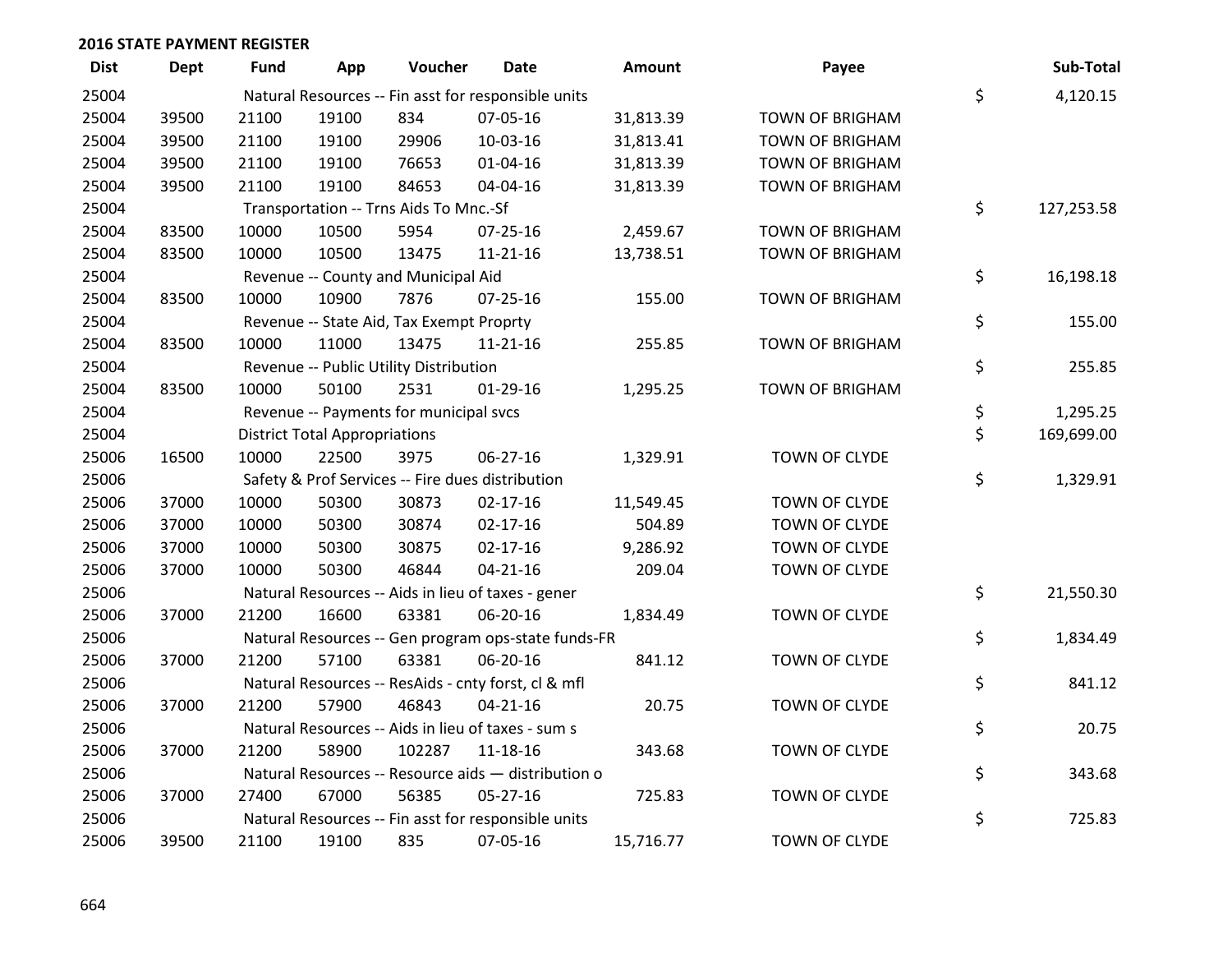| <b>Dist</b> | Dept  | <b>Fund</b> | App                                  | Voucher                                  | <b>Date</b>                                         | Amount    | Payee              | Sub-Total        |
|-------------|-------|-------------|--------------------------------------|------------------------------------------|-----------------------------------------------------|-----------|--------------------|------------------|
| 25006       | 39500 | 21100       | 19100                                | 29907                                    | 10-03-16                                            | 15,716.79 | TOWN OF CLYDE      |                  |
| 25006       | 39500 | 21100       | 19100                                | 76654                                    | 01-04-16                                            | 15,716.77 | TOWN OF CLYDE      |                  |
| 25006       | 39500 | 21100       | 19100                                | 84654                                    | 04-04-16                                            | 15,716.77 | TOWN OF CLYDE      |                  |
| 25006       |       |             |                                      | Transportation -- Trns Aids To Mnc.-Sf   |                                                     |           |                    | \$<br>62,867.10  |
| 25006       | 83500 | 10000       | 10500                                | 5955                                     | $07 - 25 - 16$                                      | 1,552.79  | TOWN OF CLYDE      |                  |
| 25006       | 83500 | 10000       | 10500                                | 13476                                    | $11 - 21 - 16$                                      | 8,799.45  | TOWN OF CLYDE      |                  |
| 25006       |       |             |                                      | Revenue -- County and Municipal Aid      |                                                     |           |                    | \$<br>10,352.24  |
| 25006       | 83500 | 10000       | 10900                                | 7877                                     | $07 - 25 - 16$                                      | 2.00      | TOWN OF CLYDE      |                  |
| 25006       |       |             |                                      | Revenue -- State Aid, Tax Exempt Proprty |                                                     |           |                    | \$<br>2.00       |
| 25006       |       |             | <b>District Total Appropriations</b> |                                          |                                                     |           |                    | \$<br>99,867.42  |
| 25008       | 16500 | 10000       | 22500                                | 3976                                     | 06-27-16                                            | 7,713.76  | TOWN OF DODGEVILLE |                  |
| 25008       |       |             |                                      |                                          | Safety & Prof Services -- Fire dues distribution    |           |                    | \$<br>7,713.76   |
| 25008       | 37000 | 10000       | 50300                                | 29148                                    | $02 - 12 - 16$                                      | 2,213.93  | TOWN OF DODGEVILLE |                  |
| 25008       | 37000 | 10000       | 50300                                | 29149                                    | $02 - 12 - 16$                                      | 12,321.82 | TOWN OF DODGEVILLE |                  |
| 25008       | 37000 | 10000       | 50300                                | 46376                                    | $04 - 21 - 16$                                      | 3,335.99  | TOWN OF DODGEVILLE |                  |
| 25008       |       |             |                                      |                                          | Natural Resources -- Aids in lieu of taxes - gener  |           |                    | \$<br>17,871.74  |
| 25008       | 37000 | 21200       | 16600                                | 63382                                    | 06-20-16                                            | 2,548.51  | TOWN OF DODGEVILLE |                  |
| 25008       |       |             |                                      |                                          | Natural Resources -- Gen program ops-state funds-FR |           |                    | \$<br>2,548.51   |
| 25008       | 37000 | 21200       | 57100                                | 63382                                    | 06-20-16                                            | 1,242.79  | TOWN OF DODGEVILLE |                  |
| 25008       |       |             |                                      |                                          | Natural Resources -- ResAids - cnty forst, cl & mfl |           |                    | \$<br>1,242.79   |
| 25008       | 37000 | 21200       | 57900                                | 46375                                    | $04 - 21 - 16$                                      | 1,077.76  | TOWN OF DODGEVILLE |                  |
| 25008       |       |             |                                      |                                          | Natural Resources -- Aids in lieu of taxes - sum s  |           |                    | \$<br>1,077.76   |
| 25008       | 37000 | 21200       | 58900                                | 102288                                   | 11-18-16                                            | 4,977.81  | TOWN OF DODGEVILLE |                  |
| 25008       |       |             |                                      |                                          | Natural Resources -- Resource aids - distribution o |           |                    | \$<br>4,977.81   |
| 25008       | 37000 | 27400       | 67000                                | 56235                                    | 05-27-16                                            | 2,385.27  | TOWN OF DODGEVILLE |                  |
| 25008       |       |             |                                      |                                          | Natural Resources -- Fin asst for responsible units |           |                    | \$<br>2,385.27   |
| 25008       | 39500 | 21100       | 19100                                | 836                                      | 07-05-16                                            | 39,377.26 | TOWN OF DODGEVILLE |                  |
| 25008       | 39500 | 21100       | 19100                                | 29908                                    | 10-03-16                                            | 39,377.28 | TOWN OF DODGEVILLE |                  |
| 25008       | 39500 | 21100       | 19100                                | 76655                                    | $01 - 04 - 16$                                      | 39,377.26 | TOWN OF DODGEVILLE |                  |
| 25008       | 39500 | 21100       | 19100                                | 84655                                    | 04-04-16                                            | 39,377.26 | TOWN OF DODGEVILLE |                  |
| 25008       |       |             |                                      | Transportation -- Trns Aids To Mnc.-Sf   |                                                     |           |                    | \$<br>157,509.06 |
| 25008       | 83500 | 10000       | 10500                                | 5956                                     | $07 - 25 - 16$                                      | 4,074.50  | TOWN OF DODGEVILLE |                  |
| 25008       | 83500 | 10000       | 10500                                | 13477                                    | $11 - 21 - 16$                                      | 21,966.62 | TOWN OF DODGEVILLE |                  |
| 25008       |       |             |                                      | Revenue -- County and Municipal Aid      |                                                     |           |                    | \$<br>26,041.12  |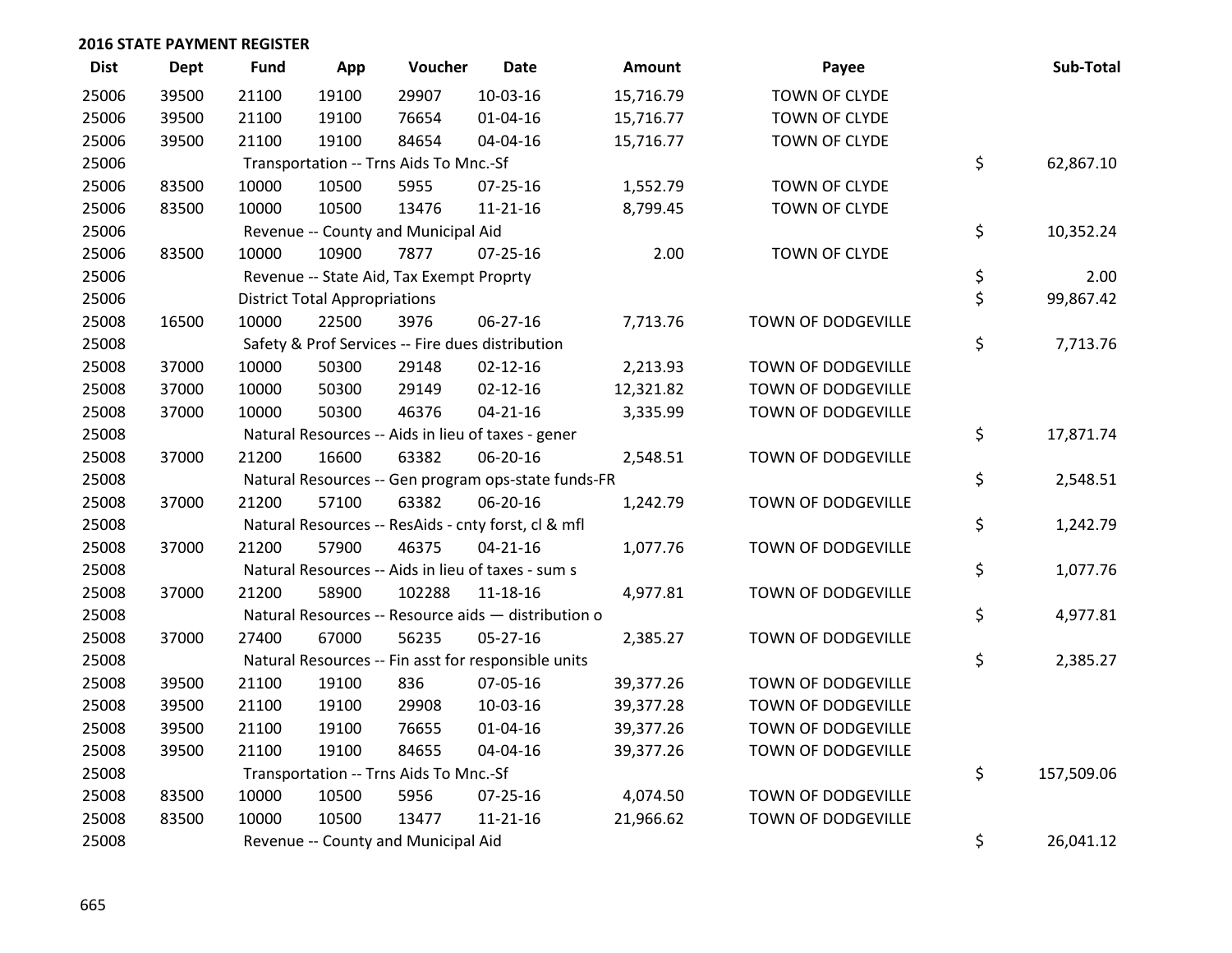| <b>Dist</b> | <b>Dept</b> | <b>Fund</b> | App                                  | Voucher                                             | <b>Date</b>    | Amount    | Payee                   | Sub-Total        |
|-------------|-------------|-------------|--------------------------------------|-----------------------------------------------------|----------------|-----------|-------------------------|------------------|
| 25008       | 83500       | 10000       | 10900                                | 7878                                                | $07 - 25 - 16$ | 363.00    | TOWN OF DODGEVILLE      |                  |
| 25008       |             |             |                                      | Revenue -- State Aid, Tax Exempt Proprty            |                |           |                         | \$<br>363.00     |
| 25008       | 83500       | 10000       | 11000                                | 13477                                               | $11 - 21 - 16$ | 1,145.47  | TOWN OF DODGEVILLE      |                  |
| 25008       |             |             |                                      | Revenue -- Public Utility Distribution              |                |           |                         | \$<br>1,145.47   |
| 25008       | 83500       | 10000       | 50100                                | 2532                                                | $01-29-16$     | 746.92    | TOWN OF DODGEVILLE      |                  |
| 25008       |             |             |                                      | Revenue -- Payments for municipal svcs              |                |           |                         | \$<br>746.92     |
| 25008       |             |             | <b>District Total Appropriations</b> |                                                     |                |           |                         | \$<br>223,623.21 |
| 25010       | 16500       | 10000       | 22500                                | 3977                                                | 06-27-16       | 1,179.09  | <b>TOWN OF EDEN</b>     |                  |
| 25010       |             |             |                                      | Safety & Prof Services -- Fire dues distribution    |                |           |                         | \$<br>1,179.09   |
| 25010       | 37000       | 10000       | 50300                                | 46850                                               | $04 - 21 - 16$ | 124.38    | <b>TOWN OF EDEN</b>     |                  |
| 25010       |             |             |                                      | Natural Resources -- Aids in lieu of taxes - gener  |                |           |                         | \$<br>124.38     |
| 25010       | 37000       | 21200       | 16600                                | 63383                                               | 06-20-16       | 536.49    | <b>TOWN OF EDEN</b>     |                  |
| 25010       |             |             |                                      | Natural Resources -- Gen program ops-state funds-FR |                |           |                         | \$<br>536.49     |
| 25010       | 37000       | 21200       | 57100                                | 63383                                               | 06-20-16       | 251.07    | <b>TOWN OF EDEN</b>     |                  |
| 25010       |             |             |                                      | Natural Resources -- ResAids - cnty forst, cl & mfl |                |           |                         | \$<br>251.07     |
| 25010       | 37000       | 21200       | 57900                                | 46849                                               | $04 - 21 - 16$ | 822.90    | <b>TOWN OF EDEN</b>     |                  |
| 25010       | 37000       | 21200       | 57900                                | 46851                                               | $04 - 21 - 16$ | 74.80     | <b>TOWN OF EDEN</b>     |                  |
| 25010       |             |             |                                      | Natural Resources -- Aids in lieu of taxes - sum s  |                |           |                         | \$<br>897.70     |
| 25010       | 37000       | 27400       | 67000                                | 56255                                               | 05-27-16       | 789.58    | <b>TOWN OF EDEN</b>     |                  |
| 25010       |             |             |                                      | Natural Resources -- Fin asst for responsible units |                |           |                         | \$<br>789.58     |
| 25010       | 39500       | 21100       | 19100                                | 837                                                 | 07-05-16       | 19,630.83 | <b>TOWN OF EDEN</b>     |                  |
| 25010       | 39500       | 21100       | 19100                                | 29909                                               | 10-03-16       | 19,630.83 | <b>TOWN OF EDEN</b>     |                  |
| 25010       | 39500       | 21100       | 19100                                | 76656                                               | $01 - 04 - 16$ | 19,630.83 | <b>TOWN OF EDEN</b>     |                  |
| 25010       | 39500       | 21100       | 19100                                | 84656                                               | 04-04-16       | 19,630.83 | <b>TOWN OF EDEN</b>     |                  |
| 25010       |             |             |                                      | Transportation -- Trns Aids To Mnc.-Sf              |                |           |                         | \$<br>78,523.32  |
| 25010       | 83500       | 10000       | 10500                                | 5957                                                | $07 - 25 - 16$ | 14,221.29 | <b>TOWN OF EDEN</b>     |                  |
| 25010       | 83500       | 10000       | 10500                                | 13478                                               | $11 - 21 - 16$ | 11,239.86 | <b>TOWN OF EDEN</b>     |                  |
| 25010       |             |             |                                      | Revenue -- County and Municipal Aid                 |                |           |                         | \$<br>25,461.15  |
| 25010       | 83500       | 10000       | 10900                                | 7879                                                | $07 - 25 - 16$ | 15.00     | <b>TOWN OF EDEN</b>     |                  |
| 25010       |             |             |                                      | Revenue -- State Aid, Tax Exempt Proprty            |                |           |                         | \$<br>15.00      |
| 25010       | 83500       | 10000       | 11000                                | 13478                                               | $11 - 21 - 16$ | 96,804.01 | <b>TOWN OF EDEN</b>     |                  |
| 25010       |             |             |                                      | Revenue -- Public Utility Distribution              |                |           |                         | \$<br>96,804.01  |
| 25010       |             |             | <b>District Total Appropriations</b> |                                                     |                |           |                         | \$<br>204,581.79 |
| 25012       | 16500       | 10000       | 22500                                | 3978                                                | 06-27-16       | 2,349.85  | <b>TOWN OF HIGHLAND</b> |                  |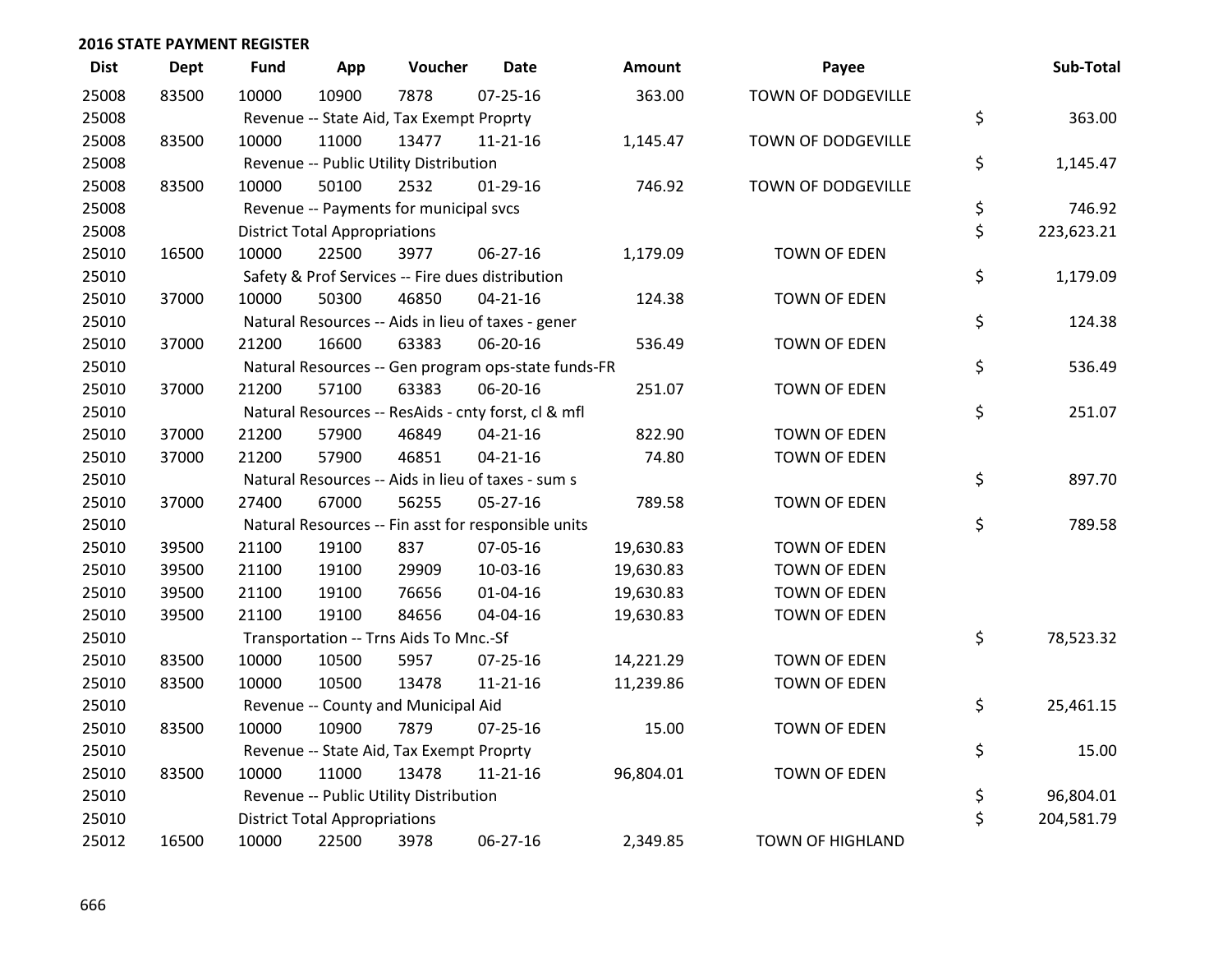| <b>Dist</b> | <b>Dept</b> | <b>Fund</b> | App                                  | Voucher                                  | <b>Date</b>                                         | <b>Amount</b> | Payee                   | Sub-Total        |
|-------------|-------------|-------------|--------------------------------------|------------------------------------------|-----------------------------------------------------|---------------|-------------------------|------------------|
| 25012       |             |             |                                      |                                          | Safety & Prof Services -- Fire dues distribution    |               |                         | \$<br>2,349.85   |
| 25012       | 37000       | 10000       | 50300                                | 30884                                    | $02 - 17 - 16$                                      | 5,659.68      | TOWN OF HIGHLAND        |                  |
| 25012       | 37000       | 10000       | 50300                                | 46863                                    | $04 - 21 - 16$                                      | 367.52        | <b>TOWN OF HIGHLAND</b> |                  |
| 25012       | 37000       | 10000       | 50300                                | 46864                                    | $04 - 21 - 16$                                      | 142.11        | <b>TOWN OF HIGHLAND</b> |                  |
| 25012       |             |             |                                      |                                          | Natural Resources -- Aids in lieu of taxes - gener  |               |                         | \$<br>6,169.31   |
| 25012       | 37000       | 21200       | 16600                                | 63384                                    | 06-20-16                                            | 1,837.03      | TOWN OF HIGHLAND        |                  |
| 25012       |             |             |                                      |                                          | Natural Resources -- Gen program ops-state funds-FR |               |                         | \$<br>1,837.03   |
| 25012       | 37000       | 21200       | 57100                                | 63384                                    | 06-20-16                                            | 832.62        | TOWN OF HIGHLAND        |                  |
| 25012       |             |             |                                      |                                          | Natural Resources -- ResAids - cnty forst, cl & mfl |               |                         | \$<br>832.62     |
| 25012       | 37000       | 21200       | 57900                                | 46862                                    | $04 - 21 - 16$                                      | 635.32        | TOWN OF HIGHLAND        |                  |
| 25012       |             |             |                                      |                                          | Natural Resources -- Aids in lieu of taxes - sum s  |               |                         | \$<br>635.32     |
| 25012       | 37000       | 21200       | 58900                                | 102289                                   | $11 - 18 - 16$                                      | 346.21        | <b>TOWN OF HIGHLAND</b> |                  |
| 25012       |             |             |                                      |                                          | Natural Resources -- Resource aids - distribution o |               |                         | \$<br>346.21     |
| 25012       | 37000       | 27400       | 67000                                | 55795                                    | $05 - 27 - 16$                                      | 990.92        | <b>TOWN OF HIGHLAND</b> |                  |
| 25012       |             |             |                                      |                                          | Natural Resources -- Fin asst for responsible units |               |                         | \$<br>990.92     |
| 25012       | 39500       | 21100       | 19100                                | 838                                      | 07-05-16                                            | 39,118.53     | TOWN OF HIGHLAND        |                  |
| 25012       | 39500       | 21100       | 19100                                | 29910                                    | 10-03-16                                            | 39,118.53     | TOWN OF HIGHLAND        |                  |
| 25012       | 39500       | 21100       | 19100                                | 76657                                    | $01 - 04 - 16$                                      | 39,118.53     | <b>TOWN OF HIGHLAND</b> |                  |
| 25012       | 39500       | 21100       | 19100                                | 84657                                    | 04-04-16                                            | 39,118.53     | <b>TOWN OF HIGHLAND</b> |                  |
| 25012       |             |             |                                      | Transportation -- Trns Aids To Mnc.-Sf   |                                                     |               |                         | \$<br>156,474.12 |
| 25012       | 83500       | 10000       | 10500                                | 5958                                     | $07 - 25 - 16$                                      | 2,842.69      | TOWN OF HIGHLAND        |                  |
| 25012       | 83500       | 10000       | 10500                                | 13479                                    | $11 - 21 - 16$                                      | 16,217.98     | TOWN OF HIGHLAND        |                  |
| 25012       |             |             |                                      | Revenue -- County and Municipal Aid      |                                                     |               |                         | \$<br>19,060.67  |
| 25012       | 83500       | 10000       | 10900                                | 7880                                     | $07 - 25 - 16$                                      | 11.00         | <b>TOWN OF HIGHLAND</b> |                  |
| 25012       |             |             |                                      | Revenue -- State Aid, Tax Exempt Proprty |                                                     |               |                         | \$<br>11.00      |
| 25012       | 83500       | 10000       | 50100                                | 2533                                     | $01-29-16$                                          | 163.99        | <b>TOWN OF HIGHLAND</b> |                  |
| 25012       |             |             |                                      | Revenue -- Payments for municipal svcs   |                                                     |               |                         | \$<br>163.99     |
| 25012       |             |             | <b>District Total Appropriations</b> |                                          |                                                     |               |                         | \$<br>188,871.04 |
| 25014       | 16500       | 10000       | 22500                                | 3979                                     | 06-27-16                                            | 1,988.24      | TOWN OF LINDEN          |                  |
| 25014       |             |             |                                      |                                          | Safety & Prof Services -- Fire dues distribution    |               |                         | \$<br>1,988.24   |
| 25014       | 37000       | 10000       | 50300                                | 30779                                    | $02 - 17 - 16$                                      | 337.50        | TOWN OF LINDEN          |                  |
| 25014       |             |             |                                      |                                          | Natural Resources -- Aids in lieu of taxes - gener  |               |                         | \$<br>337.50     |
| 25014       | 37000       | 21200       | 16600                                | 63385                                    | 06-20-16                                            | 649.63        | <b>TOWN OF LINDEN</b>   |                  |
| 25014       |             |             |                                      |                                          | Natural Resources -- Gen program ops-state funds-FR |               |                         | \$<br>649.63     |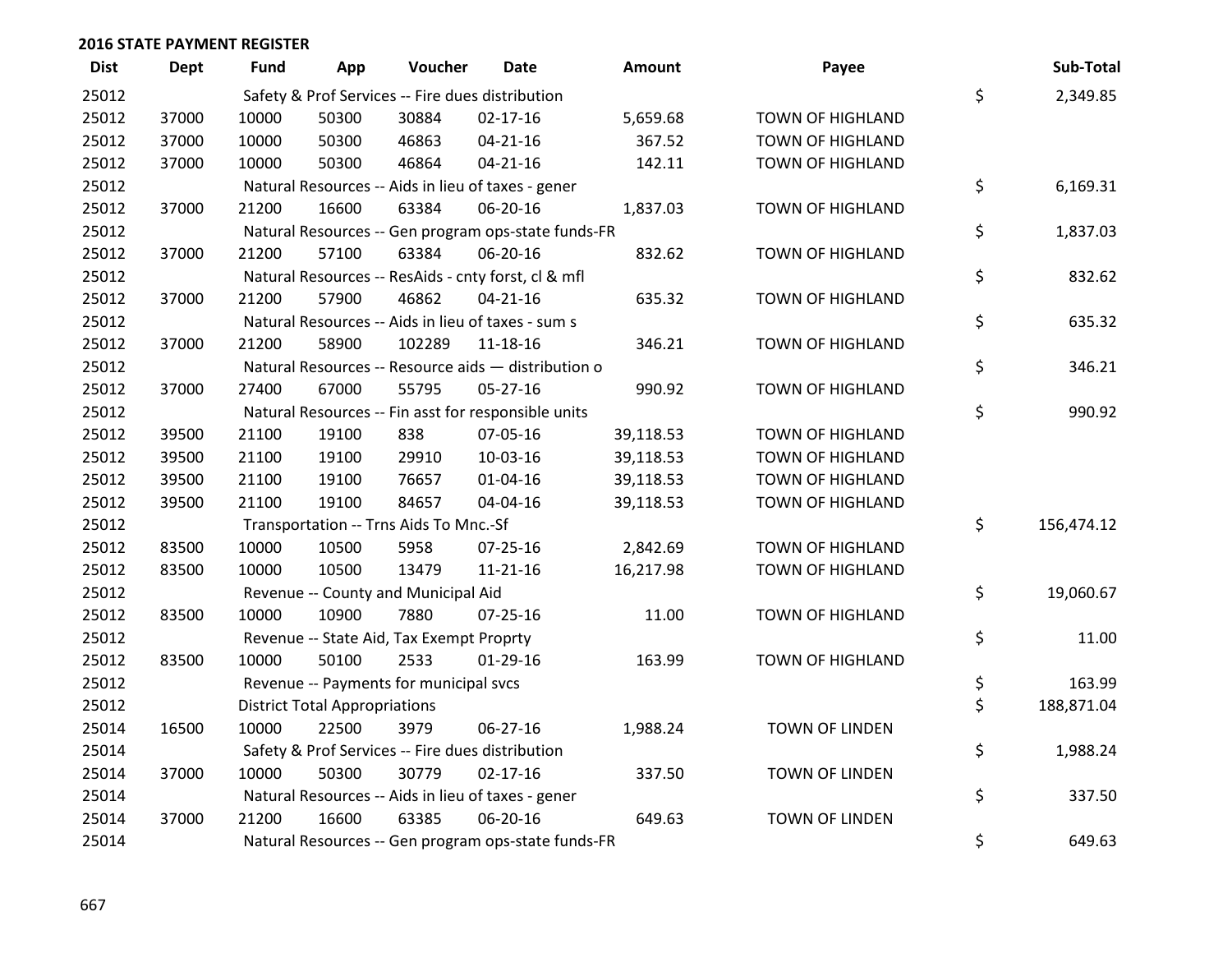| <b>Dist</b> | <b>Dept</b> | <b>Fund</b> | App                                  | Voucher                                             | <b>Date</b>    | Amount    | Payee                 | Sub-Total        |
|-------------|-------------|-------------|--------------------------------------|-----------------------------------------------------|----------------|-----------|-----------------------|------------------|
| 25014       | 37000       | 21200       | 57100                                | 63385                                               | 06-20-16       | 291.91    | <b>TOWN OF LINDEN</b> |                  |
| 25014       |             |             |                                      | Natural Resources -- ResAids - cnty forst, cl & mfl |                |           |                       | \$<br>291.91     |
| 25014       | 37000       | 21200       | 58900                                | 102290                                              | 11-18-16       | 342.99    | <b>TOWN OF LINDEN</b> |                  |
| 25014       |             |             |                                      | Natural Resources -- Resource aids - distribution o |                |           |                       | \$<br>342.99     |
| 25014       | 39500       | 21100       | 19100                                | 839                                                 | 07-05-16       | 29,209.53 | TOWN OF LINDEN        |                  |
| 25014       | 39500       | 21100       | 19100                                | 29911                                               | 10-03-16       | 29,209.53 | <b>TOWN OF LINDEN</b> |                  |
| 25014       | 39500       | 21100       | 19100                                | 76658                                               | $01 - 04 - 16$ | 29,209.53 | <b>TOWN OF LINDEN</b> |                  |
| 25014       | 39500       | 21100       | 19100                                | 84658                                               | 04-04-16       | 29,209.53 | <b>TOWN OF LINDEN</b> |                  |
| 25014       |             |             |                                      | Transportation -- Trns Aids To Mnc.-Sf              |                |           |                       | \$<br>116,838.12 |
| 25014       | 83500       | 10000       | 10500                                | 5959                                                | 07-25-16       | 2,874.58  | <b>TOWN OF LINDEN</b> |                  |
| 25014       | 83500       | 10000       | 10500                                | 13480                                               | 11-21-16       | 16,289.28 | <b>TOWN OF LINDEN</b> |                  |
| 25014       |             |             |                                      | Revenue -- County and Municipal Aid                 |                |           |                       | \$<br>19,163.86  |
| 25014       | 83500       | 10000       | 10900                                | 7881                                                | 07-25-16       | 8.00      | <b>TOWN OF LINDEN</b> |                  |
| 25014       |             |             |                                      | Revenue -- State Aid, Tax Exempt Proprty            |                |           |                       | \$<br>8.00       |
| 25014       |             |             | <b>District Total Appropriations</b> |                                                     |                |           |                       | \$<br>139,620.25 |
| 25016       | 16500       | 10000       | 22500                                | 3980                                                | 06-27-16       | 1,382.87  | MIFFLIN, TOWN OF      |                  |
| 25016       |             |             |                                      | Safety & Prof Services -- Fire dues distribution    |                |           |                       | \$<br>1,382.87   |
| 25016       | 37000       | 10000       | 50300                                | 33800                                               | 03-01-16       | 79.63     | MIFFLIN, TOWN OF      |                  |
| 25016       | 37000       | 10000       | 50300                                | 46540                                               | $04 - 21 - 16$ | 77.16     | MIFFLIN, TOWN OF      |                  |
| 25016       |             |             |                                      | Natural Resources -- Aids in lieu of taxes - gener  |                |           |                       | \$<br>156.79     |
| 25016       | 37000       | 21200       | 16600                                | 63386                                               | 06-20-16       | 103.62    | MIFFLIN, TOWN OF      |                  |
| 25016       |             |             |                                      | Natural Resources -- Gen program ops-state funds-FR |                |           |                       | \$<br>103.62     |
| 25016       | 37000       | 21200       | 57100                                | 63386                                               | 06-20-16       | 52.56     | MIFFLIN, TOWN OF      |                  |
| 25016       |             |             |                                      | Natural Resources -- ResAids - cnty forst, cl & mfl |                |           |                       | \$<br>52.56      |
| 25016       | 37000       | 21200       | 58900                                | 102291                                              | 11-18-16       | 99.09     | MIFFLIN, TOWN OF      |                  |
| 25016       |             |             |                                      | Natural Resources -- Resource aids - distribution o |                |           |                       | \$<br>99.09      |
| 25016       | 37000       | 27400       | 67000                                | 55556                                               | 05-27-16       | 1,064.54  | MIFFLIN, TOWN OF      |                  |
| 25016       |             |             |                                      | Natural Resources -- Fin asst for responsible units |                |           |                       | \$<br>1,064.54   |
| 25016       | 39500       | 21100       | 19100                                | 840                                                 | 07-05-16       | 21,337.38 | MIFFLIN, TOWN OF      |                  |
| 25016       | 39500       | 21100       | 19100                                | 29912                                               | 10-03-16       | 21,337.38 | MIFFLIN, TOWN OF      |                  |
| 25016       | 39500       | 21100       | 19100                                | 76659                                               | 01-04-16       | 21,337.38 | TOWN OF MIFFLIN       |                  |
| 25016       | 39500       | 21100       | 19100                                | 84659                                               | 04-04-16       | 21,337.38 | TOWN OF MIFFLIN       |                  |
| 25016       |             |             |                                      | Transportation -- Trns Aids To Mnc.-Sf              |                |           |                       | \$<br>85,349.52  |
| 25016       | 83500       | 10000       | 10500                                | 5960                                                | 07-25-16       | 2,908.59  | MIFFLIN, TOWN OF      |                  |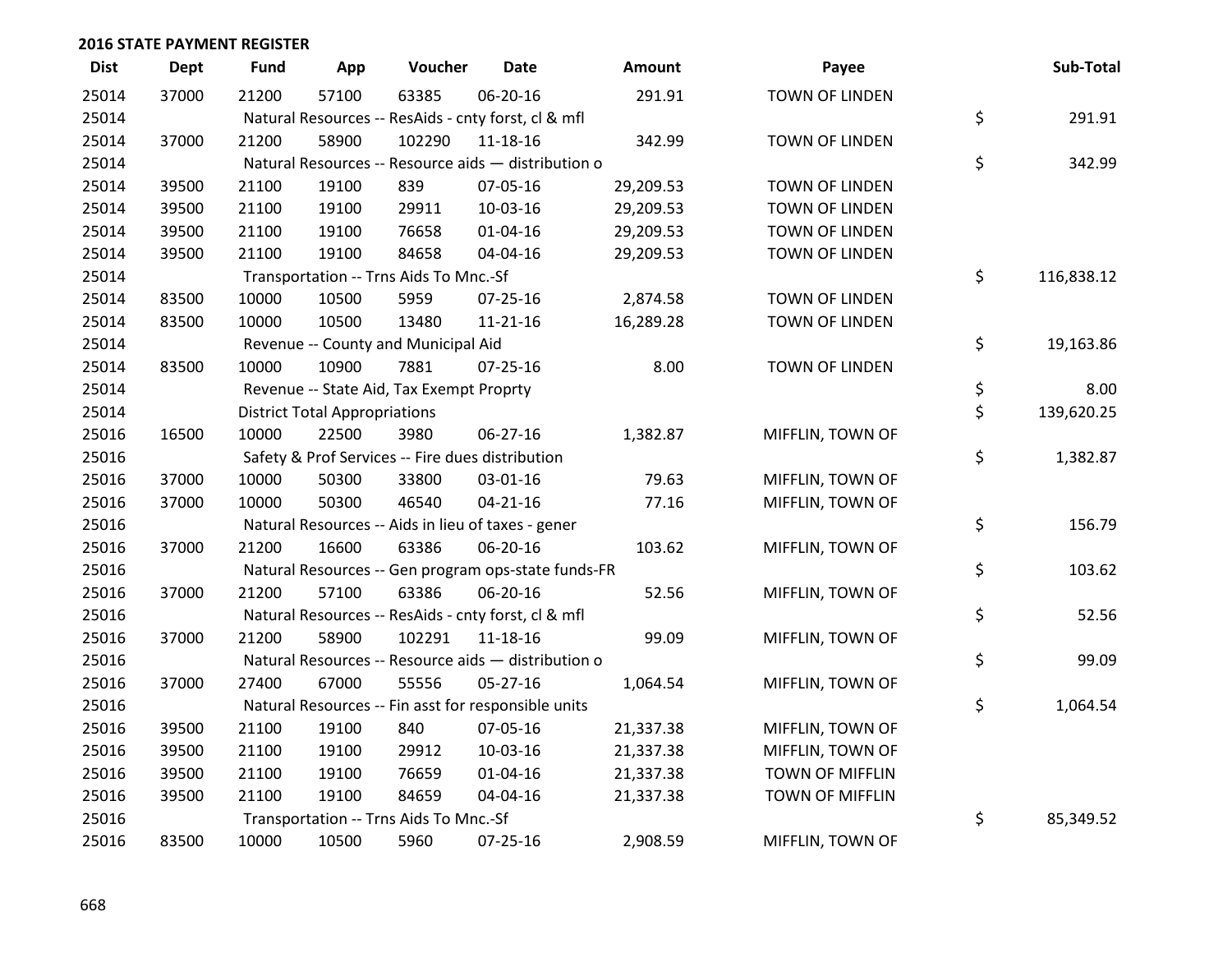| <b>Dist</b> | <b>Dept</b> | <b>Fund</b> | App                                  | Voucher                                             | Date           | <b>Amount</b> | Payee                 | Sub-Total        |
|-------------|-------------|-------------|--------------------------------------|-----------------------------------------------------|----------------|---------------|-----------------------|------------------|
| 25016       | 83500       | 10000       | 10500                                | 13481                                               | $11 - 21 - 16$ | 16,481.98     | MIFFLIN, TOWN OF      |                  |
| 25016       |             |             |                                      | Revenue -- County and Municipal Aid                 |                |               |                       | \$<br>19,390.57  |
| 25016       | 83500       | 10000       | 10900                                | 7882                                                | 07-25-16       | 43.00         | MIFFLIN, TOWN OF      |                  |
| 25016       |             |             |                                      | Revenue -- State Aid, Tax Exempt Proprty            |                |               |                       | \$<br>43.00      |
| 25016       |             |             | <b>District Total Appropriations</b> |                                                     |                |               |                       | \$<br>107,642.56 |
| 25018       | 16500       | 10000       | 22500                                | 3981                                                | 06-27-16       | 3,118.18      | TOWN OF MINERAL POINT |                  |
| 25018       |             |             |                                      | Safety & Prof Services -- Fire dues distribution    |                |               |                       | \$<br>3,118.18   |
| 25018       | 37000       | 10000       | 50300                                | 30791                                               | $02 - 17 - 16$ | 534.93        | TOWN OF MINERAL POINT |                  |
| 25018       |             |             |                                      | Natural Resources -- Aids in lieu of taxes - gener  |                |               |                       | \$<br>534.93     |
| 25018       | 37000       | 21200       | 16600                                | 63387                                               | 06-20-16       | 349.87        | TOWN OF MINERAL POINT |                  |
| 25018       |             |             |                                      | Natural Resources -- Gen program ops-state funds-FR |                |               |                       | \$<br>349.87     |
| 25018       | 37000       | 21200       | 57100                                | 63387                                               | 06-20-16       | 157.22        | TOWN OF MINERAL POINT |                  |
| 25018       |             |             |                                      | Natural Resources -- ResAids - cnty forst, cl & mfl |                |               |                       | \$<br>157.22     |
| 25018       | 37000       | 27400       | 67000                                | 55808                                               | $05 - 27 - 16$ | 3,456.13      | TOWN OF MINERAL POINT |                  |
| 25018       |             |             |                                      | Natural Resources -- Fin asst for responsible units |                |               |                       | \$<br>3,456.13   |
| 25018       | 39500       | 21100       | 19100                                | 841                                                 | 07-05-16       | 28,923.27     | TOWN OF MINERAL POINT |                  |
| 25018       | 39500       | 21100       | 19100                                | 29913                                               | 10-03-16       | 28,923.27     | TOWN OF MINERAL POINT |                  |
| 25018       | 39500       | 21100       | 19100                                | 76660                                               | 01-04-16       | 28,923.27     | TOWN OF MINERAL POINT |                  |
| 25018       | 39500       | 21100       | 19100                                | 84660                                               | 04-04-16       | 28,923.27     | TOWN OF MINERAL POINT |                  |
| 25018       |             |             |                                      | Transportation -- Trns Aids To Mnc.-Sf              |                |               |                       | \$<br>115,693.08 |
| 25018       | 83500       | 10000       | 10500                                | 5961                                                | $07 - 25 - 16$ | 3,081.90      | TOWN OF MINERAL POINT |                  |
| 25018       | 83500       | 10000       | 10500                                | 13482                                               | $11 - 21 - 16$ | 16,785.49     | TOWN OF MINERAL POINT |                  |
| 25018       |             |             |                                      | Revenue -- County and Municipal Aid                 |                |               |                       | \$<br>19,867.39  |
| 25018       | 83500       | 10000       | 10900                                | 7883                                                | $07 - 25 - 16$ | 44.00         | TOWN OF MINERAL POINT |                  |
| 25018       |             |             |                                      | Revenue -- State Aid, Tax Exempt Proprty            |                |               |                       | \$<br>44.00      |
| 25018       | 83500       | 10000       | 11000                                | 13482                                               | $11 - 21 - 16$ | 3,973.27      | TOWN OF MINERAL POINT |                  |
| 25018       |             |             |                                      | Revenue -- Public Utility Distribution              |                |               |                       | \$<br>3,973.27   |
| 25018       | 83500       | 52100       | 36300                                | 3084                                                | 03-29-16       | 847.32        | TOWN OF MINERAL POINT |                  |
| 25018       |             |             |                                      | Revenue -- Lottery & Gaming Credit                  |                |               |                       | \$<br>847.32     |
| 25018       |             |             | <b>District Total Appropriations</b> |                                                     |                |               |                       | \$<br>148,041.39 |
| 25020       | 16500       | 10000       | 22500                                | 3982                                                | $06 - 27 - 16$ | 2,077.87      | TOWN OF MOSCOW        |                  |
| 25020       |             |             |                                      | Safety & Prof Services -- Fire dues distribution    |                |               |                       | \$<br>2,077.87   |
| 25020       | 37000       | 21200       | 16600                                | 63388                                               | 06-20-16       | 819.85        | TOWN OF MOSCOW        |                  |
| 25020       |             |             |                                      | Natural Resources -- Gen program ops-state funds-FR |                |               |                       | \$<br>819.85     |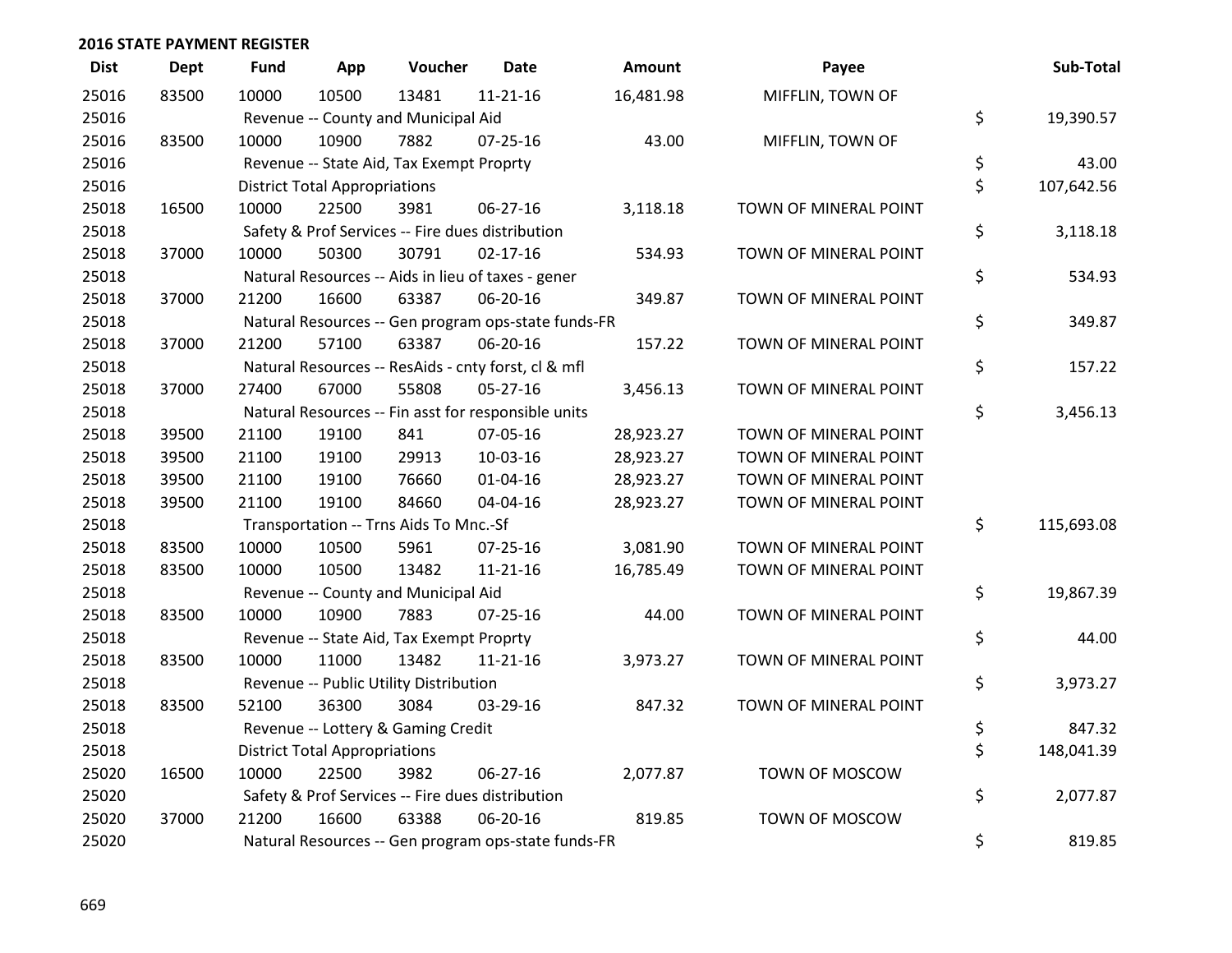| <b>Dist</b> | <b>Dept</b> | <b>Fund</b> | App                                  | Voucher                                  | <b>Date</b>                                         | Amount    | Payee                  | Sub-Total        |
|-------------|-------------|-------------|--------------------------------------|------------------------------------------|-----------------------------------------------------|-----------|------------------------|------------------|
| 25020       | 37000       | 21200       | 57100                                | 63388                                    | 06-20-16                                            | 368.40    | TOWN OF MOSCOW         |                  |
| 25020       |             |             |                                      |                                          | Natural Resources -- ResAids - cnty forst, cl & mfl |           |                        | \$<br>368.40     |
| 25020       | 37000       | 27400       | 67000                                | 55841                                    | 05-27-16                                            | 767.79    | TOWN OF MOSCOW         |                  |
| 25020       |             |             |                                      |                                          | Natural Resources -- Fin asst for responsible units |           |                        | \$<br>767.79     |
| 25020       | 39500       | 21100       | 19100                                | 842                                      | 07-05-16                                            | 21,640.15 | TOWN OF MOSCOW         |                  |
| 25020       | 39500       | 21100       | 19100                                | 29914                                    | 10-03-16                                            | 21,640.17 | TOWN OF MOSCOW         |                  |
| 25020       | 39500       | 21100       | 19100                                | 76661                                    | $01 - 04 - 16$                                      | 21,640.15 | TOWN OF MOSCOW         |                  |
| 25020       | 39500       | 21100       | 19100                                | 84661                                    | 04-04-16                                            | 21,640.15 | TOWN OF MOSCOW         |                  |
| 25020       |             |             |                                      | Transportation -- Trns Aids To Mnc.-Sf   |                                                     |           |                        | \$<br>86,560.62  |
| 25020       | 83500       | 10000       | 10500                                | 5962                                     | $07 - 25 - 16$                                      | 2,253.69  | TOWN OF MOSCOW         |                  |
| 25020       | 83500       | 10000       | 10500                                | 13483                                    | 11-21-16                                            | 12,526.15 | TOWN OF MOSCOW         |                  |
| 25020       |             |             |                                      | Revenue -- County and Municipal Aid      |                                                     |           |                        | \$<br>14,779.84  |
| 25020       | 83500       | 10000       | 10900                                | 7884                                     | $07 - 25 - 16$                                      | 6.00      | TOWN OF MOSCOW         |                  |
| 25020       |             |             |                                      | Revenue -- State Aid, Tax Exempt Proprty |                                                     |           |                        | \$<br>6.00       |
| 25020       | 83500       | 10000       | 11000                                | 13483                                    | $11 - 21 - 16$                                      | 253.95    | TOWN OF MOSCOW         |                  |
| 25020       |             |             |                                      | Revenue -- Public Utility Distribution   |                                                     |           |                        | \$<br>253.95     |
| 25020       |             |             | <b>District Total Appropriations</b> |                                          |                                                     |           |                        | \$<br>105,634.32 |
| 25022       | 16500       | 10000       | 22500                                | 3983                                     | 06-27-16                                            | 1,057.83  | TOWN OF PULASKI        |                  |
| 25022       |             |             |                                      |                                          | Safety & Prof Services -- Fire dues distribution    |           |                        | \$<br>1,057.83   |
| 25022       | 37000       | 10000       | 50300                                | 30551                                    | $02 - 17 - 16$                                      | 12,226.34 | TOWN OF PULASKI        |                  |
| 25022       | 37000       | 10000       | 50300                                | 30552                                    | $02 - 17 - 16$                                      | 22,397.10 | TOWN OF PULASKI        |                  |
| 25022       | 37000       | 10000       | 50300                                | 45586                                    | $04 - 21 - 16$                                      | 668.20    | <b>TOWN OF PULASKI</b> |                  |
| 25022       |             |             |                                      |                                          | Natural Resources -- Aids in lieu of taxes - gener  |           |                        | \$<br>35,291.64  |
| 25022       | 37000       | 21200       | 16600                                | 63389                                    | 06-20-16                                            | 2,080.82  | <b>TOWN OF PULASKI</b> |                  |
| 25022       |             |             |                                      |                                          | Natural Resources -- Gen program ops-state funds-FR |           |                        | \$<br>2,080.82   |
| 25022       | 37000       | 21200       | 57100                                | 63389                                    | 06-20-16                                            | 938.83    | TOWN OF PULASKI        |                  |
| 25022       |             |             |                                      |                                          | Natural Resources -- ResAids - cnty forst, cl & mfl |           |                        | \$<br>938.83     |
| 25022       | 37000       | 21200       | 57900                                | 45587                                    | $04 - 21 - 16$                                      | 2,008.92  | <b>TOWN OF PULASKI</b> |                  |
| 25022       |             |             |                                      |                                          | Natural Resources -- Aids in lieu of taxes - sum s  |           |                        | \$<br>2,008.92   |
| 25022       | 37000       | 27400       | 67000                                | 56186                                    | $05 - 27 - 16$                                      | 1,231.32  | <b>TOWN OF PULASKI</b> |                  |
| 25022       |             |             |                                      |                                          | Natural Resources -- Fin asst for responsible units |           |                        | \$<br>1,231.32   |
| 25022       | 39500       | 21100       | 19100                                | 843                                      | 07-05-16                                            | 20,506.12 | <b>TOWN OF PULASKI</b> |                  |
| 25022       | 39500       | 21100       | 19100                                | 29915                                    | 10-03-16                                            | 20,506.14 | TOWN OF PULASKI        |                  |
| 25022       | 39500       | 21100       | 19100                                | 76662                                    | $01 - 04 - 16$                                      | 20,506.12 | <b>TOWN OF PULASKI</b> |                  |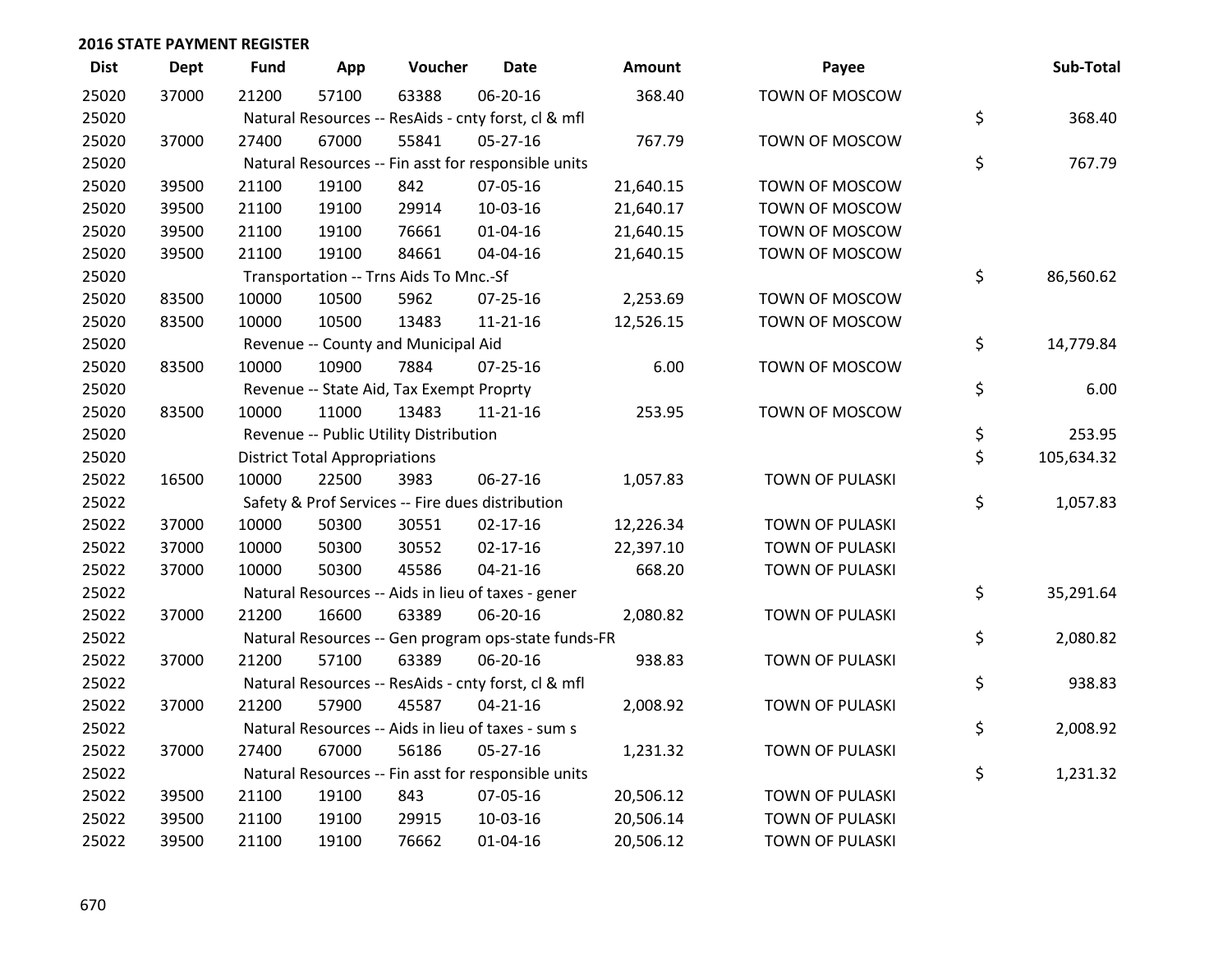| <b>Dist</b> | <b>Dept</b> | <b>Fund</b> | App                                  | Voucher                                             | <b>Date</b>    | Amount    | Payee                   | Sub-Total        |
|-------------|-------------|-------------|--------------------------------------|-----------------------------------------------------|----------------|-----------|-------------------------|------------------|
| 25022       | 39500       | 21100       | 19100                                | 84662                                               | 04-04-16       | 20,506.12 | <b>TOWN OF PULASKI</b>  |                  |
| 25022       |             |             |                                      | Transportation -- Trns Aids To Mnc.-Sf              |                |           |                         | \$<br>82,024.50  |
| 25022       | 83500       | 10000       | 10500                                | 5963                                                | 07-25-16       | 1,875.74  | <b>TOWN OF PULASKI</b>  |                  |
| 25022       | 83500       | 10000       | 10500                                | 13484                                               | $11 - 21 - 16$ | 10,435.95 | <b>TOWN OF PULASKI</b>  |                  |
| 25022       |             |             |                                      | Revenue -- County and Municipal Aid                 |                |           |                         | \$<br>12,311.69  |
| 25022       | 83500       | 10000       | 10900                                | 7885                                                | 07-25-16       | 1.00      | TOWN OF PULASKI         |                  |
| 25022       |             |             |                                      | Revenue -- State Aid, Tax Exempt Proprty            |                |           |                         | \$<br>1.00       |
| 25022       | 83500       | 10000       | 11000                                | 13484                                               | $11 - 21 - 16$ | 201.90    | <b>TOWN OF PULASKI</b>  |                  |
| 25022       |             |             |                                      | Revenue -- Public Utility Distribution              |                |           |                         | \$<br>201.90     |
| 25022       |             |             | <b>District Total Appropriations</b> |                                                     |                |           |                         | \$<br>137,148.45 |
| 25024       | 16500       | 10000       | 22500                                | 3984                                                | 06-27-16       | 2,206.32  | TOWN OF RIDGEWAY        |                  |
| 25024       |             |             |                                      | Safety & Prof Services -- Fire dues distribution    |                |           |                         | \$<br>2,206.32   |
| 25024       | 37000       | 10000       | 50300                                | 29224                                               | $02 - 12 - 16$ | 23,402.99 | TOWN OF RIDGEWAY        |                  |
| 25024       | 37000       | 10000       | 50300                                | 46627                                               | $04 - 21 - 16$ | 865.32    | TOWN OF RIDGEWAY        |                  |
| 25024       | 37000       | 10000       | 50300                                | 46628                                               | $04 - 21 - 16$ | 58.49     | <b>TOWN OF RIDGEWAY</b> |                  |
| 25024       |             |             |                                      | Natural Resources -- Aids in lieu of taxes - gener  |                |           |                         | \$<br>24,326.80  |
| 25024       | 37000       | 21200       | 16600                                | 63390                                               | 06-20-16       | 2,109.56  | TOWN OF RIDGEWAY        |                  |
| 25024       |             |             |                                      | Natural Resources -- Gen program ops-state funds-FR |                |           |                         | \$<br>2,109.56   |
| 25024       | 37000       | 21200       | 57100                                | 63390                                               | 06-20-16       | 947.95    | <b>TOWN OF RIDGEWAY</b> |                  |
| 25024       |             |             |                                      | Natural Resources -- ResAids - cnty forst, cl & mfl |                |           |                         | \$<br>947.95     |
| 25024       | 37000       | 21200       | 58900                                | 102292                                              | 11-18-16       | 3,248.66  | TOWN OF RIDGEWAY        |                  |
| 25024       |             |             |                                      | Natural Resources -- Resource aids - distribution o |                |           |                         | \$<br>3,248.66   |
| 25024       | 37000       | 27400       | 67000                                | 55582                                               | $05 - 27 - 16$ | 3,583.92  | <b>TOWN OF RIDGEWAY</b> |                  |
| 25024       |             |             |                                      | Natural Resources -- Fin asst for responsible units |                |           |                         | \$<br>3,583.92   |
| 25024       | 39500       | 21100       | 19100                                | 844                                                 | 07-05-16       | 26,836.87 | TOWN OF RIDGEWAY        |                  |
| 25024       | 39500       | 21100       | 19100                                | 29916                                               | 10-03-16       | 26,836.89 | <b>TOWN OF RIDGEWAY</b> |                  |
| 25024       | 39500       | 21100       | 19100                                | 76663                                               | $01 - 04 - 16$ | 26,836.87 | <b>TOWN OF RIDGEWAY</b> |                  |
| 25024       | 39500       | 21100       | 19100                                | 84663                                               | 04-04-16       | 26,836.87 | TOWN OF RIDGEWAY        |                  |
| 25024       |             |             |                                      | Transportation -- Trns Aids To Mnc.-Sf              |                |           |                         | \$<br>107,347.50 |
| 25024       | 83500       | 10000       | 10500                                | 5964                                                | 07-25-16       | 1,560.50  | <b>TOWN OF RIDGEWAY</b> |                  |
| 25024       | 83500       | 10000       | 10500                                | 13485                                               | $11 - 21 - 16$ | 8,842.84  | TOWN OF RIDGEWAY        |                  |
| 25024       |             |             |                                      | Revenue -- County and Municipal Aid                 |                |           |                         | \$<br>10,403.34  |
| 25024       | 83500       | 10000       | 10900                                | 7886                                                | $07 - 25 - 16$ | 4.00      | <b>TOWN OF RIDGEWAY</b> |                  |
| 25024       |             |             |                                      | Revenue -- State Aid, Tax Exempt Proprty            |                |           |                         | \$<br>4.00       |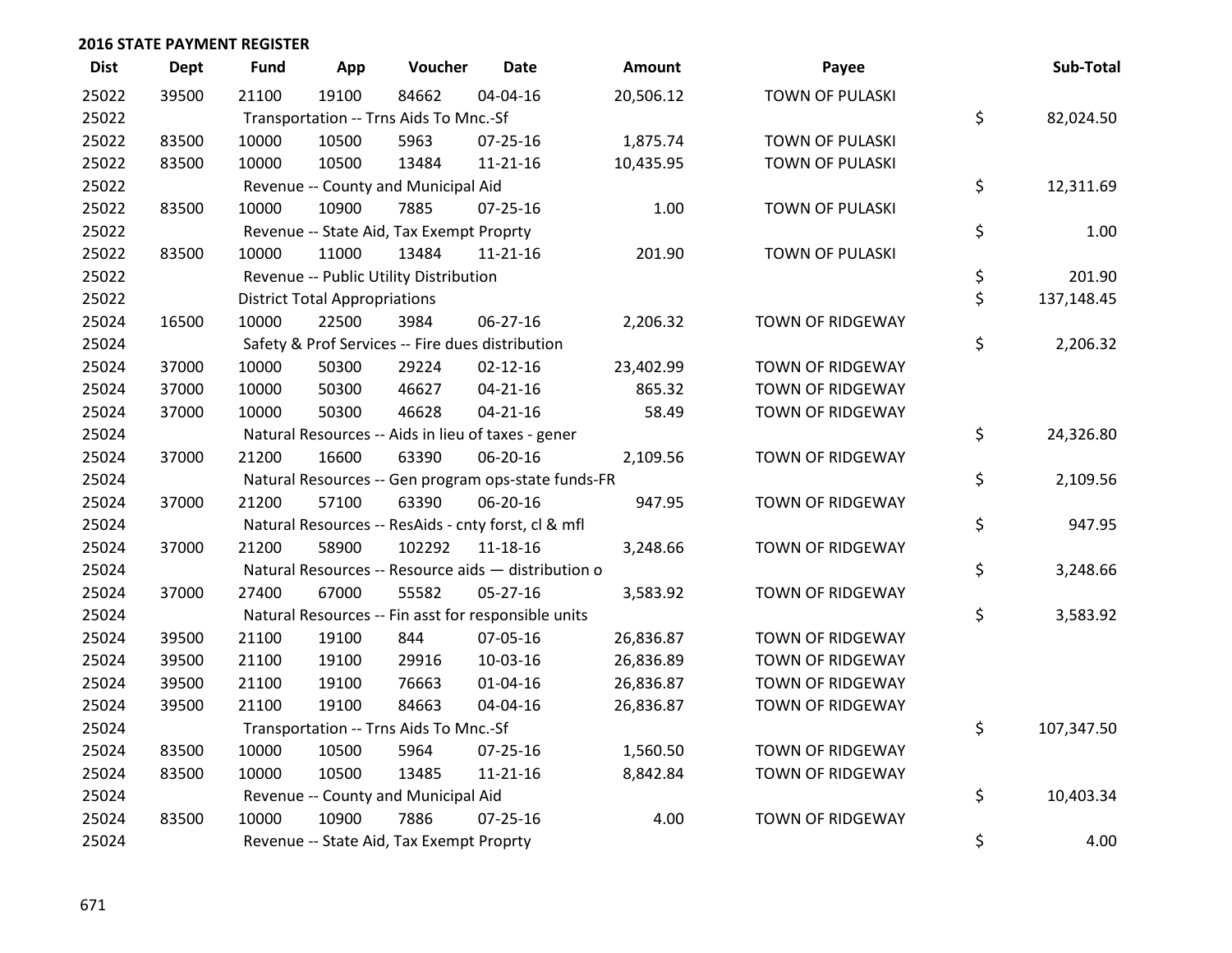| <b>Dist</b> | <b>Dept</b> | <b>Fund</b> | App                                  | Voucher                                             | <b>Date</b>    | Amount    | Payee                  | Sub-Total        |
|-------------|-------------|-------------|--------------------------------------|-----------------------------------------------------|----------------|-----------|------------------------|------------------|
| 25024       |             |             | <b>District Total Appropriations</b> |                                                     |                |           |                        | \$<br>154,178.05 |
| 25026       | 16500       | 10000       | 22500                                | 3985                                                | 06-27-16       | 1,519.90  | TOWN OF WALDWICK       |                  |
| 25026       |             |             |                                      | Safety & Prof Services -- Fire dues distribution    |                |           |                        | \$<br>1,519.90   |
| 25026       | 37000       | 21200       | 16600                                | 63391                                               | 06-20-16       | 317.70    | TOWN OF WALDWICK       |                  |
| 25026       |             |             |                                      | Natural Resources -- Gen program ops-state funds-FR |                |           |                        | \$<br>317.70     |
| 25026       | 37000       | 21200       | 57100                                | 63391                                               | 06-20-16       | 154.07    | TOWN OF WALDWICK       |                  |
| 25026       |             |             |                                      | Natural Resources -- ResAids - cnty forst, cl & mfl |                |           |                        | \$<br>154.07     |
| 25026       | 37000       | 27400       | 67000                                | 55869                                               | 05-27-16       | 419.96    | TOWN OF WALDWICK       |                  |
| 25026       |             |             |                                      | Natural Resources -- Fin asst for responsible units |                |           |                        | \$<br>419.96     |
| 25026       | 39500       | 21100       | 19100                                | 845                                                 | 07-05-16       | 17,715.09 | TOWN OF WALDWICK       |                  |
| 25026       | 39500       | 21100       | 19100                                | 29917                                               | 10-03-16       | 17,715.09 | TOWN OF WALDWICK       |                  |
| 25026       | 39500       | 21100       | 19100                                | 76664                                               | $01 - 04 - 16$ | 17,715.09 | TOWN OF WALDWICK       |                  |
| 25026       | 39500       | 21100       | 19100                                | 84664                                               | 04-04-16       | 17,715.09 | TOWN OF WALDWICK       |                  |
| 25026       |             |             |                                      | Transportation -- Trns Aids To Mnc.-Sf              |                |           |                        | \$<br>70,860.36  |
| 25026       | 83500       | 10000       | 10500                                | 5965                                                | 07-25-16       | 2,440.85  | TOWN OF WALDWICK       |                  |
| 25026       | 83500       | 10000       | 10500                                | 13486                                               | $11 - 21 - 16$ | 13,658.19 | TOWN OF WALDWICK       |                  |
| 25026       |             |             |                                      | Revenue -- County and Municipal Aid                 |                |           |                        | \$<br>16,099.04  |
| 25026       | 83500       | 10000       | 11000                                | 13486                                               | $11 - 21 - 16$ | 182.04    | TOWN OF WALDWICK       |                  |
| 25026       |             |             |                                      | Revenue -- Public Utility Distribution              |                |           |                        | \$<br>182.04     |
| 25026       |             |             | <b>District Total Appropriations</b> |                                                     |                |           |                        | \$<br>89,553.07  |
| 25028       | 16500       | 10000       | 22500                                | 3986                                                | 06-27-16       | 3,220.27  | TOWN OF WYOMING        |                  |
| 25028       |             |             |                                      | Safety & Prof Services -- Fire dues distribution    |                |           |                        | \$<br>3,220.27   |
| 25028       | 37000       | 10000       | 50300                                | 30909                                               | $02 - 17 - 16$ | 2,379.06  | TOWN OF WYOMING        |                  |
| 25028       | 37000       | 10000       | 50300                                | 30910                                               | $02 - 17 - 16$ | 6,763.02  | <b>TOWN OF WYOMING</b> |                  |
| 25028       | 37000       | 10000       | 50300                                | 46933                                               | $04 - 21 - 16$ | 394.84    | TOWN OF WYOMING        |                  |
| 25028       | 37000       | 10000       | 50300                                | 46935                                               | $04 - 21 - 16$ | 5.84      | TOWN OF WYOMING        |                  |
| 25028       |             |             |                                      | Natural Resources -- Aids in lieu of taxes - gener  |                |           |                        | \$<br>9,542.76   |
| 25028       | 37000       | 21200       | 16600                                | 63392                                               | 06-20-16       | 3,103.18  | TOWN OF WYOMING        |                  |
| 25028       |             |             |                                      | Natural Resources -- Gen program ops-state funds-FR |                |           |                        | \$<br>3,103.18   |
| 25028       | 37000       | 21200       | 57100                                | 63392                                               | 06-20-16       | 1,402.40  | TOWN OF WYOMING        |                  |
| 25028       |             |             |                                      | Natural Resources -- ResAids - cnty forst, cl & mfl |                |           |                        | \$<br>1,402.40   |
| 25028       | 37000       | 21200       | 57900                                | 46932                                               | $04 - 21 - 16$ | 58.52     | TOWN OF WYOMING        |                  |
| 25028       | 37000       | 21200       | 57900                                | 46934                                               | $04 - 21 - 16$ | 41.54     | <b>TOWN OF WYOMING</b> |                  |
| 25028       |             |             |                                      | Natural Resources -- Aids in lieu of taxes - sum s  |                |           |                        | \$<br>100.06     |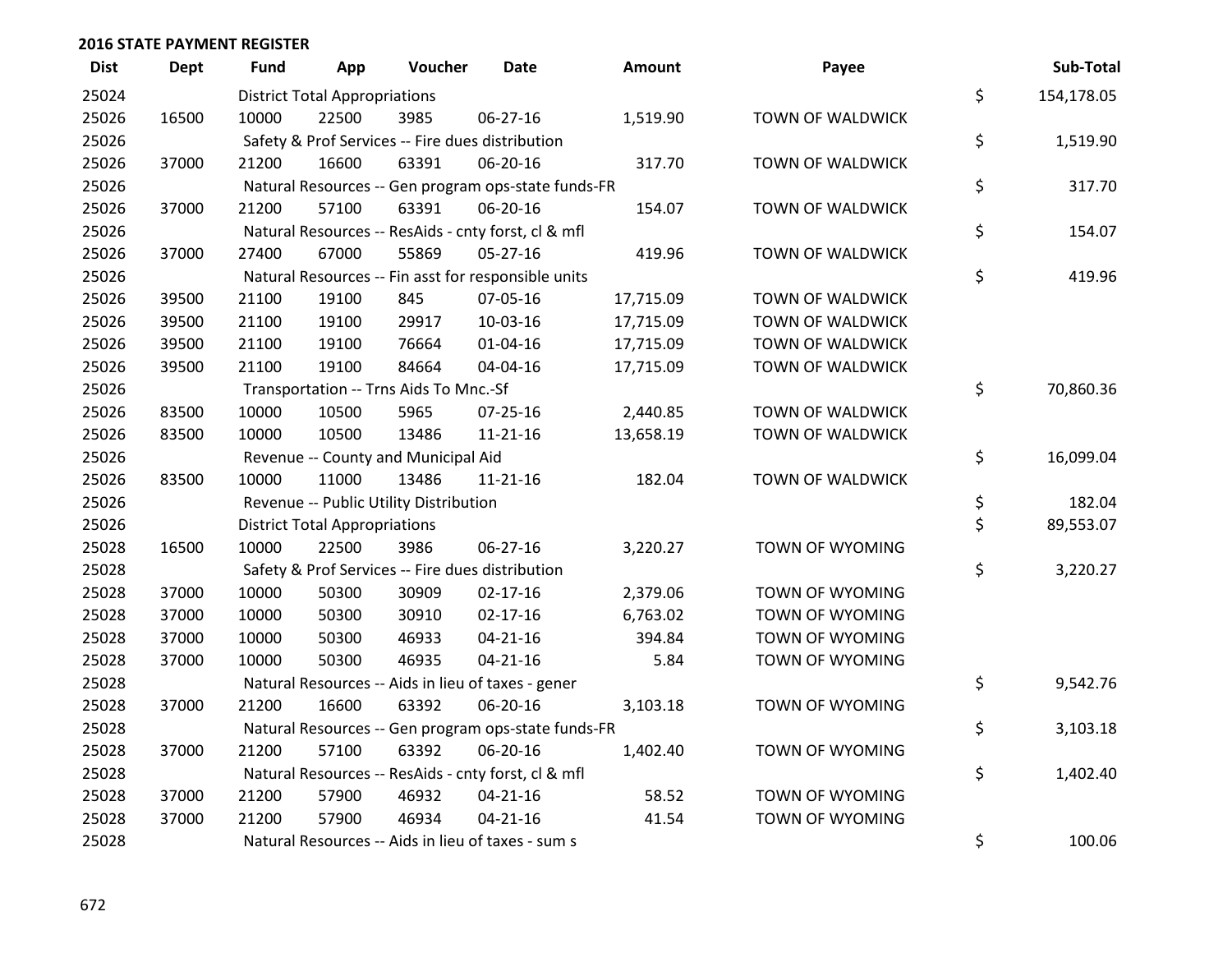| <b>Dist</b> | <b>Dept</b> | <b>Fund</b> | App                                  | Voucher                                             | <b>Date</b>    | Amount    | Payee                   | Sub-Total       |
|-------------|-------------|-------------|--------------------------------------|-----------------------------------------------------|----------------|-----------|-------------------------|-----------------|
| 25028       | 37000       | 21200       | 58900                                | 102293                                              | $11 - 18 - 16$ | 5,565.10  | TOWN OF WYOMING         |                 |
| 25028       |             |             |                                      | Natural Resources -- Resource aids - distribution o |                |           |                         | \$<br>5,565.10  |
| 25028       | 37000       | 27400       | 67000                                | 55740                                               | $05 - 27 - 16$ | 1,164.46  | TOWN OF WYOMING         |                 |
| 25028       |             |             |                                      | Natural Resources -- Fin asst for responsible units |                |           |                         | \$<br>1,164.46  |
| 25028       | 39500       | 21100       | 19100                                | 846                                                 | 07-05-16       | 16,289.29 | TOWN OF WYOMING         |                 |
| 25028       | 39500       | 21100       | 19100                                | 29918                                               | 10-03-16       | 16,289.31 | TOWN OF WYOMING         |                 |
| 25028       | 39500       | 21100       | 19100                                | 76665                                               | $01 - 04 - 16$ | 16,289.29 | TOWN OF WYOMING         |                 |
| 25028       | 39500       | 21100       | 19100                                | 84665                                               | 04-04-16       | 16,289.29 | TOWN OF WYOMING         |                 |
| 25028       |             |             |                                      | Transportation -- Trns Aids To Mnc.-Sf              |                |           |                         | \$<br>65,157.18 |
| 25028       | 83500       | 10000       | 10500                                | 5966                                                | $07 - 25 - 16$ | 980.10    | TOWN OF WYOMING         |                 |
| 25028       | 83500       | 10000       | 10500                                | 13487                                               | $11 - 21 - 16$ | 5,055.32  | TOWN OF WYOMING         |                 |
| 25028       |             |             |                                      | Revenue -- County and Municipal Aid                 |                |           |                         | \$<br>6,035.42  |
| 25028       | 83500       | 10000       | 10900                                | 7887                                                | $07 - 25 - 16$ | 97.00     | TOWN OF WYOMING         |                 |
| 25028       |             |             |                                      | Revenue -- State Aid, Tax Exempt Proprty            |                |           |                         | \$<br>97.00     |
| 25028       | 83500       | 10000       | 11000                                | 13487                                               | $11 - 21 - 16$ | 1,843.19  | TOWN OF WYOMING         |                 |
| 25028       |             |             |                                      | Revenue -- Public Utility Distribution              |                |           |                         | \$<br>1,843.19  |
| 25028       | 83500       | 10000       | 50100                                | 2534                                                | $01-29-16$     | 426.86    | TOWN OF WYOMING         |                 |
| 25028       |             |             |                                      | Revenue -- Payments for municipal svcs              |                |           |                         | \$<br>426.86    |
| 25028       |             |             | <b>District Total Appropriations</b> |                                                     |                |           |                         | \$<br>97,657.88 |
| 25101       | 16500       | 10000       | 22500                                | 3987                                                | 06-27-16       | 1,862.32  | VILLAGE OF ARENA        |                 |
| 25101       |             |             |                                      | Safety & Prof Services -- Fire dues distribution    |                |           |                         | \$<br>1,862.32  |
| 25101       | 37000       | 27400       | 67000                                | 55761                                               | 05-27-16       | 1,048.77  | VILLAGE OF ARENA        |                 |
| 25101       |             |             |                                      | Natural Resources -- Fin asst for responsible units |                |           |                         | \$<br>1,048.77  |
| 25101       | 39500       | 21100       | 18500                                | 26470                                               | 09-21-16       | 816.00    | <b>VILLAGE OF ARENA</b> |                 |
| 25101       | 39500       | 21100       | 18500                                | 31886                                               | 09-30-16       | 3,940.53  | <b>VILLAGE OF ARENA</b> |                 |
| 25101       | 39500       | 21100       | 18500                                | 35825                                               | $10 - 11 - 16$ | 499.50    | <b>VILLAGE OF ARENA</b> |                 |
| 25101       | 39500       | 21100       | 18500                                | 35843                                               | $10-11-16$     | 852.00    | <b>VILLAGE OF ARENA</b> |                 |
| 25101       | 39500       | 21100       | 18500                                | 45037                                               | 10-28-16       | 880.50    | VILLAGE OF ARENA        |                 |
| 25101       |             |             |                                      | Transportation -- Hwy Sfty Loc Aid Ffd              |                |           |                         | \$<br>6,988.53  |
| 25101       | 39500       | 21100       | 19100                                | 847                                                 | 07-05-16       | 9,139.43  | VILLAGE OF ARENA        |                 |
| 25101       | 39500       | 21100       | 19100                                | 29919                                               | 10-03-16       | 9,139.43  | <b>VILLAGE OF ARENA</b> |                 |
| 25101       |             |             |                                      | Transportation -- Trns Aids To Mnc.-Sf              |                |           |                         | \$<br>18,278.86 |
| 25101       | 39500       | 21100       | 18500                                | 71706                                               | $01 - 22 - 16$ | 240.00    | TREAS VIL ARENA         |                 |
| 25101       | 39500       | 21100       | 18500                                | 71706                                               | $01 - 22 - 16$ | 480.00    | TREAS VIL ARENA         |                 |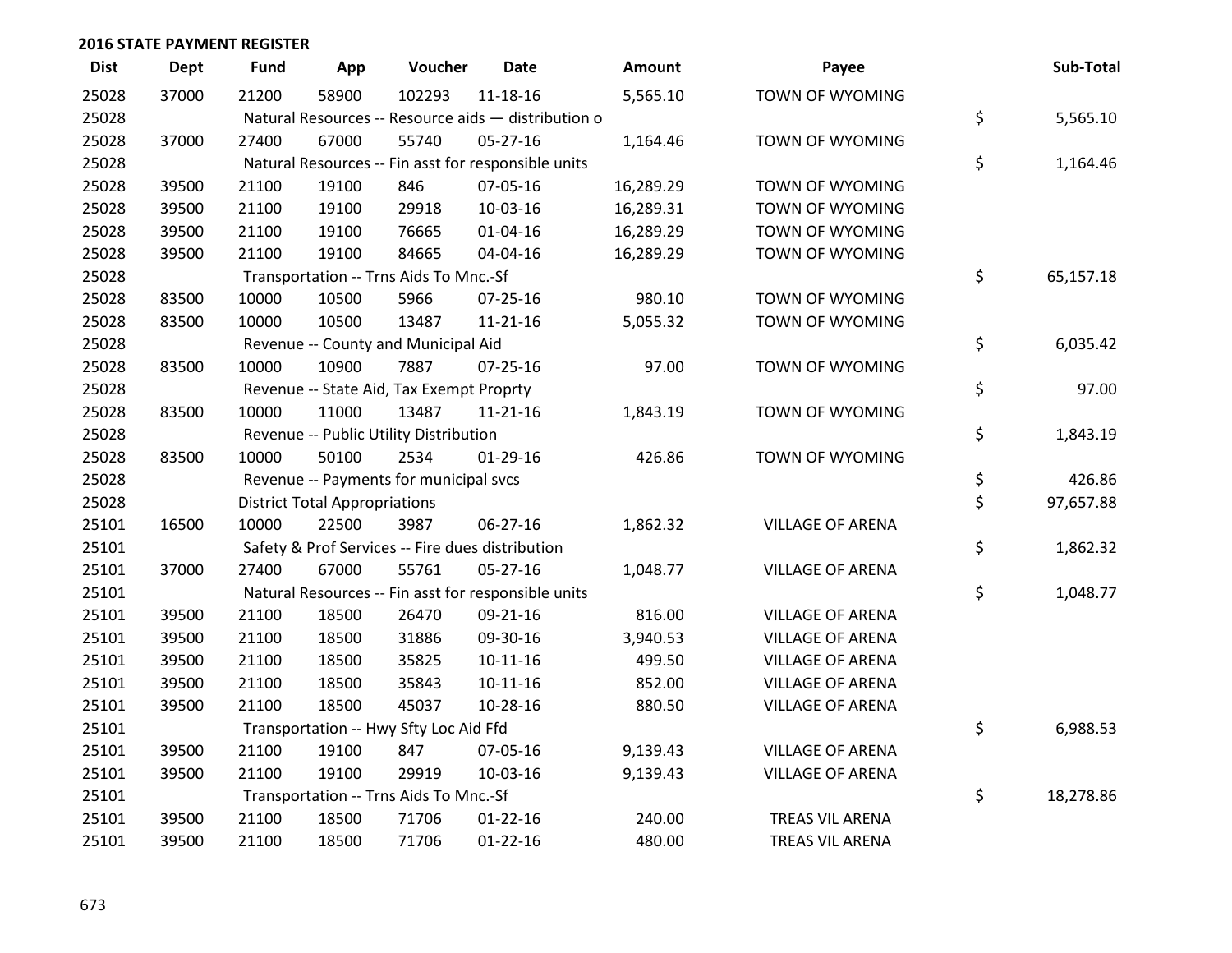| <b>Dist</b> | <b>Dept</b> | <b>Fund</b> | App                                  | Voucher                                          | Date           | Amount    | Payee                   | Sub-Total        |
|-------------|-------------|-------------|--------------------------------------|--------------------------------------------------|----------------|-----------|-------------------------|------------------|
| 25101       | 39500       | 21100       | 18500                                | 72203                                            | $01 - 28 - 16$ | 480.00    | TREAS VIL ARENA         |                  |
| 25101       | 39500       | 21100       | 18500                                | 72203                                            | $01 - 28 - 16$ | 787.50    | TREAS VIL ARENA         |                  |
| 25101       | 39500       | 21100       | 18500                                | 73170                                            | 02-09-16       | 787.50    | TREAS VIL ARENA         |                  |
| 25101       | 39500       | 21100       | 18500                                | 73170                                            | 02-09-16       | 840.00    | TREAS VIL ARENA         |                  |
| 25101       | 39500       | 21100       | 18500                                | 74788                                            | 02-25-16       | 372.00    | TREAS VIL ARENA         |                  |
| 25101       | 39500       | 21100       | 18500                                | 75929                                            | 03-09-16       | 372.00    | TREAS VIL ARENA         |                  |
| 25101       | 39500       | 21100       | 18500                                | 75929                                            | 03-09-16       | 864.00    | TREAS VIL ARENA         |                  |
| 25101       | 39500       | 21100       | 18500                                | 80346                                            | 04-28-16       | 324.00    | TREAS VIL ARENA         |                  |
| 25101       | 39500       | 21100       | 18500                                | 80346                                            | 04-28-16       | 810.00    | TREAS VIL ARENA         |                  |
| 25101       | 39500       | 21100       | 18500                                | 82788                                            | 05-24-16       | 696.00    | TREAS VIL ARENA         |                  |
| 25101       | 39500       | 21100       | 18500                                | 82952                                            | 05-26-16       | 711.75    | TREAS VIL ARENA         |                  |
| 25101       | 39500       | 21100       | 18500                                | 84933                                            | 06-17-16       | 1,236.00  | TREAS VIL ARENA         |                  |
| 25101       | 39500       | 21100       | 18500                                | 85365                                            | 06-22-16       | 116.25    | TREAS VIL ARENA         |                  |
| 25101       | 39500       | 21100       | 18500                                | 85365                                            | 06-22-16       | 3,171.00  | TREAS VIL ARENA         |                  |
| 25101       | 39500       | 21100       | 18500                                | 85770                                            | 06-27-16       | 395.25    | TREAS VIL ARENA         |                  |
| 25101       | 39500       | 21100       | 18500                                | 85770                                            | 06-27-16       | 480.00    | TREAS VIL ARENA         |                  |
| 25101       | 39500       | 21100       | 18500                                | 86816                                            | 07-08-16       | 790.50    | TREAS VIL ARENA         |                  |
| 25101       | 39500       | 21100       | 18500                                | 86816                                            | 07-08-16       | 837.00    | TREAS VIL ARENA         |                  |
| 25101       |             |             |                                      | Transportation -- Hwy Sfty Loc Aid Ffd           |                |           |                         | \$<br>14,790.75  |
| 25101       | 39500       | 21100       | 19100                                | 76666                                            | 01-04-16       | 9,139.43  | VILLAGE OF ARENA        |                  |
| 25101       | 39500       | 21100       | 19100                                | 84666                                            | 04-04-16       | 9,139.43  | <b>VILLAGE OF ARENA</b> |                  |
| 25101       |             |             |                                      | Transportation -- Trns Aids To Mnc.-Sf           |                |           |                         | \$<br>18,278.86  |
| 25101       | 45500       | 10000       | 23100                                | 18526                                            | $10 - 31 - 16$ | 640.00    | <b>VILLAGE OF ARENA</b> |                  |
| 25101       |             |             |                                      | Justice -- Law enforcement train, local          |                |           |                         | \$<br>640.00     |
| 25101       | 83500       | 10000       | 10500                                | 5967                                             | 07-25-16       | 26,680.39 | VILLAGE OF ARENA        |                  |
| 25101       | 83500       | 10000       | 10500                                | 13488                                            | $11 - 21 - 16$ | 84,155.14 | VILLAGE OF ARENA        |                  |
| 25101       |             |             |                                      | Revenue -- County and Municipal Aid              |                |           |                         | \$<br>110,835.53 |
| 25101       | 83500       | 10000       | 10900                                | 7888                                             | $07 - 25 - 16$ | 346.00    | <b>VILLAGE OF ARENA</b> |                  |
| 25101       |             |             |                                      | Revenue -- State Aid, Tax Exempt Proprty         |                |           |                         | \$<br>346.00     |
| 25101       |             |             | <b>District Total Appropriations</b> |                                                  |                |           |                         | \$<br>173,069.62 |
| 25102       | 16500       | 10000       | 22500                                | 3988                                             | 06-27-16       | 757.44    | VILLAGE OF AVOCA        |                  |
| 25102       |             |             |                                      | Safety & Prof Services -- Fire dues distribution |                |           |                         | \$<br>757.44     |
| 25102       | 37000       | 10000       | 50300                                | 30914                                            | $02 - 17 - 16$ | 1,607.83  | VILLAGE OF AVOCA        |                  |
| 25102       | 37000       | 10000       | 50300                                | 46949                                            | $04 - 21 - 16$ | 69.19     | VILLAGE OF AVOCA        |                  |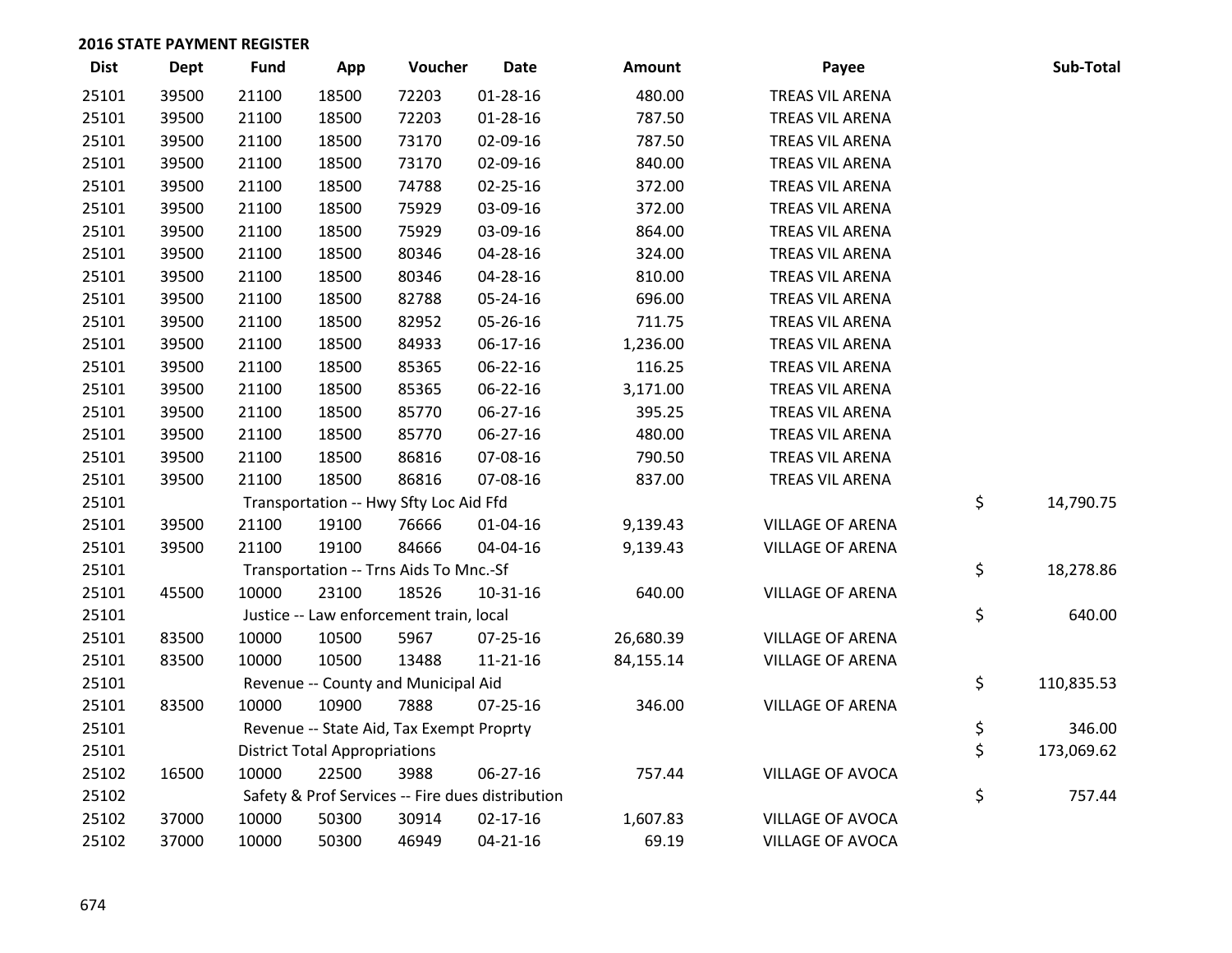| <b>Dist</b> | <b>Dept</b> | <b>Fund</b> | App                                  | Voucher                                             | <b>Date</b>    | Amount     | Payee                       | Sub-Total        |
|-------------|-------------|-------------|--------------------------------------|-----------------------------------------------------|----------------|------------|-----------------------------|------------------|
| 25102       |             |             |                                      | Natural Resources -- Aids in lieu of taxes - gener  |                |            |                             | \$<br>1,677.02   |
| 25102       | 37000       | 21200       | 16600                                | 63393                                               | 06-20-16       | 66.39      | VILLAGE OF AVOCA            |                  |
| 25102       |             |             |                                      | Natural Resources -- Gen program ops-state funds-FR |                |            |                             | \$<br>66.39      |
| 25102       | 37000       | 21200       | 57100                                | 63393                                               | 06-20-16       | 29.83      | VILLAGE OF AVOCA            |                  |
| 25102       |             |             |                                      | Natural Resources -- ResAids - cnty forst, cl & mfl |                |            |                             | \$<br>29.83      |
| 25102       | 37000       | 21200       | 57900                                | 46948                                               | $04 - 21 - 16$ | 479.73     | VILLAGE OF AVOCA            |                  |
| 25102       |             |             |                                      | Natural Resources -- Aids in lieu of taxes - sum s  |                |            |                             | \$<br>479.73     |
| 25102       | 37000       | 27400       | 67000                                | 56118                                               | 05-27-16       | 2,307.89   | VILLAGE OF AVOCA            |                  |
| 25102       |             |             |                                      | Natural Resources -- Fin asst for responsible units |                |            |                             | \$<br>2,307.89   |
| 25102       | 39500       | 21100       | 19100                                | 848                                                 | 07-05-16       | 11,609.59  | VILLAGE OF AVOCA            |                  |
| 25102       | 39500       | 21100       | 19100                                | 29920                                               | 10-03-16       | 11,609.59  | VILLAGE OF AVOCA            |                  |
| 25102       | 39500       | 21100       | 19100                                | 76667                                               | $01 - 04 - 16$ | 11,609.59  | VILLAGE OF AVOCA            |                  |
| 25102       | 39500       | 21100       | 19100                                | 84667                                               | 04-04-16       | 11,609.59  | VILLAGE OF AVOCA            |                  |
| 25102       |             |             |                                      | Transportation -- Trns Aids To Mnc.-Sf              |                |            |                             | \$<br>46,438.36  |
| 25102       | 45500       | 10000       | 23100                                | 21008                                               | 12-19-16       | 160.00     | VILLAGE OF AVOCA            |                  |
| 25102       |             |             |                                      | Justice -- Law enforcement train, local             |                |            |                             | \$<br>160.00     |
| 25102       | 50500       | 10000       | 74500                                | 27474                                               | 08-19-16       | 184,268.55 | VILLAGE OF AVOCA            |                  |
| 25102       | 50500       | 10000       | 74500                                | 30910                                               | 09-28-16       | 108,195.12 | VILLAGE OF AVOCA            |                  |
| 25102       | 50500       | 10000       | 74500                                | 32905                                               | $10-21-16$     | 66,015.64  | VILLAGE OF AVOCA            |                  |
| 25102       | 50500       | 10000       | 74500                                | 35958                                               | 11-28-16       | 5,776.00   | VILLAGE OF AVOCA            |                  |
| 25102       |             |             |                                      | Administration -- Federal aid; individ and orgs     |                |            |                             | \$<br>364,255.31 |
| 25102       | 83500       | 10000       | 10500                                | 5968                                                | $07 - 25 - 16$ | 23,433.14  | VILLAGE OF AVOCA            |                  |
| 25102       | 83500       | 10000       | 10500                                | 13489                                               | $11 - 21 - 16$ | 132,787.76 | VILLAGE OF AVOCA            |                  |
| 25102       |             |             |                                      | Revenue -- County and Municipal Aid                 |                |            |                             | \$<br>156,220.90 |
| 25102       | 83500       | 10000       | 10900                                | 7889                                                | $07 - 25 - 16$ | 236.00     | VILLAGE OF AVOCA            |                  |
| 25102       | 83500       | 10000       | 10900                                | 9677                                                | $07 - 25 - 16$ | 12.00      | VILLAGE OF AVOCA            |                  |
| 25102       |             |             |                                      | Revenue -- State Aid, Tax Exempt Proprty            |                |            |                             | \$<br>248.00     |
| 25102       | 83500       | 52100       | 36300                                | 3085                                                | 03-28-16       | 1,304.40   | VILLAGE OF AVOCA            |                  |
| 25102       |             |             |                                      | Revenue -- Lottery & Gaming Credit                  |                |            |                             | \$<br>1,304.40   |
| 25102       |             |             | <b>District Total Appropriations</b> |                                                     |                |            |                             | \$<br>573,945.27 |
| 25106       | 16500       | 10000       | 22500                                | 3989                                                | 06-27-16       | 3,677.66   | <b>VILLAGE OF BARNEVELD</b> |                  |
| 25106       |             |             |                                      | Safety & Prof Services -- Fire dues distribution    |                |            |                             | \$<br>3,677.66   |
| 25106       | 37000       | 10000       | 50300                                | 45408                                               | $04 - 21 - 16$ | 52.19      | <b>VILLAGE OF BARNEVELD</b> |                  |
| 25106       |             |             |                                      | Natural Resources -- Aids in lieu of taxes - gener  |                |            |                             | \$<br>52.19      |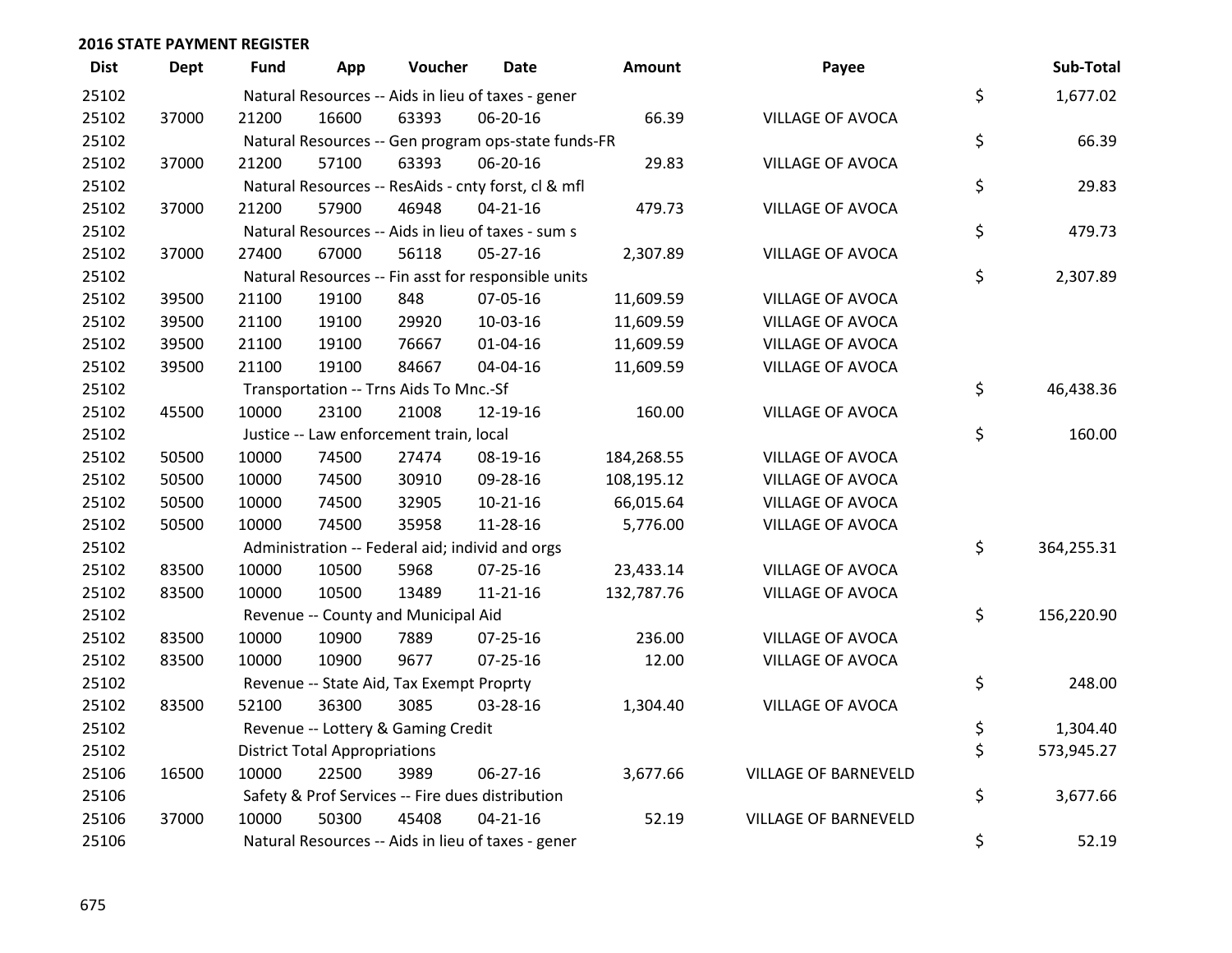| <b>Dist</b> | <b>Dept</b> | <b>Fund</b> | App                                  | Voucher                                  | <b>Date</b>                                         | Amount    | Payee                       | Sub-Total        |
|-------------|-------------|-------------|--------------------------------------|------------------------------------------|-----------------------------------------------------|-----------|-----------------------------|------------------|
| 25106       | 37000       | 27400       | 67000                                | 55826                                    | $05 - 27 - 16$                                      | 1,799.28  | <b>VILLAGE OF BARNEVELD</b> |                  |
| 25106       |             |             |                                      |                                          | Natural Resources -- Fin asst for responsible units |           |                             | \$<br>1,799.28   |
| 25106       | 39500       | 21100       | 18500                                | 26499                                    | 09-21-16                                            | 1,016.40  | VILLAGE OF BARNEVELD        |                  |
| 25106       | 39500       | 21100       | 18500                                | 35850                                    | $10 - 11 - 16$                                      | 1,016.40  | <b>VILLAGE OF BARNEVELD</b> |                  |
| 25106       | 39500       | 21100       | 18500                                | 60604                                    | 12-12-16                                            | 4,964.48  | VILLAGE OF BARNEVELD        |                  |
| 25106       |             |             |                                      | Transportation -- Hwy Sfty Loc Aid Ffd   |                                                     |           |                             | \$<br>6,997.28   |
| 25106       | 39500       | 21100       | 19100                                | 849                                      | 07-05-16                                            | 14,816.71 | VILLAGE OF BARNEVELD        |                  |
| 25106       | 39500       | 21100       | 19100                                | 29921                                    | 10-03-16                                            | 14,816.71 | VILLAGE OF BARNEVELD        |                  |
| 25106       |             |             |                                      | Transportation -- Trns Aids To Mnc.-Sf   |                                                     |           |                             | \$<br>29,633.42  |
| 25106       | 39500       | 21100       | 18500                                | 80647                                    | 05-02-16                                            | 406.56    | TREAS VIL BARNEVELD         |                  |
| 25106       | 39500       | 21100       | 18500                                | 80991                                    | 05-05-16                                            | 406.56    | TREAS VIL BARNEVELD         |                  |
| 25106       | 39500       | 21100       | 18500                                | 84258                                    | 06-13-16                                            | 1,575.42  | TREAS VIL BARNEVELD         |                  |
| 25106       | 39500       | 21100       | 18500                                | 86817                                    | 07-08-16                                            | 1,016.40  | TREAS VIL BARNEVELD         |                  |
| 25106       |             |             |                                      | Transportation -- Hwy Sfty Loc Aid Ffd   |                                                     |           |                             | \$<br>3,404.94   |
| 25106       | 39500       | 21100       | 19100                                | 76668                                    | $01 - 04 - 16$                                      | 14,816.71 | VILLAGE OF BARNEVELD        |                  |
| 25106       | 39500       | 21100       | 19100                                | 84668                                    | 04-04-16                                            | 14,816.71 | VILLAGE OF BARNEVELD        |                  |
| 25106       |             |             |                                      | Transportation -- Trns Aids To Mnc.-Sf   |                                                     |           |                             | \$<br>29,633.42  |
| 25106       | 45500       | 10000       | 23100                                | 16912                                    | 09-23-16                                            | 320.00    | <b>VILLAGE OF BARNEVELD</b> |                  |
| 25106       |             |             |                                      | Justice -- Law enforcement train, local  |                                                     |           |                             | \$<br>320.00     |
| 25106       | 83500       | 10000       | 10500                                | 5969                                     | $07 - 25 - 16$                                      | 17,907.94 | <b>VILLAGE OF BARNEVELD</b> |                  |
| 25106       | 83500       | 10000       | 10500                                | 13490                                    | $11 - 21 - 16$                                      | 50,290.04 | <b>VILLAGE OF BARNEVELD</b> |                  |
| 25106       |             |             |                                      | Revenue -- County and Municipal Aid      |                                                     |           |                             | \$<br>68,197.98  |
| 25106       | 83500       | 10000       | 10900                                | 7890                                     | $07 - 25 - 16$                                      | 1,603.00  | VILLAGE OF BARNEVELD        |                  |
| 25106       | 83500       | 10000       | 10900                                | 9678                                     | $07 - 25 - 16$                                      | 616.00    | VILLAGE OF BARNEVELD        |                  |
| 25106       |             |             |                                      | Revenue -- State Aid, Tax Exempt Proprty |                                                     |           |                             | \$<br>2,219.00   |
| 25106       |             |             | <b>District Total Appropriations</b> |                                          |                                                     |           |                             | \$<br>145,935.17 |
| 25108       | 16500       | 10000       | 22500                                | 5117                                     | 07-06-16                                            | 1,649.17  | VILLAGE OF BLANCHARDVILLE   |                  |
| 25108       |             |             |                                      |                                          | Safety & Prof Services -- Fire dues distribution    |           |                             | \$<br>1,649.17   |
| 25108       | 37000       | 27400       | 67000                                | 55874                                    | 05-27-16                                            | 2,869.08  | VILLAGE OF BLANCHARDVILLE   |                  |
| 25108       |             |             |                                      |                                          | Natural Resources -- Fin asst for responsible units |           |                             | \$<br>2,869.08   |
| 25108       | 45500       | 10000       | 23100                                | 16897                                    | 09-23-16                                            | 160.00    | VILLAGE OF BLANCHARDVILLE   |                  |
| 25108       |             |             |                                      | Justice -- Law enforcement train, local  |                                                     |           |                             | \$<br>160.00     |
| 25108       | 83500       | 10000       | 10900                                | 7891                                     | $07 - 25 - 16$                                      | 129.00    | VILLAGE OF BLANCHARDVILLE   |                  |
| 25108       |             |             |                                      | Revenue -- State Aid, Tax Exempt Proprty |                                                     |           |                             | \$<br>129.00     |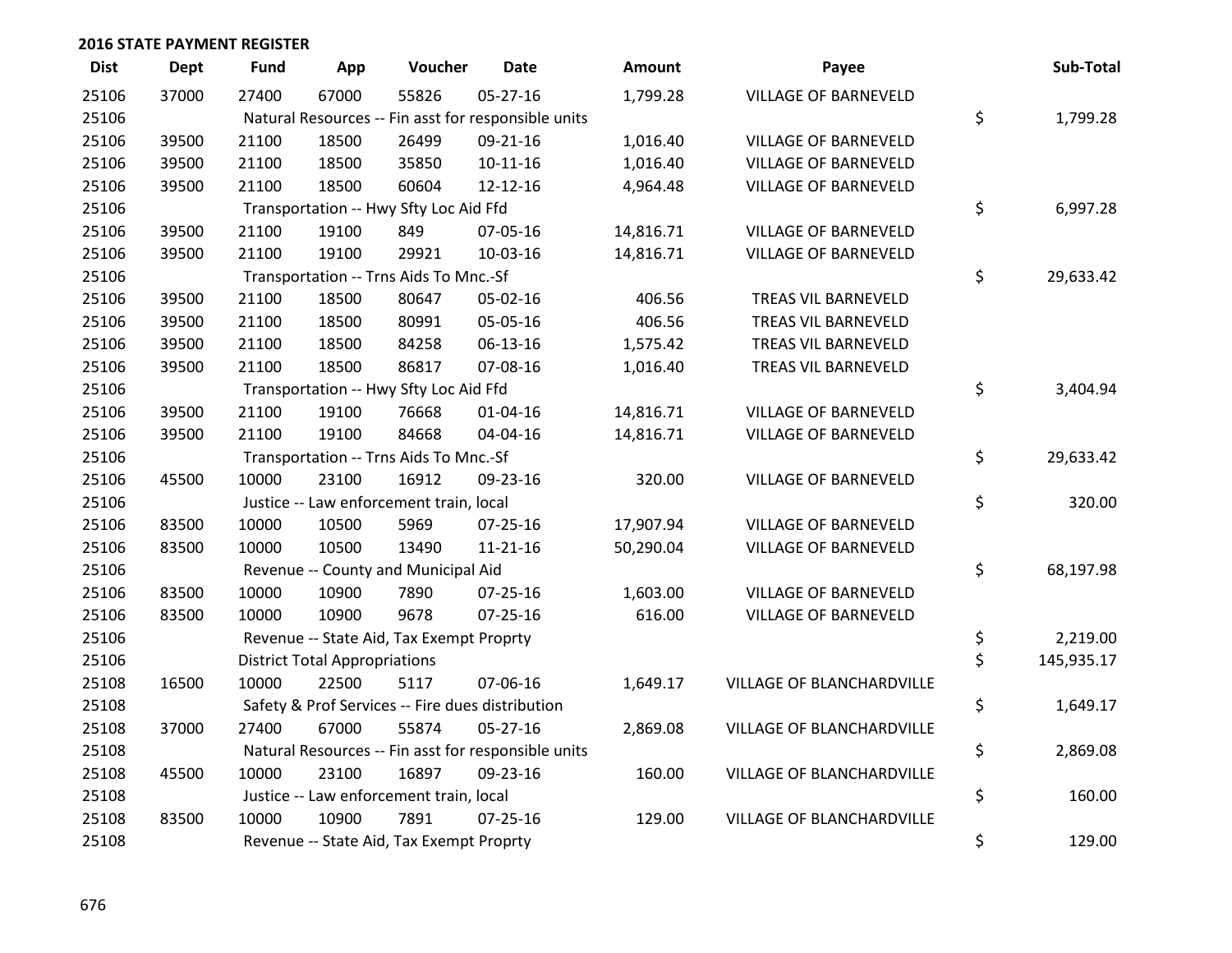| <b>Dist</b> | <b>Dept</b> | <b>Fund</b> | App                                  | Voucher                                  | <b>Date</b>                                         | Amount    | Payee                      | Sub-Total        |
|-------------|-------------|-------------|--------------------------------------|------------------------------------------|-----------------------------------------------------|-----------|----------------------------|------------------|
| 25108       |             |             | <b>District Total Appropriations</b> |                                          |                                                     |           |                            | \$<br>4,807.25   |
| 25111       | 16500       | 10000       | 22500                                | 3990                                     | 06-27-16                                            | 955.37    | <b>VILLAGE OF COBB</b>     |                  |
| 25111       |             |             |                                      |                                          | Safety & Prof Services -- Fire dues distribution    |           |                            | \$<br>955.37     |
| 25111       | 37000       | 27400       | 67000                                | 56078                                    | 05-27-16                                            | 1,714.39  | <b>VILLAGE OF COBB</b>     |                  |
| 25111       |             |             |                                      |                                          | Natural Resources -- Fin asst for responsible units |           |                            | \$<br>1,714.39   |
| 25111       | 39500       | 21100       | 19100                                | 850                                      | 07-05-16                                            | 5,458.10  | VILLAGE OF COBB            |                  |
| 25111       | 39500       | 21100       | 19100                                | 29922                                    | 10-03-16                                            | 5,458.13  | <b>VILLAGE OF COBB</b>     |                  |
| 25111       | 39500       | 21100       | 19100                                | 76669                                    | $01 - 04 - 16$                                      | 5,458.10  | <b>VILLAGE OF COBB</b>     |                  |
| 25111       | 39500       | 21100       | 19100                                | 84669                                    | 04-04-16                                            | 5,458.10  | VILLAGE OF COBB            |                  |
| 25111       |             |             |                                      | Transportation -- Trns Aids To Mnc.-Sf   |                                                     |           |                            | \$<br>21,832.43  |
| 25111       | 83500       | 10000       | 10500                                | 5970                                     | 07-25-16                                            | 16,508.14 | <b>VILLAGE OF COBB</b>     |                  |
| 25111       | 83500       | 10000       | 10500                                | 13491                                    | $11 - 21 - 16$                                      | 93,546.11 | <b>VILLAGE OF COBB</b>     |                  |
| 25111       |             |             |                                      | Revenue -- County and Municipal Aid      |                                                     |           |                            | \$<br>110,054.25 |
| 25111       | 83500       | 10000       | 10900                                | 7892                                     | 07-25-16                                            | 1,171.00  | <b>VILLAGE OF COBB</b>     |                  |
| 25111       |             |             |                                      | Revenue -- State Aid, Tax Exempt Proprty |                                                     |           |                            | \$<br>1,171.00   |
| 25111       |             |             | <b>District Total Appropriations</b> |                                          |                                                     |           |                            | \$<br>135,727.44 |
| 25136       | 16500       | 10000       | 22500                                | 3991                                     | 06-27-16                                            | 1,624.61  | <b>VILLAGE OF HIGHLAND</b> |                  |
| 25136       |             |             |                                      |                                          | Safety & Prof Services -- Fire dues distribution    |           |                            | \$<br>1,624.61   |
| 25136       | 37000       | 27400       | 67000                                | 56093                                    | $05 - 27 - 16$                                      | 2,289.10  | VILLAGE OF HIGHLAND        |                  |
| 25136       |             |             |                                      |                                          | Natural Resources -- Fin asst for responsible units |           |                            | \$<br>2,289.10   |
| 25136       | 39500       | 21100       | 18500                                | 31135                                    | 09-29-16                                            | 707.87    | <b>VILLAGE OF HIGHLAND</b> |                  |
| 25136       | 39500       | 21100       | 18500                                | 38613                                    | $11 - 15 - 16$                                      | 3,083.84  | <b>VILLAGE OF HIGHLAND</b> |                  |
| 25136       | 39500       | 21100       | 18500                                | 58854                                    | 12-05-16                                            | 611.85    | <b>VILLAGE OF HIGHLAND</b> |                  |
| 25136       | 39500       | 21100       | 18500                                | 68866                                    | 12-28-16                                            | 3,232.98  | <b>VILLAGE OF HIGHLAND</b> |                  |
| 25136       |             |             |                                      | Transportation -- Hwy Sfty Loc Aid Ffd   |                                                     |           |                            | \$<br>7,636.54   |
| 25136       | 39500       | 21100       | 19100                                | 851                                      | 07-05-16                                            | 11,169.62 | <b>VILLAGE OF HIGHLAND</b> |                  |
| 25136       | 39500       | 21100       | 19100                                | 29923                                    | 10-03-16                                            | 11,169.62 | <b>VILLAGE OF HIGHLAND</b> |                  |
| 25136       |             |             |                                      | Transportation -- Trns Aids To Mnc.-Sf   |                                                     |           |                            | \$<br>22,339.24  |
| 25136       | 39500       | 21100       | 18500                                | 72204                                    | 01-28-16                                            | 668.35    | TREAS VIL HIGHLAND         |                  |
| 25136       | 39500       | 21100       | 18500                                | 72725                                    | 02-03-16                                            | 645.64    | TREAS VIL HIGHLAND         |                  |
| 25136       | 39500       | 21100       | 18500                                | 76334                                    | 03-14-16                                            | 773.95    | TREAS VIL HIGHLAND         |                  |
| 25136       | 39500       | 21100       | 18500                                | 77937                                    | 03-31-16                                            | 516.46    | TREAS VIL HIGHLAND         |                  |
| 25136       | 39500       | 21100       | 18500                                | 80648                                    | 05-02-16                                            | 514.40    | TREAS VIL HIGHLAND         |                  |
| 25136       | 39500       | 21100       | 18500                                | 83470                                    | 06-03-16                                            | 129.18    | TREAS VIL HIGHLAND         |                  |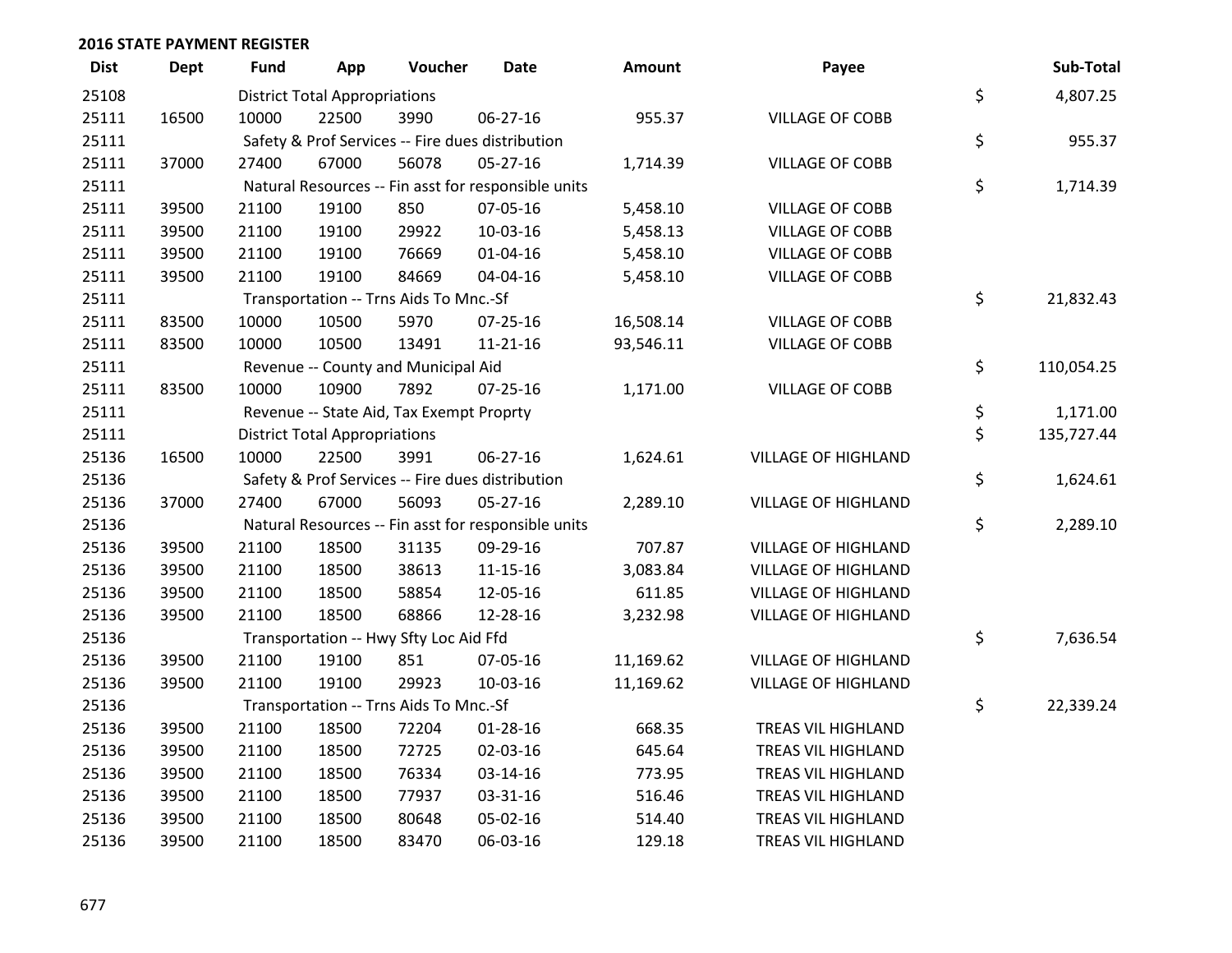| <b>Dist</b> | Dept  | <b>Fund</b> | App                                  | Voucher                                             | <b>Date</b>    | Amount     | Payee                        | Sub-Total        |
|-------------|-------|-------------|--------------------------------------|-----------------------------------------------------|----------------|------------|------------------------------|------------------|
| 25136       | 39500 | 21100       | 18500                                | 83744                                               | 06-07-16       | 258.23     | TREAS VIL HIGHLAND           |                  |
| 25136       | 39500 | 21100       | 18500                                | 84667                                               | 06-16-16       | 771.83     | TREAS VIL HIGHLAND           |                  |
| 25136       | 39500 | 21100       | 18500                                | 86818                                               | 07-08-16       | 193.16     | TREAS VIL HIGHLAND           |                  |
| 25136       | 39500 | 21100       | 18500                                | 87740                                               | $07-15-16$     | 796.16     | TREAS VIL HIGHLAND           |                  |
| 25136       | 39500 | 21100       | 18500                                | 87740                                               | $07-15-16$     | 3,390.49   | TREAS VIL HIGHLAND           |                  |
| 25136       |       |             |                                      | Transportation -- Hwy Sfty Loc Aid Ffd              |                |            |                              | \$<br>8,657.85   |
| 25136       | 39500 | 21100       | 19100                                | 76670                                               | $01 - 04 - 16$ | 11,169.62  | <b>VILLAGE OF HIGHLAND</b>   |                  |
| 25136       | 39500 | 21100       | 19100                                | 84670                                               | 04-04-16       | 11,169.62  | <b>VILLAGE OF HIGHLAND</b>   |                  |
| 25136       |       |             |                                      | Transportation -- Trns Aids To Mnc.-Sf              |                |            |                              | \$<br>22,339.24  |
| 25136       | 43500 | 10000       | 11900                                | 72339                                               | 09-02-16       | 5,280.64   | <b>VILLAGE OF HIGHLAND</b>   |                  |
| 25136       |       |             |                                      | Health Services -- Emergency medical services, ai   |                |            |                              | \$<br>5,280.64   |
| 25136       | 45500 | 10000       | 23100                                | 16910                                               | 09-23-16       | 160.00     | <b>VILLAGE OF HIGHLAND</b>   |                  |
| 25136       |       |             |                                      | Justice -- Law enforcement train, local             |                |            |                              | \$<br>160.00     |
| 25136       | 83500 | 10000       | 10500                                | 5971                                                | 07-25-16       | 27,730.30  | <b>VILLAGE OF HIGHLAND</b>   |                  |
| 25136       | 83500 | 10000       | 10500                                | 13492                                               | 11-21-16       | 155,138.39 | <b>VILLAGE OF HIGHLAND</b>   |                  |
| 25136       |       |             |                                      | Revenue -- County and Municipal Aid                 |                |            |                              | \$<br>182,868.69 |
| 25136       | 83500 | 10000       | 10900                                | 7893                                                | $07 - 25 - 16$ | 373.00     | <b>VILLAGE OF HIGHLAND</b>   |                  |
| 25136       | 83500 | 10000       | 10900                                | 9679                                                | 07-25-16       | 70.00      | <b>VILLAGE OF HIGHLAND</b>   |                  |
| 25136       |       |             |                                      | Revenue -- State Aid, Tax Exempt Proprty            |                |            |                              | \$<br>443.00     |
| 25136       | 83500 | 52100       | 36300                                | 3086                                                | 03-29-16       | 89.82      | <b>VILLAGE OF HIGHLAND</b>   |                  |
| 25136       |       |             |                                      | Revenue -- Lottery & Gaming Credit                  |                |            |                              | \$<br>89.82      |
| 25136       |       |             | <b>District Total Appropriations</b> |                                                     |                |            |                              | \$<br>253,728.73 |
| 25137       | 16500 | 10000       | 22500                                | 3992                                                | 06-27-16       | 585.84     | VILLAGE OF HOLLANDALE        |                  |
| 25137       |       |             |                                      | Safety & Prof Services -- Fire dues distribution    |                |            |                              | \$<br>585.84     |
| 25137       | 37000 | 27400       | 67000                                | 55799                                               | $05 - 27 - 16$ | 899.26     | VILLAGE OF HOLLANDALE        |                  |
| 25137       |       |             |                                      | Natural Resources -- Fin asst for responsible units |                |            |                              | \$<br>899.26     |
| 25137       | 39500 | 21100       | 19100                                | 852                                                 | 07-05-16       | 3,530.80   | VILLAGE OF HOLLANDALE        |                  |
| 25137       | 39500 | 21100       | 19100                                | 29924                                               | 10-03-16       | 3,530.82   | <b>VILLAGE OF HOLLANDALE</b> |                  |
| 25137       | 39500 | 21100       | 19100                                | 76671                                               | $01 - 04 - 16$ | 3,530.80   | VILLAGE OF HOLLANDALE        |                  |
| 25137       | 39500 | 21100       | 19100                                | 84671                                               | 04-04-16       | 3,530.80   | VILLAGE OF HOLLANDALE        |                  |
| 25137       |       |             |                                      | Transportation -- Trns Aids To Mnc.-Sf              |                |            |                              | \$<br>14,123.22  |
| 25137       | 46500 | 27200       | 36500                                | 3969                                                | $01 - 07 - 16$ | 13,150.18  | <b>VILLAGE OF HOLLANDALE</b> |                  |
| 25137       |       |             |                                      | Military Affairs -- Major disaster assist; PIF      |                |            |                              | \$<br>13,150.18  |
| 25137       | 83500 | 10000       | 10500                                | 5972                                                | $07 - 25 - 16$ | 10,400.64  | <b>VILLAGE OF HOLLANDALE</b> |                  |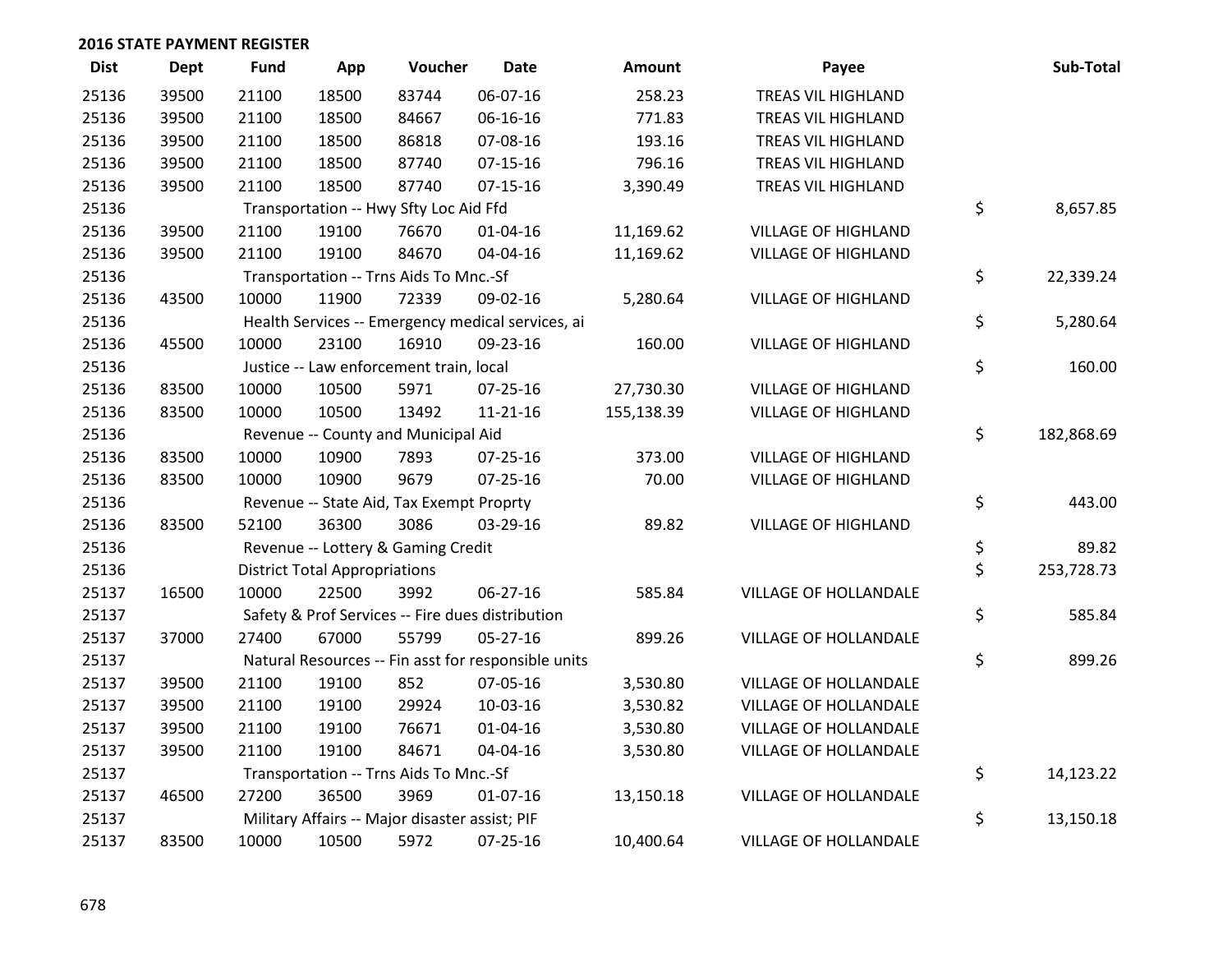| <b>Dist</b> | <b>Dept</b> | <b>Fund</b> | App                                  | Voucher                                             | <b>Date</b>    | Amount    | Payee                        | Sub-Total       |
|-------------|-------------|-------------|--------------------------------------|-----------------------------------------------------|----------------|-----------|------------------------------|-----------------|
| 25137       | 83500       | 10000       | 10500                                | 13493                                               | $11 - 21 - 16$ | 58,912.12 | <b>VILLAGE OF HOLLANDALE</b> |                 |
| 25137       |             |             |                                      | Revenue -- County and Municipal Aid                 |                |           |                              | \$<br>69,312.76 |
| 25137       | 83500       | 10000       | 10900                                | 7894                                                | $07 - 25 - 16$ | 16.00     | VILLAGE OF HOLLANDALE        |                 |
| 25137       |             |             |                                      | Revenue -- State Aid, Tax Exempt Proprty            |                |           |                              | \$<br>16.00     |
| 25137       | 83500       | 10000       | 11000                                | 13493                                               | $11 - 21 - 16$ | 25.96     | <b>VILLAGE OF HOLLANDALE</b> |                 |
| 25137       |             |             |                                      | Revenue -- Public Utility Distribution              |                |           |                              | \$<br>25.96     |
| 25137       |             |             | <b>District Total Appropriations</b> |                                                     |                |           |                              | \$<br>98,113.22 |
| 25146       | 16500       | 10000       | 22500                                | 3993                                                | 06-27-16       | 704.50    | <b>VILLAGE OF LINDEN</b>     |                 |
| 25146       |             |             |                                      | Safety & Prof Services -- Fire dues distribution    |                |           |                              | \$<br>704.50    |
| 25146       | 37000       | 27400       | 67000                                | 55806                                               | $05 - 27 - 16$ | 1,599.44  | <b>VILLAGE OF LINDEN</b>     |                 |
| 25146       |             |             |                                      | Natural Resources -- Fin asst for responsible units |                |           |                              | \$<br>1,599.44  |
| 25146       | 39500       | 21100       | 18500                                | 57080                                               | 12-01-16       | 1,130.16  | <b>VILLAGE OF LINDEN</b>     |                 |
| 25146       | 39500       | 21100       | 18500                                | 58847                                               | 12-05-16       | 997.20    | <b>VILLAGE OF LINDEN</b>     |                 |
| 25146       | 39500       | 21100       | 18500                                | 60590                                               | 12-13-16       | 6,062.68  | <b>VILLAGE OF LINDEN</b>     |                 |
| 25146       |             |             |                                      | Transportation -- Hwy Sfty Loc Aid Ffd              |                |           |                              | \$<br>8,190.04  |
| 25146       | 39500       | 21100       | 19100                                | 853                                                 | 07-05-16       | 3,809.54  | <b>VILLAGE OF LINDEN</b>     |                 |
| 25146       | 39500       | 21100       | 19100                                | 29925                                               | 10-03-16       | 3,809.56  | <b>VILLAGE OF LINDEN</b>     |                 |
| 25146       |             |             |                                      | Transportation -- Trns Aids To Mnc.-Sf              |                |           |                              | \$<br>7,619.10  |
| 25146       | 39500       | 21100       | 18500                                | 71707                                               | $01 - 22 - 16$ | 776.01    | TREAS VIL LINDEN             |                 |
| 25146       | 39500       | 21100       | 18500                                | 71707                                               | $01 - 22 - 16$ | 776.02    | TREAS VIL LINDEN             |                 |
| 25146       | 39500       | 21100       | 18500                                | 71707                                               | $01 - 22 - 16$ | 776.02    | TREAS VIL LINDEN             |                 |
| 25146       | 39500       | 21100       | 18500                                | 73040                                               | 02-08-16       | 199.44    | TREAS VIL LINDEN             |                 |
| 25146       | 39500       | 21100       | 18500                                | 76211                                               | 03-11-16       | 958.28    | TREAS VIL LINDEN             |                 |
| 25146       | 39500       | 21100       | 18500                                | 80649                                               | 05-02-16       | 797.76    | TREAS VIL LINDEN             |                 |
| 25146       | 39500       | 21100       | 18500                                | 82276                                               | 05-19-16       | 967.30    | TREAS VIL LINDEN             |                 |
| 25146       | 39500       | 21100       | 18500                                | 82602                                               | 05-23-16       | 592.64    | TREAS VIL LINDEN             |                 |
| 25146       | 39500       | 21100       | 18500                                | 82602                                               | 05-23-16       | 725.60    | TREAS VIL LINDEN             |                 |
| 25146       | 39500       | 21100       | 18500                                | 84573                                               | 06-15-16       | 2,437.04  | TREAS VIL LINDEN             |                 |
| 25146       | 39500       | 21100       | 18500                                | 84668                                               | 06-16-16       | 997.20    | TREAS VIL LINDEN             |                 |
| 25146       | 39500       | 21100       | 18500                                | 87741                                               | $07 - 15 - 16$ | 864.24    | TREAS VIL LINDEN             |                 |
| 25146       |             |             |                                      | Transportation -- Hwy Sfty Loc Aid Ffd              |                |           |                              | \$<br>10,867.55 |
| 25146       | 39500       | 21100       | 19100                                | 76672                                               | $01 - 04 - 16$ | 3,809.54  | <b>VILLAGE OF LINDEN</b>     |                 |
| 25146       | 39500       | 21100       | 19100                                | 84672                                               | 04-04-16       | 3,809.54  | <b>VILLAGE OF LINDEN</b>     |                 |
| 25146       |             |             |                                      | Transportation -- Trns Aids To Mnc.-Sf              |                |           |                              | \$<br>7,619.08  |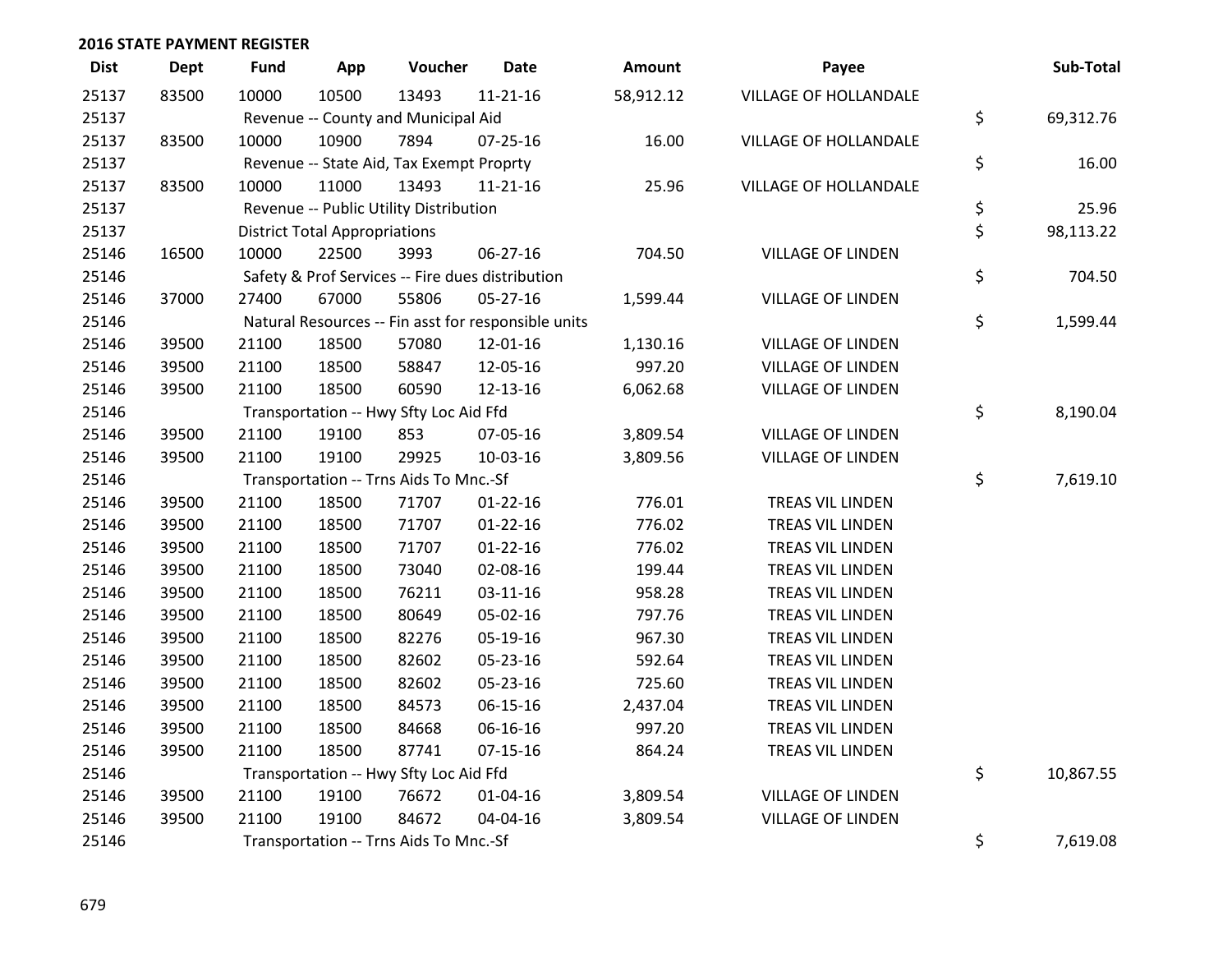| <b>Dist</b> | <b>Dept</b> | <b>Fund</b> | App                                  | Voucher                                             | <b>Date</b>    | <b>Amount</b> | Payee                        | Sub-Total        |
|-------------|-------------|-------------|--------------------------------------|-----------------------------------------------------|----------------|---------------|------------------------------|------------------|
| 25146       | 83500       | 10000       | 10500                                | 5973                                                | $07 - 25 - 16$ | 25,538.50     | <b>VILLAGE OF LINDEN</b>     |                  |
| 25146       | 83500       | 10000       | 10500                                | 13494                                               | 11-21-16       | 144,718.14    | <b>VILLAGE OF LINDEN</b>     |                  |
| 25146       |             |             |                                      | Revenue -- County and Municipal Aid                 |                |               |                              | \$<br>170,256.64 |
| 25146       | 83500       | 10000       | 10900                                | 7895                                                | $07 - 25 - 16$ | 29.00         | <b>VILLAGE OF LINDEN</b>     |                  |
| 25146       |             |             |                                      | Revenue -- State Aid, Tax Exempt Proprty            |                |               |                              | \$<br>29.00      |
| 25146       | 83500       | 52100       | 36300                                | 3087                                                | 03-28-16       | 1,125.54      | <b>VILLAGE OF LINDEN</b>     |                  |
| 25146       |             |             |                                      | Revenue -- Lottery & Gaming Credit                  |                |               |                              | \$<br>1,125.54   |
| 25146       |             |             | <b>District Total Appropriations</b> |                                                     |                |               |                              | \$<br>208,010.89 |
| 25147       | 83500       | 10000       | 10900                                | 7896                                                | 07-25-16       | 48.00         | <b>VILLAGE OF LIVINGSTON</b> |                  |
| 25147       | 83500       | 10000       | 10900                                | 9680                                                | $07 - 25 - 16$ | 18.00         | VILLAGE OF LIVINGSTON        |                  |
| 25147       |             |             |                                      | Revenue -- State Aid, Tax Exempt Proprty            |                |               |                              | \$<br>66.00      |
| 25147       |             |             | <b>District Total Appropriations</b> |                                                     |                |               |                              | \$<br>66.00      |
| 25151       | 83500       | 10000       | 10900                                | 7897                                                | 07-25-16       | 37.00         | <b>VILLAGE OF MONTFORT</b>   |                  |
| 25151       |             |             |                                      | Revenue -- State Aid, Tax Exempt Proprty            |                |               |                              | \$<br>37.00      |
| 25151       |             |             | <b>District Total Appropriations</b> |                                                     |                |               |                              | \$<br>37.00      |
| 25153       | 83500       | 10000       | 10900                                | 7898                                                | $07 - 25 - 16$ | 2.00          | VILLAGE OF MUSCODA           |                  |
| 25153       |             |             |                                      | Revenue -- State Aid, Tax Exempt Proprty            |                |               |                              | \$<br>2.00       |
| 25153       | 83500       | 52100       | 36300                                | 3088                                                | 03-29-16       | 1,368.24      | VILLAGE OF MUSCODA           |                  |
| 25153       |             |             |                                      | Revenue -- Lottery & Gaming Credit                  |                |               |                              | \$<br>1,368.24   |
| 25153       |             |             | <b>District Total Appropriations</b> |                                                     |                |               |                              | \$<br>1,370.24   |
| 25176       | 16500       | 10000       | 22500                                | 3994                                                | $06 - 27 - 16$ | 332.02        | <b>VILLAGE OF REWEY</b>      |                  |
| 25176       |             |             |                                      | Safety & Prof Services -- Fire dues distribution    |                |               |                              | \$<br>332.02     |
| 25176       | 37000       | 27400       | 67000                                | 55822                                               | $05 - 27 - 16$ | 869.21        | <b>VILLAGE OF REWEY</b>      |                  |
| 25176       |             |             |                                      | Natural Resources -- Fin asst for responsible units |                |               |                              | \$<br>869.21     |
| 25176       | 39500       | 21100       | 19100                                | 854                                                 | 07-05-16       | 1,574.43      | <b>VILLAGE OF REWEY</b>      |                  |
| 25176       | 39500       | 21100       | 19100                                | 29926                                               | 10-03-16       | 1,574.43      | <b>VILLAGE OF REWEY</b>      |                  |
| 25176       | 39500       | 21100       | 19100                                | 76673                                               | 01-04-16       | 1,574.43      | <b>VILLAGE OF REWEY</b>      |                  |
| 25176       | 39500       | 21100       | 19100                                | 84673                                               | 04-04-16       | 1,574.43      | VILLAGE OF REWEY             |                  |
| 25176       |             |             |                                      | Transportation -- Trns Aids To Mnc.-Sf              |                |               |                              | \$<br>6,297.72   |
| 25176       | 83500       | 10000       | 10500                                | 5974                                                | $07 - 25 - 16$ | 9,424.99      | <b>VILLAGE OF REWEY</b>      |                  |
| 25176       | 83500       | 10000       | 10500                                | 13495                                               | 11-21-16       | 53,298.74     | <b>VILLAGE OF REWEY</b>      |                  |
| 25176       |             |             |                                      | Revenue -- County and Municipal Aid                 |                |               |                              | \$<br>62,723.73  |
| 25176       | 83500       | 10000       | 10900                                | 7899                                                | $07 - 25 - 16$ | 10.00         | <b>VILLAGE OF REWEY</b>      |                  |
| 25176       |             |             |                                      | Revenue -- State Aid, Tax Exempt Proprty            |                |               |                              | \$<br>10.00      |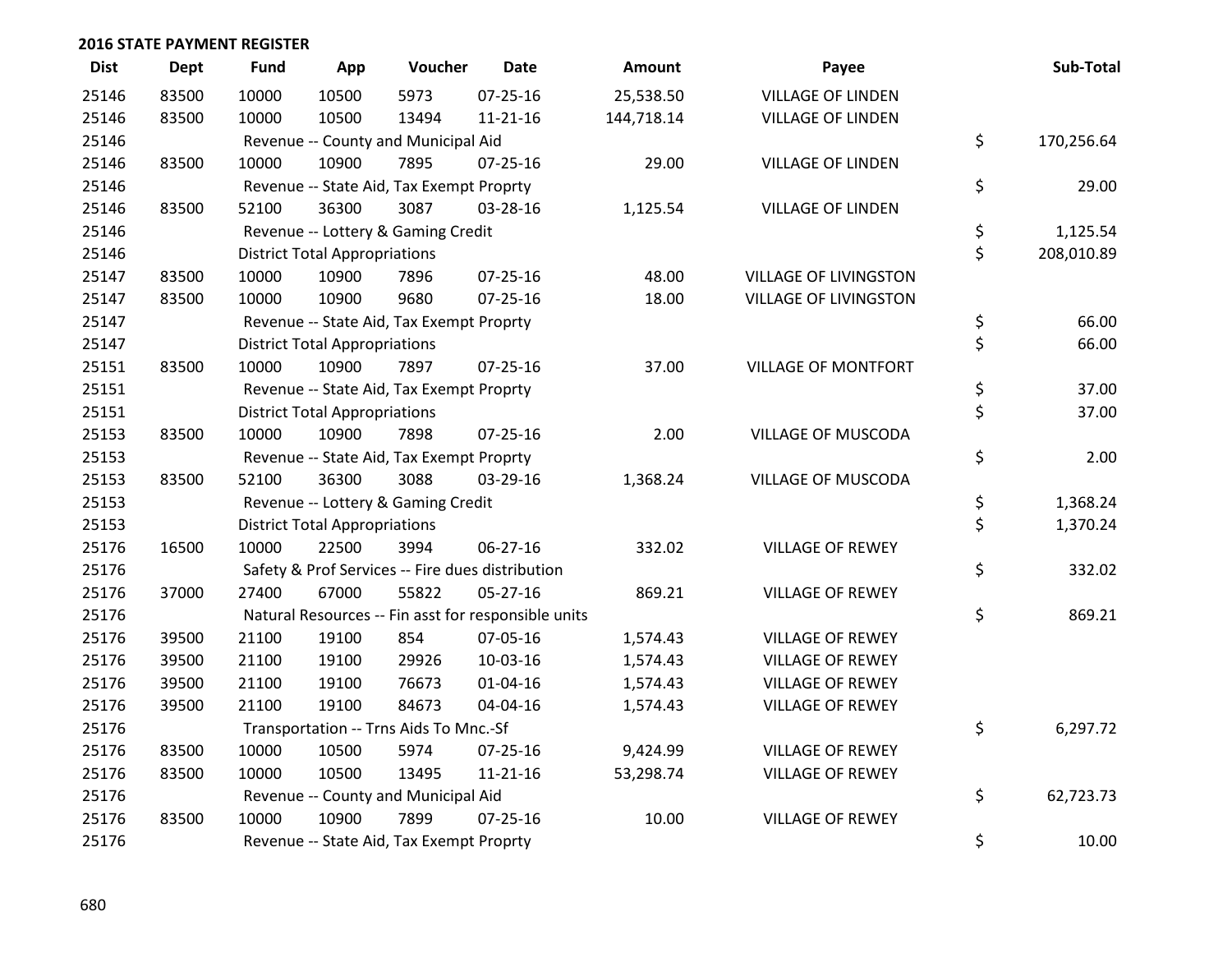| <b>Dist</b> | <b>Dept</b> | <b>Fund</b>                            | App   | Voucher                                | <b>Date</b>                                         | Amount   | Payee                      |    | Sub-Total |
|-------------|-------------|----------------------------------------|-------|----------------------------------------|-----------------------------------------------------|----------|----------------------------|----|-----------|
| 25176       | 83500       | 10000                                  | 11000 | 13495                                  | $11 - 21 - 16$                                      | 115.05   | <b>VILLAGE OF REWEY</b>    |    |           |
| 25176       |             |                                        |       | Revenue -- Public Utility Distribution |                                                     |          |                            | \$ | 115.05    |
| 25176       |             | <b>District Total Appropriations</b>   | \$    | 70,347.73                              |                                                     |          |                            |    |           |
| 25177       | 16500       | 10000                                  | 22500 | 3995                                   | 06-27-16                                            | 1,329.74 | <b>VILLAGE OF RIDGEWAY</b> |    |           |
| 25177       |             |                                        |       |                                        | Safety & Prof Services -- Fire dues distribution    |          |                            | \$ | 1,329.74  |
| 25177       | 37000       | 10000                                  | 50300 | 45655                                  | $04 - 21 - 16$                                      | 34.85    | <b>VILLAGE OF RIDGEWAY</b> |    |           |
| 25177       |             |                                        |       |                                        | Natural Resources -- Aids in lieu of taxes - gener  |          |                            | \$ | 34.85     |
| 25177       | 37000       | 27400                                  | 67000 | 55845                                  | $05 - 27 - 16$                                      | 2,497.20 | <b>VILLAGE OF RIDGEWAY</b> |    |           |
| 25177       |             |                                        |       |                                        | Natural Resources -- Fin asst for responsible units |          |                            | \$ | 2,497.20  |
| 25177       | 39500       | 21100                                  | 18500 | 35844                                  | $10 - 11 - 16$                                      | 916.16   | <b>VILLAGE OF RIDGEWAY</b> |    |           |
| 25177       | 39500       | 21100                                  | 18500 | 38885                                  | $10-19-16$                                          | 3,955.66 | <b>VILLAGE OF RIDGEWAY</b> |    |           |
| 25177       | 39500       | 21100                                  | 18500 | 58288                                  | 12-05-16                                            | 1,268.96 | <b>VILLAGE OF RIDGEWAY</b> |    |           |
| 25177       | 39500       | 21100                                  | 18500 | 60591                                  | 12-12-16                                            | 1,049.30 | <b>VILLAGE OF RIDGEWAY</b> |    |           |
| 25177       | 39500       | 21100                                  | 18500 | 63890                                  | 12-22-16                                            | 1,140.16 | <b>VILLAGE OF RIDGEWAY</b> |    |           |
| 25177       |             |                                        |       | Transportation -- Hwy Sfty Loc Aid Ffd |                                                     |          |                            | \$ | 8,330.24  |
| 25177       | 39500       | 21100                                  | 19100 | 855                                    | 07-05-16                                            | 9,847.82 | <b>VILLAGE OF RIDGEWAY</b> |    |           |
| 25177       | 39500       | 21100                                  | 19100 | 29927                                  | 10-03-16                                            | 9,847.85 | <b>VILLAGE OF RIDGEWAY</b> |    |           |
| 25177       |             | Transportation -- Trns Aids To Mnc.-Sf | \$    | 19,695.67                              |                                                     |          |                            |    |           |
| 25177       | 39500       | 21100                                  | 18500 | 72841                                  | 02-04-16                                            | 761.60   | TREAS VIL RIDGEWAY         |    |           |
| 25177       | 39500       | 21100                                  | 18500 | 74789                                  | 02-25-16                                            | 251.51   | TREAS VIL RIDGEWAY         |    |           |
| 25177       | 39500       | 21100                                  | 18500 | 74789                                  | 02-25-16                                            | 584.59   | TREAS VIL RIDGEWAY         |    |           |
| 25177       | 39500       | 21100                                  | 18500 | 74789                                  | $02 - 25 - 16$                                      | 2,270.37 | TREAS VIL RIDGEWAY         |    |           |
| 25177       | 39500       | 21100                                  | 18500 | 76335                                  | 03-14-16                                            | 3,941.25 | TREAS VIL RIDGEWAY         |    |           |
| 25177       | 39500       | 21100                                  | 18500 | 76938                                  | 03-21-16                                            | 1,087.60 | TREAS VIL RIDGEWAY         |    |           |
| 25177       | 39500       | 21100                                  | 18500 | 80650                                  | 05-02-16                                            | 1,332.31 | TREAS VIL RIDGEWAY         |    |           |
| 25177       | 39500       | 21100                                  | 18500 | 80992                                  | 05-05-16                                            | 321.86   | TREAS VIL RIDGEWAY         |    |           |
| 25177       | 39500       | 21100                                  | 18500 | 82603                                  | 05-23-16                                            | 465.36   | TREAS VIL RIDGEWAY         |    |           |
| 25177       | 39500       | 21100                                  | 18500 | 82603                                  | 05-23-16                                            | 1,087.60 | TREAS VIL RIDGEWAY         |    |           |
| 25177       | 39500       | 21100                                  | 18500 | 84669                                  | 06-16-16                                            | 1,472.80 | TREAS VIL RIDGEWAY         |    |           |
| 25177       | 39500       | 21100                                  | 18500 | 86258                                  | $07 - 01 - 16$                                      | 570.08   | TREAS VIL RIDGEWAY         |    |           |
| 25177       |             | Transportation -- Hwy Sfty Loc Aid Ffd | \$    | 14,146.93                              |                                                     |          |                            |    |           |
| 25177       | 39500       | 21100                                  | 19100 | 76674                                  | $01 - 04 - 16$                                      | 9,847.82 | <b>VILLAGE OF RIDGEWAY</b> |    |           |
| 25177       | 39500       | 21100                                  | 19100 | 84674                                  | 04-04-16                                            | 9,847.82 | <b>VILLAGE OF RIDGEWAY</b> |    |           |
| 25177       |             | Transportation -- Trns Aids To Mnc.-Sf |       |                                        |                                                     |          |                            |    | 19,695.64 |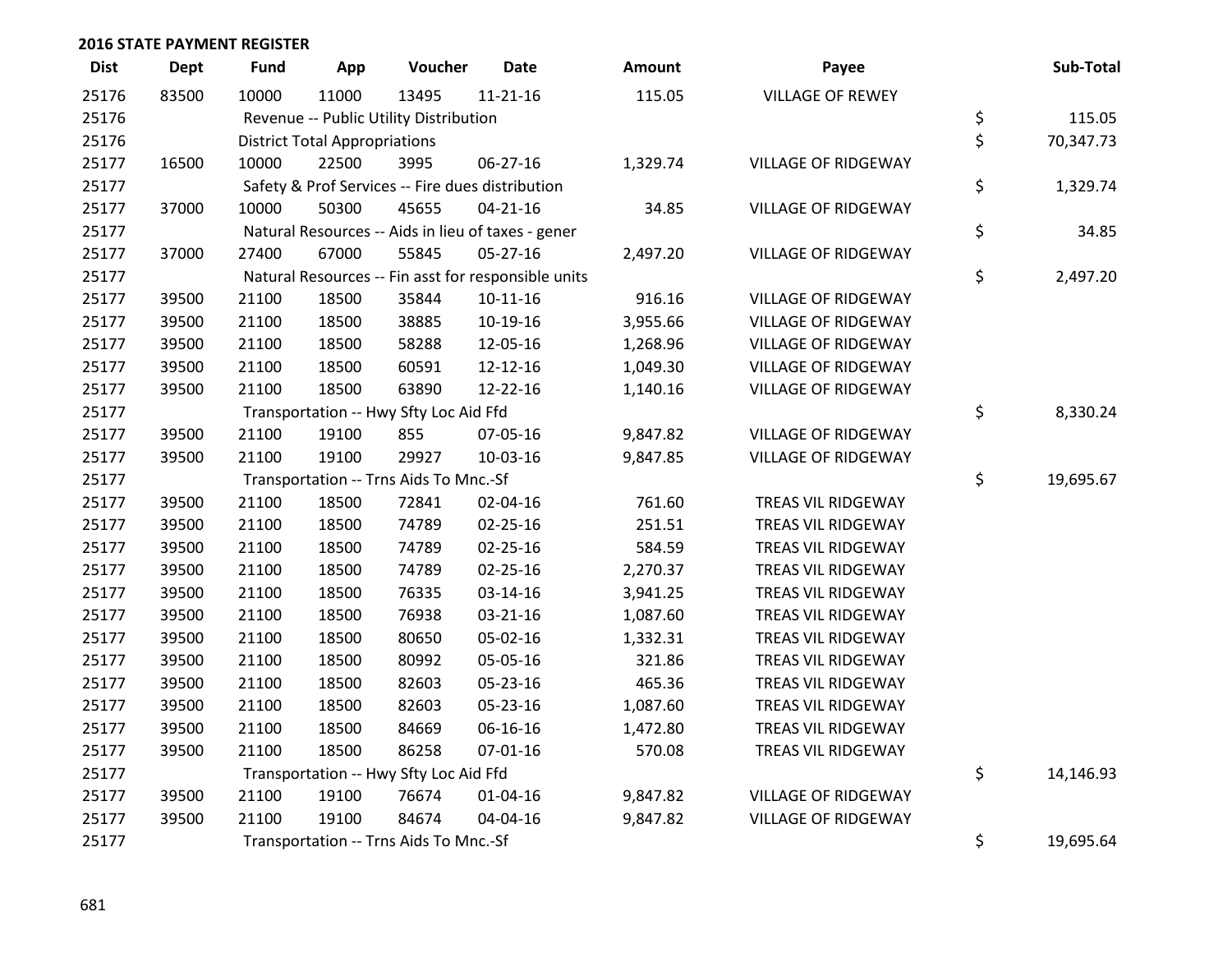| <b>Dist</b> | <b>Dept</b> | <b>Fund</b>                            | App                                               | Voucher                                             | <b>Date</b>    | <b>Amount</b> | Payee                      |    | Sub-Total  |  |
|-------------|-------------|----------------------------------------|---------------------------------------------------|-----------------------------------------------------|----------------|---------------|----------------------------|----|------------|--|
| 25177       | 83500       | 10000                                  | 10500                                             | 5975                                                | $07 - 25 - 16$ | 28,106.44     | <b>VILLAGE OF RIDGEWAY</b> |    |            |  |
| 25177       | 83500       | 10000                                  | 10500                                             | 13496                                               | $11 - 21 - 16$ | 106,655.52    | <b>VILLAGE OF RIDGEWAY</b> |    |            |  |
| 25177       |             |                                        | Revenue -- County and Municipal Aid               |                                                     |                |               |                            |    |            |  |
| 25177       | 83500       | 10000                                  | 10900                                             | 7900                                                | $07 - 25 - 16$ | 130.00        | <b>VILLAGE OF RIDGEWAY</b> |    |            |  |
| 25177       |             |                                        |                                                   | Revenue -- State Aid, Tax Exempt Proprty            |                |               |                            | \$ | 130.00     |  |
| 25177       |             |                                        | <b>District Total Appropriations</b>              |                                                     |                |               |                            | \$ | 200,622.23 |  |
| 25216       | 16500       | 10000                                  | 22500                                             | 3996                                                | $06 - 27 - 16$ | 14,032.25     | <b>CITY OF DODGEVILLE</b>  |    |            |  |
| 25216       |             |                                        |                                                   | Safety & Prof Services -- Fire dues distribution    |                |               |                            | \$ | 14,032.25  |  |
| 25216       | 37000       | 10000                                  | 50300                                             | 46213                                               | $04 - 21 - 16$ | 52.16         | <b>CITY OF DODGEVILLE</b>  |    |            |  |
| 25216       |             |                                        |                                                   | Natural Resources -- Aids in lieu of taxes - gener  |                |               |                            | \$ | 52.16      |  |
| 25216       | 37000       | 27400                                  | 67000                                             | 55766                                               | $05 - 27 - 16$ | 14,336.39     | <b>CITY OF DODGEVILLE</b>  |    |            |  |
| 25216       |             |                                        |                                                   | Natural Resources -- Fin asst for responsible units |                |               |                            | \$ | 14,336.39  |  |
| 25216       | 39500       | 21100                                  | 16200                                             | 2065                                                | 07-05-16       | 5,370.48      | <b>CITY OF DODGEVILLE</b>  |    |            |  |
| 25216       | 39500       | 21100                                  | 16200                                             | 29167                                               | 10-03-16       | 5,370.48      | <b>CITY OF DODGEVILLE</b>  |    |            |  |
| 25216       |             |                                        |                                                   | Transportation -- Conn Hwy Aids St Fds              |                |               |                            | \$ | 10,740.96  |  |
| 25216       | 39500       | 21100                                  | 19100                                             | 856                                                 | 07-05-16       | 60,272.16     | <b>CITY OF DODGEVILLE</b>  |    |            |  |
| 25216       | 39500       | 21100                                  | 19100                                             | 29928                                               | 10-03-16       | 60,272.16     | <b>CITY OF DODGEVILLE</b>  | \$ |            |  |
| 25216       |             | Transportation -- Trns Aids To Mnc.-Sf |                                                   |                                                     |                |               |                            |    | 120,544.32 |  |
| 25216       | 39500       | 21100                                  | 16200                                             | 78032                                               | $01 - 04 - 16$ | 5,370.48      | <b>CITY OF DODGEVILLE</b>  |    |            |  |
| 25216       | 39500       | 21100                                  | 16200                                             | 82032                                               | 04-04-16       | 5,370.48      | <b>CITY OF DODGEVILLE</b>  |    |            |  |
| 25216       |             |                                        |                                                   | Transportation -- Conn Hwy Aids St Fds              |                |               |                            | \$ | 10,740.96  |  |
| 25216       | 39500       | 21100                                  | 18500                                             | 86436                                               | 07-05-16       | 4,000.00      | TREAS CITY DODGEVILLE      |    |            |  |
| 25216       |             |                                        |                                                   | Transportation -- Hwy Sfty Loc Aid Ffd              |                |               |                            | \$ | 4,000.00   |  |
| 25216       | 39500       | 21100                                  | 19100                                             | 76675                                               | 01-04-16       | 60,272.16     | <b>CITY OF DODGEVILLE</b>  |    |            |  |
| 25216       | 39500       | 21100                                  | 19100                                             | 84675                                               | 04-04-16       | 60,272.16     | <b>CITY OF DODGEVILLE</b>  | \$ |            |  |
| 25216       |             | Transportation -- Trns Aids To Mnc.-Sf |                                                   |                                                     |                |               |                            |    | 120,544.32 |  |
| 25216       | 43500       | 10000                                  | 11900                                             | 72505                                               | 09-02-16       | 5,840.44      | <b>CITY OF DODGEVILLE</b>  | \$ | 5,840.44   |  |
| 25216       |             |                                        | Health Services -- Emergency medical services, ai |                                                     |                |               |                            |    |            |  |
| 25216       | 45500       | 10000                                  | 22100                                             | 14370                                               | $07 - 22 - 16$ | 10.00         | <b>CITY OF DODGEVILLE</b>  | \$ |            |  |
| 25216       |             | Justice -- Crime laboratories, DNA     |                                                   |                                                     |                |               |                            |    | 10.00      |  |
| 25216       | 45500       | 10000                                  | 23100                                             | 16122                                               | 09-07-16       | 2,080.00      | <b>CITY OF DODGEVILLE</b>  |    |            |  |
| 25216       |             |                                        |                                                   | Justice -- Law enforcement train, local             |                |               |                            | \$ | 2,080.00   |  |
| 25216       | 83500       | 10000                                  | 10500                                             | 5976                                                | 07-25-16       | 142,425.76    | <b>CITY OF DODGEVILLE</b>  |    |            |  |
| 25216       | 83500       | 10000                                  | 10500                                             | 13497                                               | $11 - 21 - 16$ | 118,511.05    | <b>CITY OF DODGEVILLE</b>  |    |            |  |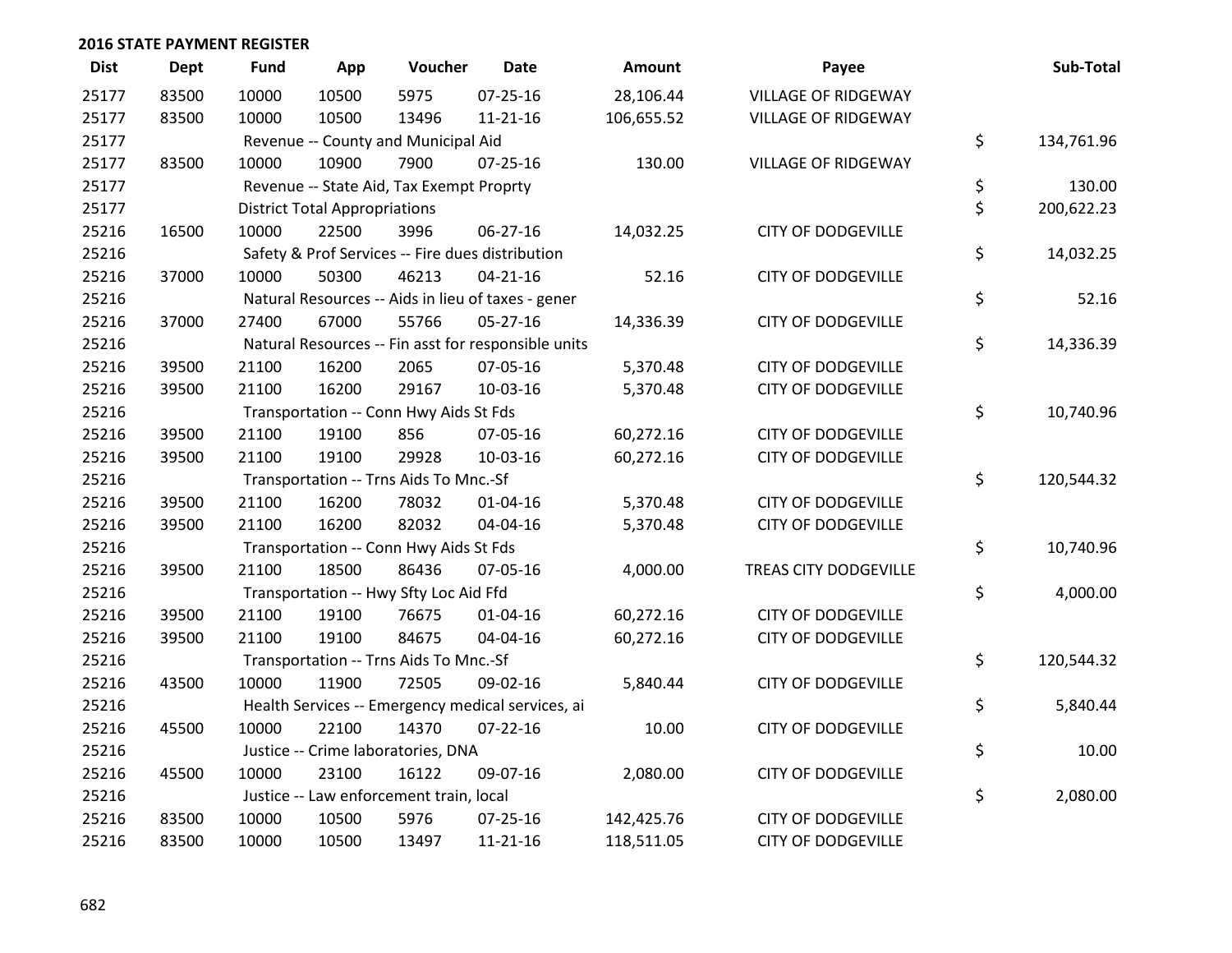| <b>Dist</b> | <b>Dept</b> | Fund                                   | App                                  | Voucher                                  | <b>Date</b>                                         | <b>Amount</b> | Payee                        |    | Sub-Total  |
|-------------|-------------|----------------------------------------|--------------------------------------|------------------------------------------|-----------------------------------------------------|---------------|------------------------------|----|------------|
| 25216       |             | Revenue -- County and Municipal Aid    |                                      |                                          |                                                     |               |                              |    | 260,936.81 |
| 25216       | 83500       | 10000                                  | 10900                                | 7901                                     | $07 - 25 - 16$                                      | 147,691.00    | <b>CITY OF DODGEVILLE</b>    | \$ |            |
| 25216       | 83500       | 10000                                  | 10900                                | 9681                                     | $07 - 25 - 16$                                      | 15,013.00     | <b>CITY OF DODGEVILLE</b>    |    |            |
| 25216       |             |                                        |                                      | Revenue -- State Aid, Tax Exempt Proprty |                                                     |               |                              | \$ | 162,704.00 |
| 25216       | 83500       | 10000                                  | 11000                                | 13497                                    | $11 - 21 - 16$                                      | 2,483.50      | <b>CITY OF DODGEVILLE</b>    |    |            |
| 25216       |             |                                        |                                      | Revenue -- Public Utility Distribution   |                                                     |               |                              | \$ | 2,483.50   |
| 25216       | 83500       | 10000                                  | 50100                                | 2535                                     | $01-29-16$                                          | 3,298.40      | <b>CITY OF DODGEVILLE</b>    |    |            |
| 25216       |             |                                        |                                      | Revenue -- Payments for municipal svcs   |                                                     |               |                              | \$ | 3,298.40   |
| 25216       | 83500       | 52100                                  | 36300                                | 3089                                     | 03-29-16                                            | 3,826.08      | <b>CITY OF DODGEVILLE</b>    |    |            |
| 25216       |             |                                        |                                      | Revenue -- Lottery & Gaming Credit       |                                                     |               |                              | \$ | 3,826.08   |
| 25216       |             |                                        | <b>District Total Appropriations</b> |                                          |                                                     |               |                              | \$ | 736,170.59 |
| 25251       | 16500       | 10000                                  | 22500                                | 3997                                     | 06-27-16                                            | 7,718.93      | <b>CITY OF MINERAL POINT</b> |    |            |
| 25251       |             |                                        |                                      |                                          | Safety & Prof Services -- Fire dues distribution    |               |                              | \$ | 7,718.93   |
| 25251       | 37000       | 27400                                  | 67000                                | 55769                                    | 05-27-16                                            | 8,651.56      | <b>CITY OF MINERAL POINT</b> |    |            |
| 25251       |             |                                        |                                      |                                          | Natural Resources -- Fin asst for responsible units |               |                              | \$ | 8,651.56   |
| 25251       | 39500       | 21100                                  | 16200                                | 2066                                     | 07-05-16                                            | 3,781.58      | <b>CITY OF MINERAL POINT</b> |    |            |
| 25251       | 39500       | 21100                                  | 16200                                | 29168                                    | 10-03-16                                            | 3,781.58      | <b>CITY OF MINERAL POINT</b> |    |            |
| 25251       |             |                                        |                                      | Transportation -- Conn Hwy Aids St Fds   |                                                     |               |                              | \$ | 7,563.16   |
| 25251       | 39500       | 21100                                  | 18500                                | 33619                                    | 09-30-16                                            | 1,291.24      | <b>CITY OF MINERAL POINT</b> |    |            |
| 25251       | 39500       | 21100                                  | 18500                                | 57092                                    | 12-01-16                                            | 1,369.84      | <b>CITY OF MINERAL POINT</b> |    |            |
| 25251       | 39500       | 21100                                  | 18500                                | 58858                                    | 12-05-16                                            | 6,360.65      | <b>CITY OF MINERAL POINT</b> |    |            |
| 25251       |             |                                        |                                      | Transportation -- Hwy Sfty Loc Aid Ffd   |                                                     |               |                              | \$ | 9,021.73   |
| 25251       | 39500       | 21100                                  | 19100                                | 857                                      | 07-05-16                                            | 34,660.65     | <b>CITY OF MINERAL POINT</b> |    |            |
| 25251       | 39500       | 21100                                  | 19100                                | 29929                                    | 10-03-16                                            | 34,660.67     | <b>CITY OF MINERAL POINT</b> |    |            |
| 25251       |             |                                        |                                      | Transportation -- Trns Aids To Mnc.-Sf   |                                                     |               |                              | \$ | 69,321.32  |
| 25251       | 39500       | 21100                                  | 16200                                | 78033                                    | $01 - 04 - 16$                                      | 3,781.58      | <b>CITY OF MINERAL POINT</b> |    |            |
| 25251       | 39500       | 21100                                  | 16200                                | 82033                                    | 04-04-16                                            | 3,781.58      | <b>CITY OF MINERAL POINT</b> |    |            |
| 25251       |             | Transportation -- Conn Hwy Aids St Fds |                                      |                                          |                                                     |               |                              |    | 7,563.16   |
| 25251       | 39500       | 21100                                  | 18500                                | 85771                                    | 06-27-16                                            | 1,017.27      | TREAS CITY MINERAL POINT     |    |            |
| 25251       |             | Transportation -- Hwy Sfty Loc Aid Ffd |                                      |                                          |                                                     |               |                              |    | 1,017.27   |
| 25251       | 39500       | 21100                                  | 19100                                | 76676                                    | 01-04-16                                            | 34,660.65     | <b>CITY OF MINERAL POINT</b> |    |            |
| 25251       | 39500       | 21100                                  | 19100                                | 84676                                    | 04-04-16                                            | 34,660.65     | <b>CITY OF MINERAL POINT</b> |    |            |
| 25251       |             |                                        |                                      | Transportation -- Trns Aids To Mnc.-Sf   |                                                     |               |                              | \$ | 69,321.30  |
| 25251       | 45500       | 10000                                  | 23100                                | 20958                                    | 12-16-16                                            | 1,280.00      | <b>CITY OF MINERAL POINT</b> |    |            |